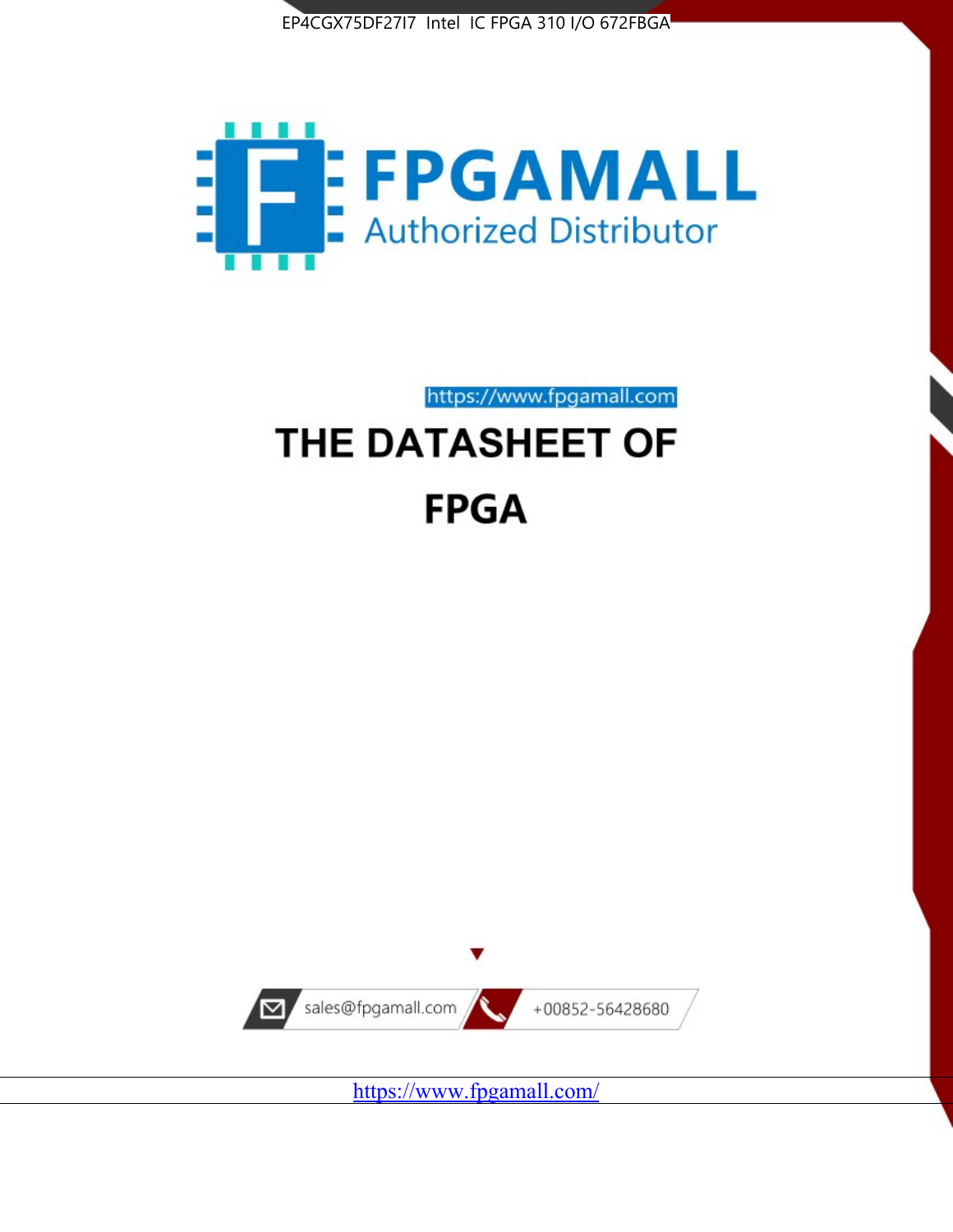

## **1. Cyclone IV Device Datasheet**

**CYIV-53001-2.0**

This chapter describes the electrical and switching characteristics for Cyclone<sup>®</sup> IV devices. Electrical characteristics include operating conditions and power consumption. Switching characteristics include transceiver specifications, core, and periphery performance. This chapter also describes I/O timing, including programmable I/O element (IOE) delay and programmable output buffer delay.

This chapter includes the following sections:

- "Operating Conditions" on page 1–1
- "Power Consumption" on page 1–16
- "Switching Characteristics" on page 1–16
- " $I/O$  Timing" on page  $1-37$
- "Glossary" on page 1–37

## **Operating Conditions**

When Cyclone IV devices are implemented in a system, they are rated according to a set of defined parameters. To maintain the highest possible performance and reliability of Cyclone IV devices, you must consider the operating requirements described in this chapter.

Cyclone IV devices are offered in commercial, industrial, extended industrial and, automotive grades. Cyclone IV E devices offer –6 (fastest), –7, –8, –8L, and –9L speed grades for commercial devices, –8L speed grades for industrial devices, and –7 speed grade for extended industrial and automotive devices. Cyclone IV GX devices offer –6 (fastest), –7, and –8 speed grades for commercial devices and –7 speed grade for industrial devices.

**For more information about the supported speed grades for respective Cyclone IV** devices, refer to the *[Cyclone IV FPGA Device Family Overview](http://www.altera.com/literature/hb/cyclone-iv/cyiv-51001.pdf)* chapter.

**1** Cyclone IV E devices are offered in core voltages of 1.0 and 1.2 V. Cyclone IV E devices with a core voltage of 1.0 V have an 'L' prefix attached to the speed grade.

In this chapter, a prefix associated with the operating temperature range is attached to the speed grades; commercial with a "C" prefix, industrial with an "I" prefix, and automotive with an "A" prefix. Therefore, commercial devices are indicated as C6, C7, C8, C8L, or C9L per respective speed grade. Industrial devices are indicated as I7, I8, or I8L. Automotive devices are indicated as A7.

@2016 Altera Corporation. All rights reserved. ALTERA, ARRIA, CYCLONE, HARDCOPY, MAX, MEGACORE, NIOS, QUARTUS and STRATIX words and logos are trademarks of Altera Corporation and registered in the U.S. Patent and Trademark



Cyclone IV Device Handbook, Volume 3 March 2016

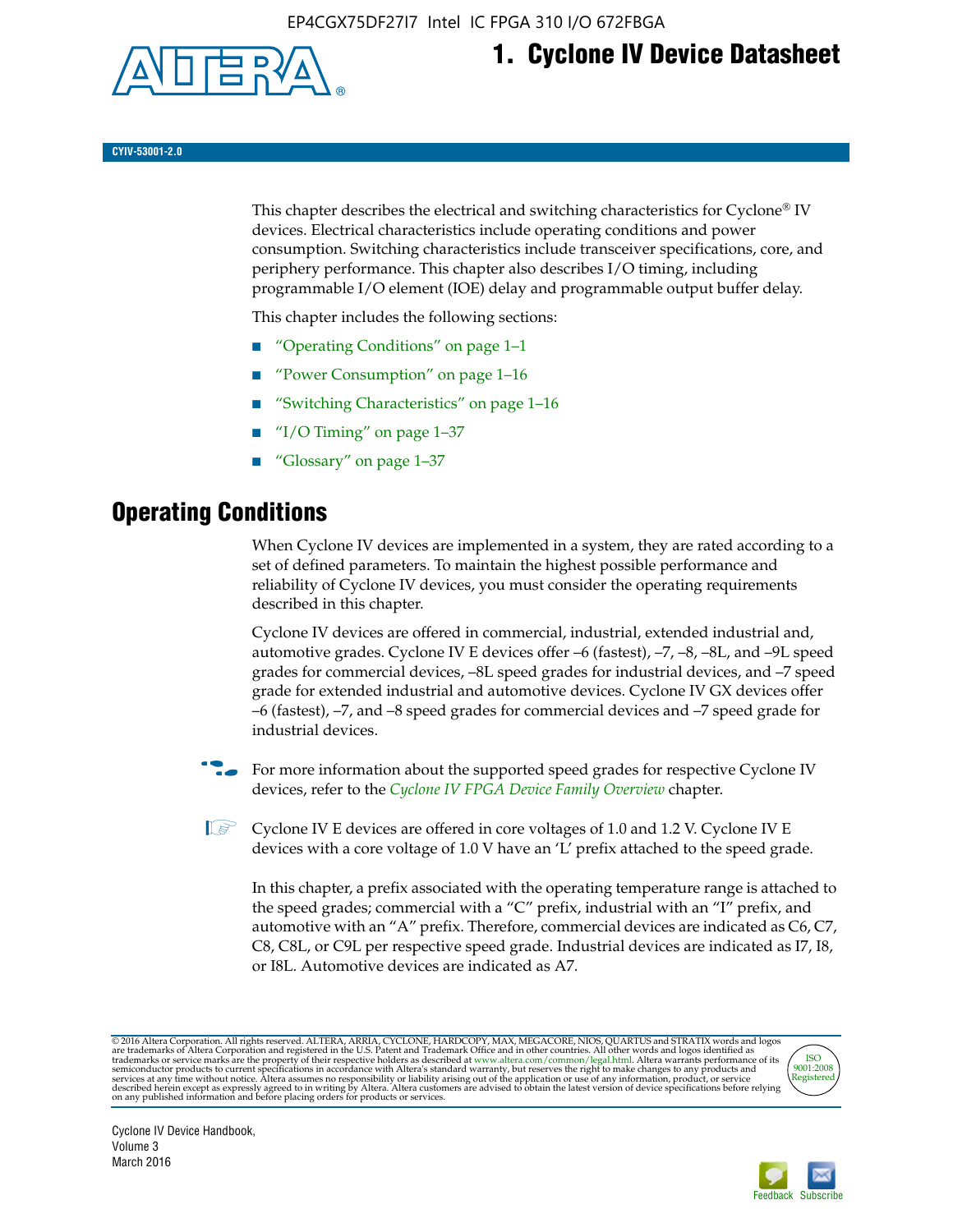**1 Cyclone IV E industrial devices I7 are offered with extended operating temperature** range.

## **Absolute Maximum Ratings**

Absolute maximum ratings define the maximum operating conditions for Cyclone IV devices. The values are based on experiments conducted with the device and theoretical modeling of breakdown and damage mechanisms. The functional operation of the device is not implied at these conditions. Table 1–1 lists the absolute maximum ratings for Cyclone IV devices.



Conditions beyond those listed in Table  $1-1$  cause permanent damage to the device. Additionally, device operation at the absolute maximum ratings for extended periods of time have adverse effects on the device.

| <b>Symbol</b>            | <b>Parameter</b>                                                                                                                             | Min    | <b>Max</b> | <b>Unit</b> |
|--------------------------|----------------------------------------------------------------------------------------------------------------------------------------------|--------|------------|-------------|
| <b>V<sub>CCINT</sub></b> | Core voltage, PCI Express <sup>®</sup> (PCIe <sup>®</sup> ) hard IP<br>block, and transceiver physical coding sublayer<br>(PCS) power supply | $-0.5$ | 1.8        | V           |
| $V_{CCA}$                | Phase-locked loop (PLL) analog power supply                                                                                                  | $-0.5$ | 3.75       | V           |
| $V_{CCD\_PLL}$           | PLL digital power supply                                                                                                                     | $-0.5$ | 1.8        | V           |
| V <sub>CCIO</sub>        | I/O banks power supply                                                                                                                       | $-0.5$ | 3.75       | V           |
| V <sub>CC_CLKIN</sub>    | Differential clock input pins power supply                                                                                                   | $-0.5$ | 4.5        | V           |
| $V_{\text{CCH_GXB}}$     | Transceiver output buffer power supply                                                                                                       | $-0.5$ | 3.75       | V           |
| $V_{\text{CCA\_GXB}}$    | Transceiver physical medium attachment (PMA)<br>and auxiliary power supply                                                                   | $-0.5$ | 3.75       | V           |
| $V_{CCL_GXB}$            | Transceiver PMA and auxiliary power supply                                                                                                   | $-0.5$ | 1.8        | V           |
| $V_{1}$                  | DC input voltage                                                                                                                             | $-0.5$ | 4.2        | V           |
| $I_{\text{OUT}}$         | DC output current, per pin                                                                                                                   | $-25$  | 40         | mA          |
| $T_{\mathtt{STG}}$       | Storage temperature                                                                                                                          | -65    | 150        | °C          |
| $T_{\rm J}$              | Operating junction temperature                                                                                                               | $-40$  | 125        | °C          |

**Table 1–1. Absolute Maximum Ratings for Cyclone IV Devices** *(1)*

**Note to Table 1–1:**

(1) Supply voltage specifications apply to voltage readings taken at the device pins with respect to ground, not at the power supply.

## **Maximum Allowed Overshoot or Undershoot Voltage**

During transitions, input signals may overshoot to the voltage shown in Table 1–2 and undershoot to –2.0 V for a magnitude of currents less than 100 mA and for periods shorter than 20 ns. Table 1–2 lists the maximum allowed input overshoot voltage and the duration of the overshoot voltage as a percentage over the lifetime of the device. The maximum allowed overshoot duration is specified as a percentage of high-time over the lifetime of the device.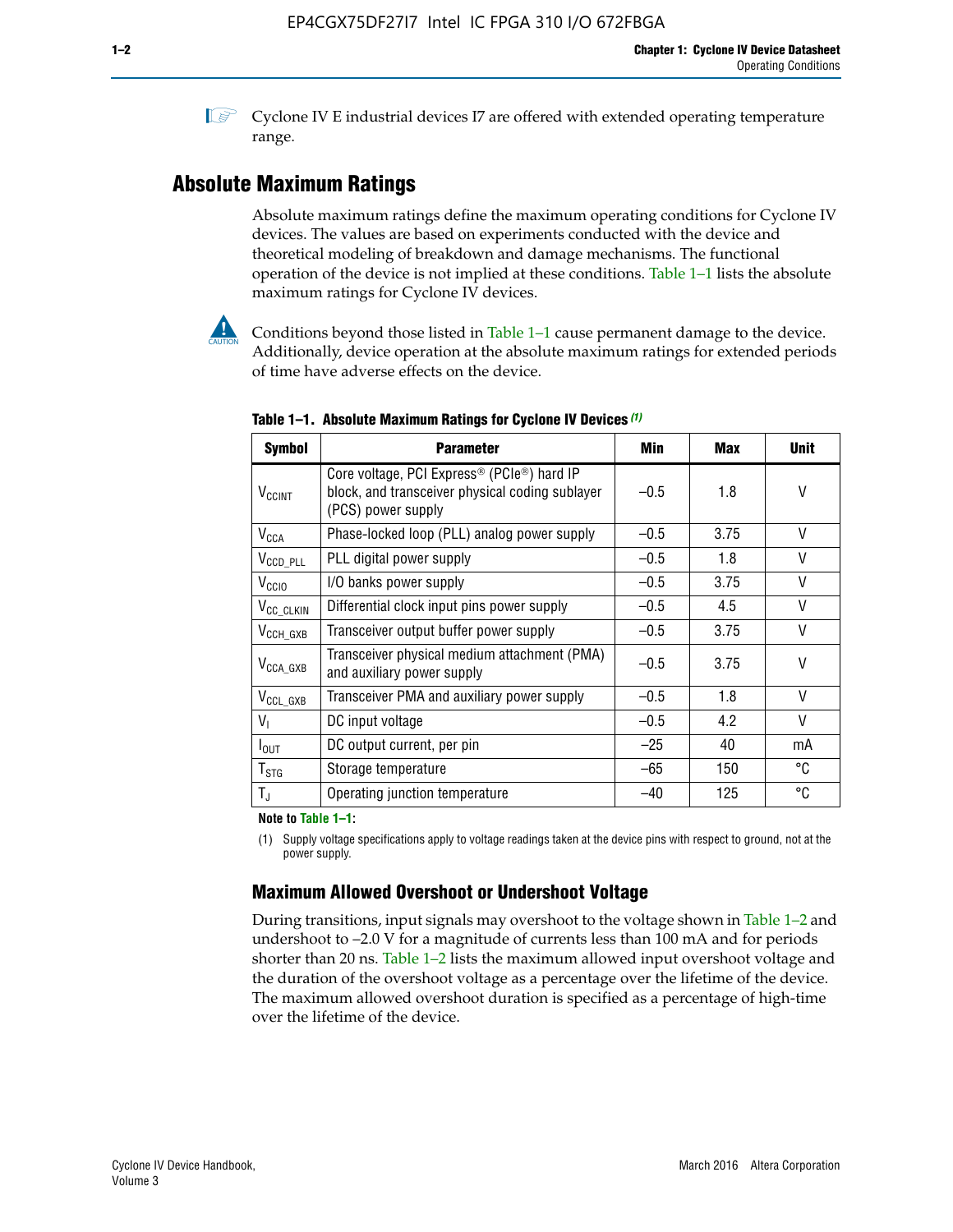$\mathbb{I}$  A DC signal is equivalent to 100% duty cycle. For example, a signal that overshoots to 4.3 V can only be at 4.3 V for 65% over the lifetime of the device; for a device lifetime of 10 years, this amounts to 65/10ths of a year.

| <b>Symbol</b> | <b>Parameter</b>    | <b>Condition (V)</b> | <b>Overshoot Duration as % of High Time</b> | Unit          |      |  |              |    |               |
|---------------|---------------------|----------------------|---------------------------------------------|---------------|------|--|--------------|----|---------------|
|               |                     | $V_1 = 4.20$         | 100                                         | $\%$          |      |  |              |    |               |
|               |                     | $V_1 = 4.25$         | 98                                          | $\%$          |      |  |              |    |               |
|               | AC Input<br>Voltage |                      | $V_1 = 4.30$                                | 65            | $\%$ |  |              |    |               |
|               |                     | $V_1 = 4.35$         | 43                                          | $\%$          |      |  |              |    |               |
| $V_i$         |                     |                      |                                             |               |      |  | $V_1 = 4.40$ | 29 | $\frac{0}{0}$ |
|               |                     | $V_1 = 4.45$         | 20                                          | $\%$          |      |  |              |    |               |
|               |                     | $V_1 = 4.50$         | 13                                          | $\%$          |      |  |              |    |               |
|               |                     | $V_1 = 4.55$         | 9                                           | $\frac{0}{0}$ |      |  |              |    |               |
|               |                     | $V_1 = 4.60$         | 6                                           | $\frac{0}{0}$ |      |  |              |    |               |

**Table 1–2. Maximum Allowed Overshoot During Transitions over a 10**-**Year Time Frame for Cyclone IV Devices**

Figure 1–1 shows the methodology to determine the overshoot duration. The overshoot voltage is shown in red and is present on the input pin of the Cyclone IV device at over 4.3 V but below 4.4 V. From Table 1–2, for an overshoot of 4.3 V, the percentage of high time for the overshoot can be as high as 65% over a 10-year period. Percentage of high time is calculated as ([delta  $T$ ]/T)  $\times$  100. This 10-year period assumes that the device is always turned on with 100% I/O toggle rate and 50% duty cycle signal. For lower I/O toggle rates and situations in which the device is in an idle state, lifetimes are increased.



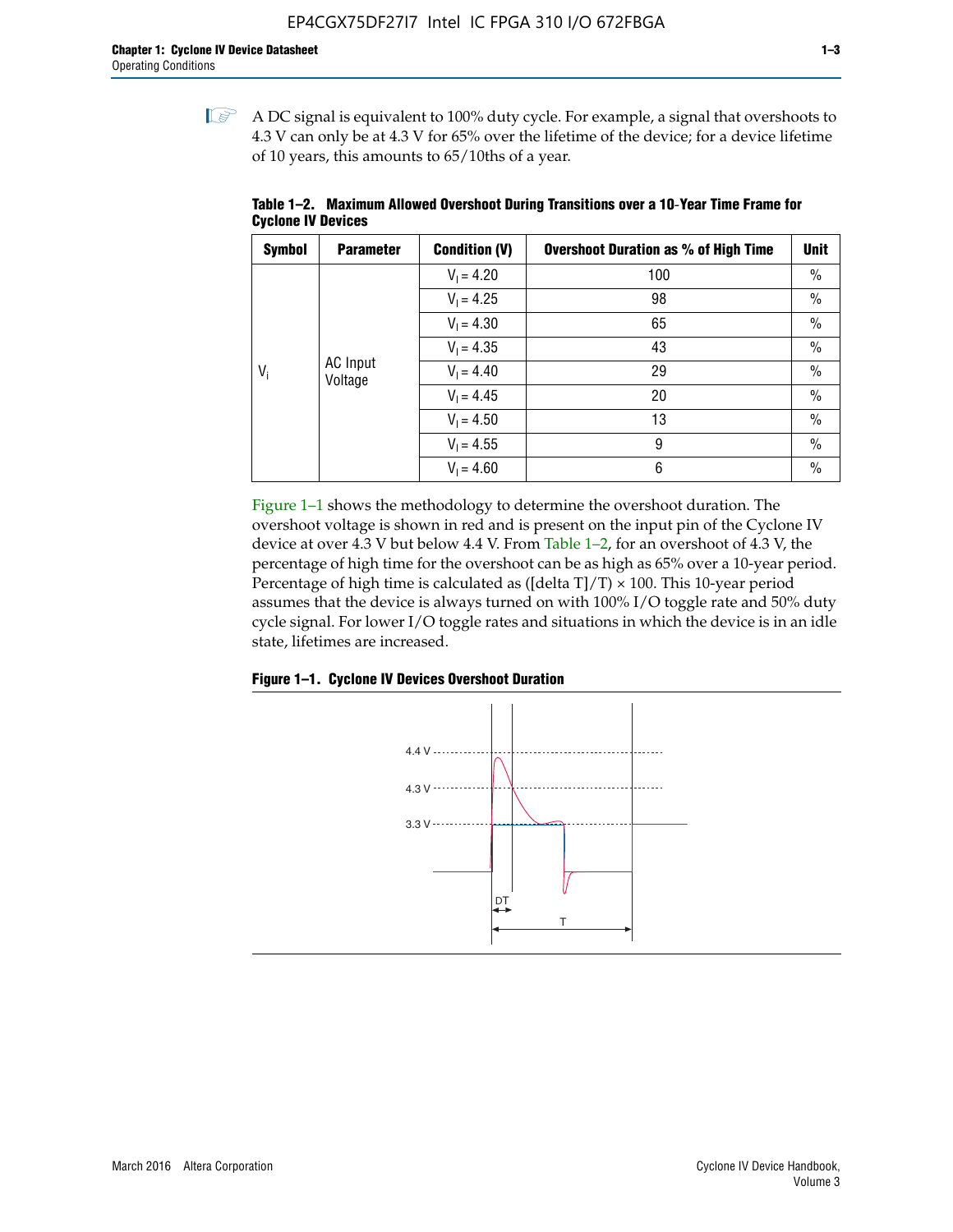## **Recommended Operating Conditions**

This section lists the functional operation limits for AC and DC parameters for Cyclone IV devices. Table 1–3 and Table 1–4 list the steady-state voltage and current values expected from Cyclone IV E and Cyclone IV GX devices. All supplies must be strictly monotonic without plateaus.

**Table 1–3. Recommended Operating Conditions for Cyclone IV E Devices** *(1)***,** *(2)* **(Part 1 of 2)**

| <b>Symbol</b>                                                                                                                                                                                                                                                                                                                                   | <b>Parameter</b>                                                                                                                                                                                                                                                                                                                                                                                                                                                        | <b>Conditions</b> | Min         | <b>Typ</b>               | <b>Max</b>     | <b>Unit</b>  |
|-------------------------------------------------------------------------------------------------------------------------------------------------------------------------------------------------------------------------------------------------------------------------------------------------------------------------------------------------|-------------------------------------------------------------------------------------------------------------------------------------------------------------------------------------------------------------------------------------------------------------------------------------------------------------------------------------------------------------------------------------------------------------------------------------------------------------------------|-------------------|-------------|--------------------------|----------------|--------------|
|                                                                                                                                                                                                                                                                                                                                                 | Supply voltage for internal logic,<br>1.2-V operation                                                                                                                                                                                                                                                                                                                                                                                                                   |                   | 1.15        | 1.2                      | 1.25           | $\mathsf{V}$ |
|                                                                                                                                                                                                                                                                                                                                                 | Supply voltage for internal logic,<br>1.0-V operation                                                                                                                                                                                                                                                                                                                                                                                                                   |                   | 0.97        | 1.0                      | 1.03           | $\mathsf{V}$ |
|                                                                                                                                                                                                                                                                                                                                                 | Supply voltage for output buffers,<br>3.3-V operation                                                                                                                                                                                                                                                                                                                                                                                                                   |                   | 3.135       | 3.3                      | 3.465          | $\vee$       |
| $V_{CClNT}$ (3)<br>3.0-V operation<br>2.5-V operation<br>$V_{\text{CC10}}$ (3), (4)<br>1.8-V operation<br>1.5-V operation<br>1.2-V operation<br>$V_{CCA}$ (3)<br>regulator<br>1.2-V operation<br>$V_{\text{CCD\_PLL}}$ (3)<br>1.0-V operation<br>V <sub>1</sub><br>Input voltage<br>$V_0$<br>Output voltage<br>$T_{\rm J}$<br>t <sub>RAMP</sub> | Supply voltage for output buffers,                                                                                                                                                                                                                                                                                                                                                                                                                                      |                   | 2.85        | 3                        | 3.15           | V            |
|                                                                                                                                                                                                                                                                                                                                                 | Supply voltage for output buffers,<br>Supply voltage for output buffers,<br>Supply voltage for output buffers,<br>Supply voltage for output buffers,<br>Supply (analog) voltage for PLL<br>Supply (digital) voltage for PLL,<br>Supply (digital) voltage for PLL,<br>For commercial use<br>For industrial use<br>Operating junction temperature<br>For extended temperature<br>For automotive use<br>Standard power-on reset<br>$(POR)$ $(5)$<br>Power supply ramp time | 2.375             | 2.5         | 2.625                    | $\vee$         |              |
|                                                                                                                                                                                                                                                                                                                                                 |                                                                                                                                                                                                                                                                                                                                                                                                                                                                         |                   | 1.71        | 1.8                      | 1.89           | V            |
|                                                                                                                                                                                                                                                                                                                                                 |                                                                                                                                                                                                                                                                                                                                                                                                                                                                         |                   | 1.425       | 1.5                      | 1.575          | $\vee$       |
|                                                                                                                                                                                                                                                                                                                                                 |                                                                                                                                                                                                                                                                                                                                                                                                                                                                         |                   | 1.14        | 1.2                      | 1.26           | $\mathsf{V}$ |
|                                                                                                                                                                                                                                                                                                                                                 |                                                                                                                                                                                                                                                                                                                                                                                                                                                                         |                   | 2.375       | 2.5                      | 2.625          | $\vee$       |
|                                                                                                                                                                                                                                                                                                                                                 |                                                                                                                                                                                                                                                                                                                                                                                                                                                                         |                   | 1.15        | 1.2                      | 1.25           | V            |
|                                                                                                                                                                                                                                                                                                                                                 |                                                                                                                                                                                                                                                                                                                                                                                                                                                                         |                   | 0.97        | 1.0                      | 1.03           | $\vee$       |
|                                                                                                                                                                                                                                                                                                                                                 |                                                                                                                                                                                                                                                                                                                                                                                                                                                                         |                   | $-0.5$      | $\overline{\phantom{0}}$ | 3.6            | $\mathsf{V}$ |
|                                                                                                                                                                                                                                                                                                                                                 |                                                                                                                                                                                                                                                                                                                                                                                                                                                                         |                   | $\pmb{0}$   | —                        | $V_{\rm CClO}$ | $\mathsf{V}$ |
|                                                                                                                                                                                                                                                                                                                                                 |                                                                                                                                                                                                                                                                                                                                                                                                                                                                         |                   | $\mathbf 0$ |                          | 85             | °C           |
|                                                                                                                                                                                                                                                                                                                                                 |                                                                                                                                                                                                                                                                                                                                                                                                                                                                         |                   | $-40$       |                          | 100            | °C           |
|                                                                                                                                                                                                                                                                                                                                                 |                                                                                                                                                                                                                                                                                                                                                                                                                                                                         |                   | $-40$       |                          | 125            | °C           |
|                                                                                                                                                                                                                                                                                                                                                 |                                                                                                                                                                                                                                                                                                                                                                                                                                                                         |                   | $-40$       | $\qquad \qquad$          | 125            | °C           |
|                                                                                                                                                                                                                                                                                                                                                 |                                                                                                                                                                                                                                                                                                                                                                                                                                                                         |                   | $50 \mu s$  |                          | 50 ms          |              |
|                                                                                                                                                                                                                                                                                                                                                 |                                                                                                                                                                                                                                                                                                                                                                                                                                                                         | Fast POR (6)      | $50 \mu s$  | $\overline{\phantom{0}}$ | 3 ms           |              |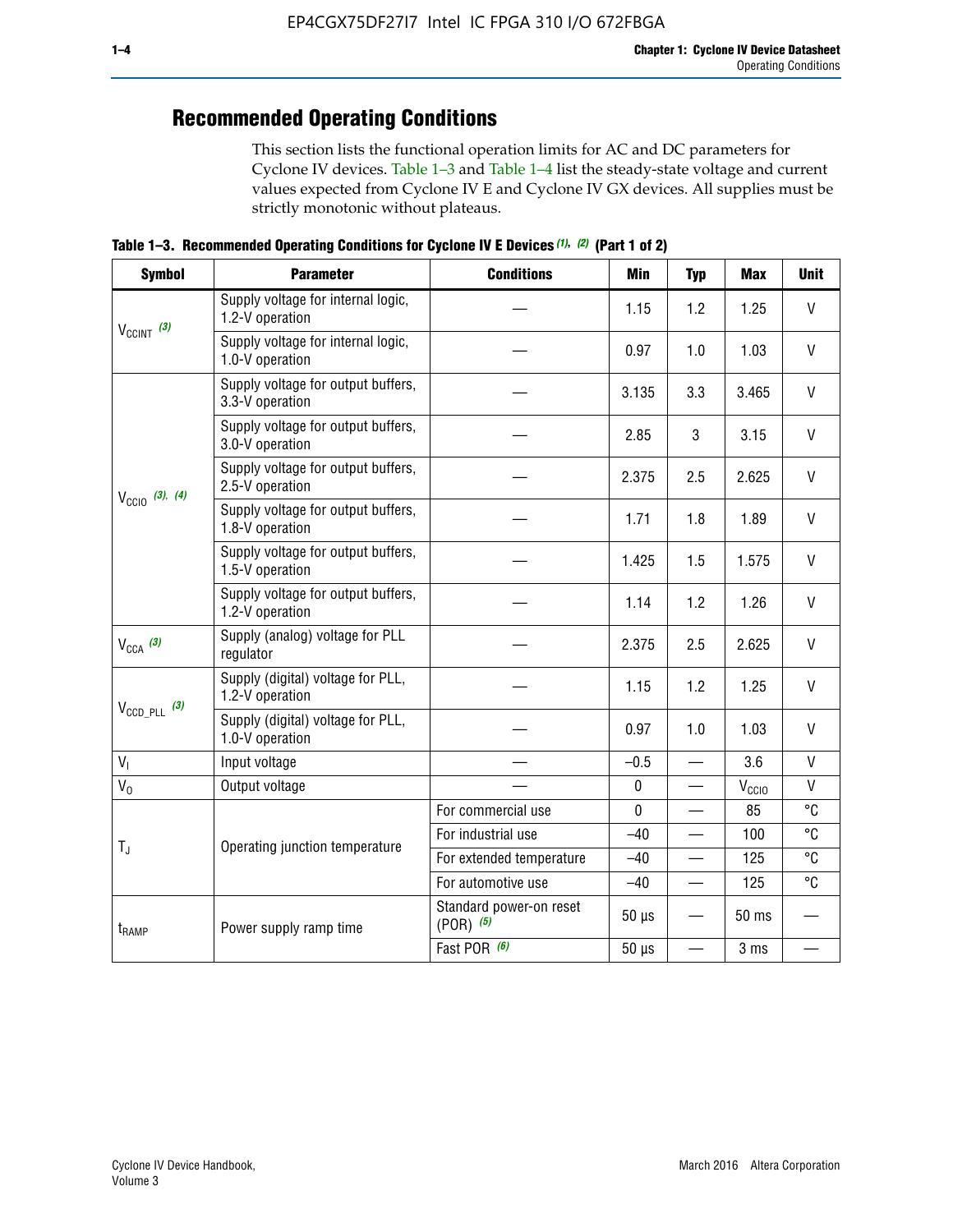| <b>Symbol</b>      | <b>Parameter</b>                                              | <b>Conditions</b> | Min | Typ | <b>Max</b> | Unit |
|--------------------|---------------------------------------------------------------|-------------------|-----|-----|------------|------|
| <sup>I</sup> Diode | Magnitude of DC current across<br>PCI-clamp diode when enable |                   |     |     | 10         | mA   |

#### **Notes to Table 1–3:**

(1) Cyclone IV E 1.0 V core voltage devices only support C8L, C9L, and I8L speed grades. Cyclone IV E 1.2 V core voltage devices only support C6, C7, C8, I7, and A7 speed grades.

(2)  $V_{CCIO}$  for all I/O banks must be powered up during device operation. All vcca pins must be powered to 2.5 V (even when PLLs are not used) and must be powered up and powered down at the same time.

(3)  $V_{CC}$  must rise monotonically.

(4)  $V_{\text{CCIO}}$  powers all input buffers.

(5) The POR time for Standard POR ranges between 50 and 200 ms. Each individual power supply must reach the recommended operating range within 50 ms.

(6) The POR time for Fast POR ranges between 3 and 9 ms. Each individual power supply must reach the recommended operating range within 3 ms.

| <b>Symbol</b>                                           | <b>Parameter</b>                                                      | <b>Conditions</b> | <b>Min</b> | <b>Typ</b> | <b>Max</b> | <b>Unit</b>  |
|---------------------------------------------------------|-----------------------------------------------------------------------|-------------------|------------|------------|------------|--------------|
| $V_{CClNT}$ (3)                                         | Core voltage, PCIe hard IP block, and<br>transceiver PCS power supply |                   | 1.16       | 1.2        | 1.24       | V            |
| $V_{CCA}$ (1), (3)                                      | PLL analog power supply                                               |                   | 2.375      | 2.5        | 2.625      | V            |
| $V_{\text{CCD\_PLL}}$ (2)                               | PLL digital power supply                                              |                   | 1.16       | 1.2        | 1.24       | $\mathsf{V}$ |
|                                                         | I/O banks power supply for 3.3-V<br>operation                         |                   | 3.135      | 3.3        | 3.465      | V            |
|                                                         | I/O banks power supply for 3.0-V<br>operation                         |                   | 2.85       | 3          | 3.15       | V            |
| $V_{\text{CC10}}$ (3), (4)                              | I/O banks power supply for 2.5-V<br>operation                         |                   | 2.375      | 2.5        | 2.625      | V            |
|                                                         | I/O banks power supply for 1.8-V<br>operation                         |                   | 1.71       | 1.8        | 1.89       | V            |
|                                                         | I/O banks power supply for 1.5-V<br>operation                         |                   | 1.425      | 1.5        | 1.575      | V            |
|                                                         | I/O banks power supply for 1.2-V<br>operation                         |                   | 1.14       | 1.2        | 1.26       | $\mathsf{V}$ |
| V <sub>CC_CLKIN</sub><br>(3), (5), (6)<br>$V_{CCH_GXB}$ | Differential clock input pins power<br>supply for 3.3-V operation     |                   | 3.135      | 3.3        | 3.465      | V            |
|                                                         | Differential clock input pins power<br>supply for 3.0-V operation     |                   | 2.85       | 3          | 3.15       | V            |
|                                                         | Differential clock input pins power<br>supply for 2.5-V operation     |                   | 2.375      | 2.5        | 2.625      | V            |
|                                                         | Differential clock input pins power<br>supply for 1.8-V operation     |                   | 1.71       | 1.8        | 1.89       | V            |
|                                                         | Differential clock input pins power<br>supply for 1.5-V operation     |                   | 1.425      | 1.5        | 1.575      | V            |
|                                                         | Differential clock input pins power<br>supply for 1.2-V operation     |                   | 1.14       | 1.2        | 1.26       | V            |
|                                                         | Transceiver output buffer power supply                                |                   | 2.375      | 2.5        | 2.625      | $\mathsf{V}$ |

### **Table 1–4. Recommended Operating Conditions for Cyclone IV GX Devices (Part 1 of 2)**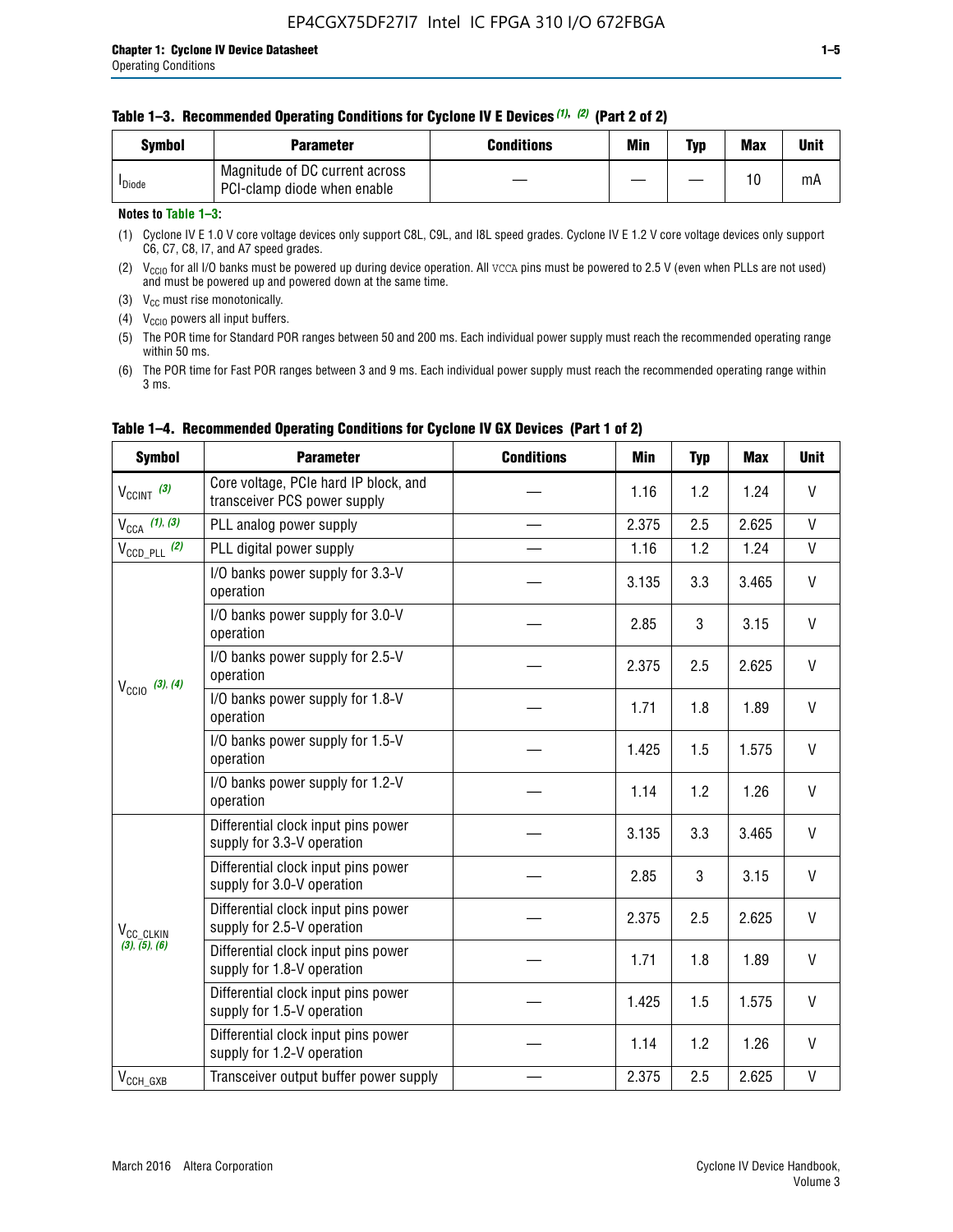| <b>Symbol</b>         | <b>Parameter</b>                                               | <b>Conditions</b>                        | <b>Min</b>   | <b>Typ</b> | <b>Max</b>        | <b>Unit</b>  |
|-----------------------|----------------------------------------------------------------|------------------------------------------|--------------|------------|-------------------|--------------|
| $V_{\text{CCA\_GXB}}$ | Transceiver PMA and auxiliary power<br>supply                  |                                          | 2.375        | 2.5        | 2.625             | V            |
| $V_{CCL_GXB}$         | Transceiver PMA and auxiliary power<br>supply                  | 1.2<br>1.16<br>1.24<br>3.6<br>$-0.5$     |              |            |                   | V            |
| V <sub>1</sub>        | DC input voltage                                               |                                          |              |            |                   | V            |
| $V_0$                 | DC output voltage                                              |                                          | $\mathbf{0}$ |            | V <sub>CCIO</sub> | $\mathsf{V}$ |
|                       | Operating junction temperature                                 | For commercial use                       | $\mathbf{0}$ |            | 85                | °C           |
| T,                    |                                                                | For industrial use                       | $-40$        |            | 100               | °C           |
| $t_{\rm{RAMP}}$       | Power supply ramp time                                         | Standard power-on reset<br>$(POR)$ $(7)$ | $50 \mu s$   |            | $50 \text{ ms}$   |              |
|                       |                                                                | Fast POR (8)                             | $50 \mu s$   |            | 3 <sub>ms</sub>   |              |
| <b>I</b> Diode        | Magnitude of DC current across<br>PCI-clamp diode when enabled |                                          |              |            | 10                | mA           |

**Table 1–4. Recommended Operating Conditions for Cyclone IV GX Devices (Part 2 of 2)**

**Notes to Table 1–4:**

- (1) All VCCA pins must be powered to 2.5 V (even when PLLs are not used) and must be powered up and powered down at the same time.
- (2) You must connect  $V_{CCD-PLL}$  to  $V_{CCINT}$  through a decoupling capacitor and ferrite bead.
- (3) Power supplies must rise monotonically.
- (4)  $V_{\text{CCIO}}$  for all I/O banks must be powered up during device operation. Configurations pins are powered up by V<sub>CCIO</sub> of I/O Banks 3, 8, and 9 where I/O Banks 3 and 9 only support V<sub>CCIO</sub> of 1.5, 1.8, 2.5, 3.0, and 3.3 V. For fast passive parallel (FPP) configuration mode, the V<sub>CCIO</sub> level of I/O<br>Bank 8 must be powered up to 1.5, 1.8, 2.5, 3.0, and 3.3 V.
- (5) You must set  $V_{CC_CCLKIN}$  to 2.5 V if you use CLKIN as a high-speed serial interface (HSSI) refclk or as a DIFFCLK input.
- (6) The CLKIN pins in I/O Banks 3B and 8B can support single-ended I/O standard when the pins are used to clock left PLLs in non-transceiver applications.
- (7) The POR time for Standard POR ranges between 50 and 200 ms.  $V_{\text{CCIA}}$ ,  $V_{\text{CCIA}}$ , and  $V_{\text{CCIO}}$  of I/O Banks 3, 8, and 9 must reach the recommended operating range within 50 ms.
- (8) The POR time for Fast POR ranges between 3 and 9 ms.  $V_{\text{CCH},T}$ ,  $V_{\text{CCA}}$ , and  $V_{\text{CCI}}$  of I/O Banks 3, 8, and 9 must reach the recommended operating range within 3 ms.

## **ESD Performance**

This section lists the electrostatic discharge (ESD) voltages using the human body model (HBM) and charged device model (CDM) for Cyclone IV devices general purpose I/Os (GPIOs) and high-speed serial interface (HSSI) I/Os. Table 1–5 lists the ESD for Cyclone IV devices GPIOs and HSSI I/Os.

| Table 1–5. ESD for Cyclone IV Devices GPIOs and HSSI I/Os |
|-----------------------------------------------------------|
|-----------------------------------------------------------|

| <b>Symbol</b>  | <b>Parameter</b>                      | <b>Passing Voltage</b> | <b>Unit</b> |
|----------------|---------------------------------------|------------------------|-------------|
|                | ESD voltage using the HBM (GPIOs) (1) | ± 2000                 |             |
| <b>VESDHBM</b> | ESD using the HBM (HSSI I/Os) (2)     | ± 1000                 |             |
|                | ESD using the CDM (GPIOs)             | ± 500                  |             |
| <b>VESDCDM</b> | ESD using the CDM (HSSI I/Os) (2)     | ± 250                  |             |

#### **Notes to Table 1–5:**

(1) The passing voltage for EP4CGX15 and EP4CGX30 row I/Os is ±1000V.

(2) This value is applicable only to Cyclone IV GX devices.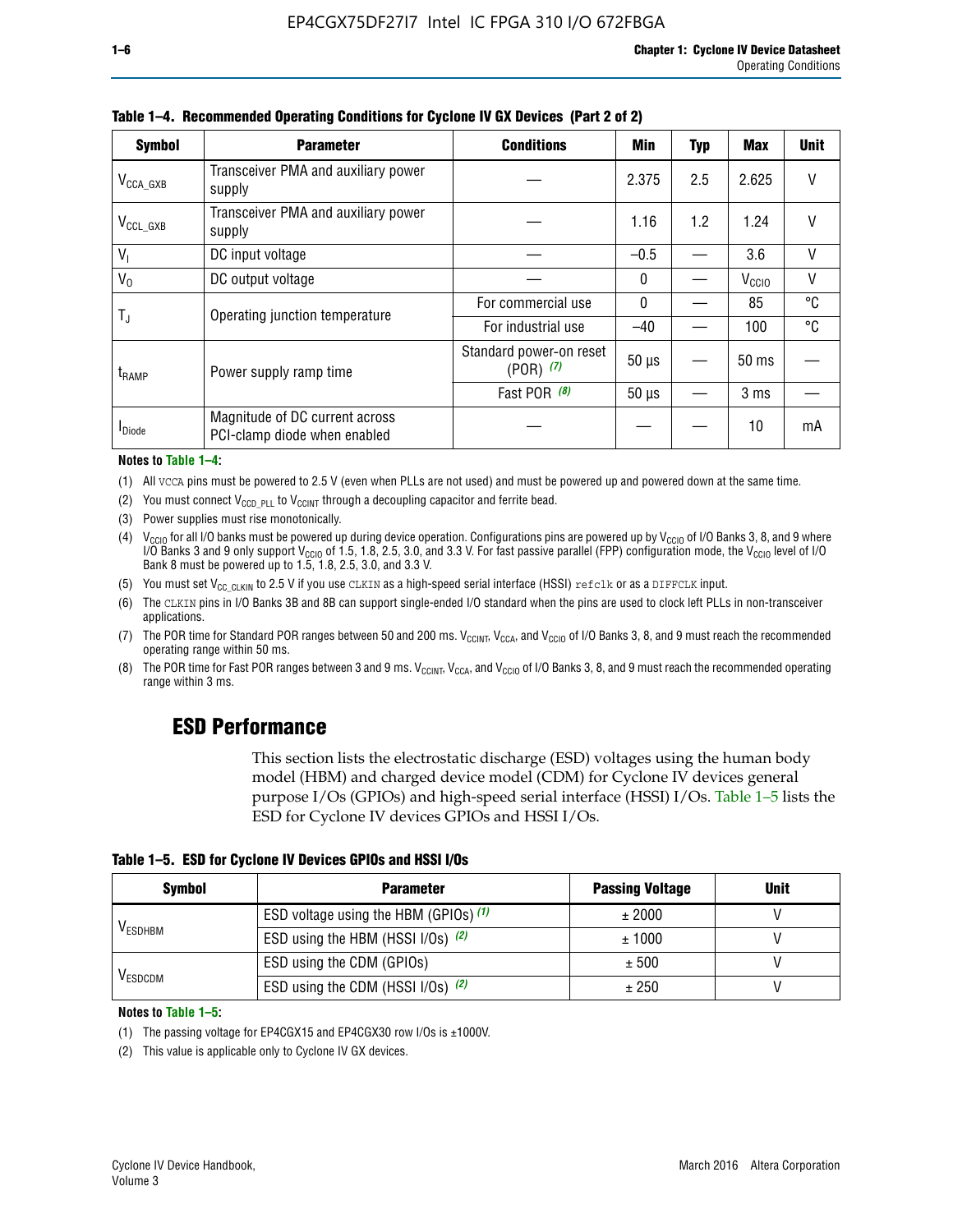## **DC Characteristics**

This section lists the I/O leakage current, pin capacitance, on-chip termination (OCT) tolerance, and bus hold specifications for Cyclone IV devices.

## **Supply Current**

The device supply current requirement is the minimum current drawn from the power supply pins that can be used as a reference for power size planning. Use the Excel-based early power estimator (EPE) to get the supply current estimates for your design because these currents vary greatly with the resources used. Table 1–6 lists the I/O pin leakage current for Cyclone IV devices.

**Table 1–6. I/O Pin Leakage Current for Cyclone IV Devices** *(1)***,** *(2)*

| <b>Symbol</b> | <b>Parameter</b>                     | <b>Conditions</b>                   | <b>Device</b> | Min   | Typ | <b>Max</b> | <b>Unit</b> |
|---------------|--------------------------------------|-------------------------------------|---------------|-------|-----|------------|-------------|
| -lı           | Input pin leakage current            | $V_1 = 0$ V to $V_{\text{CCIOMAX}}$ |               | $-10$ |     | 10         | μA          |
| $I_{0Z}$      | Tristated I/O pin leakage<br>current | $V_0 = 0$ V to $V_{\text{CCIOMAX}}$ |               | $-10$ |     | 10         | μA          |

**Notes to Table 1–6:**

(1) This value is specified for normal device operation. The value varies during device power-up. This applies for all V<sub>CCIO</sub> settings (3.3, 3.0, 2.5, 1.8, 1.5, and 1.2 V).

(2) The 10 µA I/O leakage current limit is applicable when the internal clamping diode is off. A higher current can be observed when the diode is on.

### **Bus Hold**

The bus hold retains the last valid logic state after the source driving it either enters the high impedance state or is removed. Each I/O pin has an option to enable bus hold in user mode. Bus hold is always disabled in configuration mode.

Table 1–7 lists bus hold specifications for Cyclone IV devices.

|                                                   |                                  | $V_{CCIO} (V)$ |            |       |            |            |            |            |            |       |            |       |            |             |
|---------------------------------------------------|----------------------------------|----------------|------------|-------|------------|------------|------------|------------|------------|-------|------------|-------|------------|-------------|
| <b>Parameter</b>                                  | <b>Condition</b>                 |                | 1.2        |       | 1.5        |            | 1.8        |            | 2.5        |       | 3.0        |       | 3.3        | <b>Unit</b> |
|                                                   |                                  | <b>Min</b>     | <b>Max</b> | Min   | <b>Max</b> | <b>Min</b> | <b>Max</b> | <b>Min</b> | <b>Max</b> | Min   | <b>Max</b> | Min   | <b>Max</b> |             |
| <b>Bus hold</b><br>low,<br>sustaining<br>current  | $V_{IN}$ > $V_{IL}$<br>(maximum) | 8              |            | 12    |            | 30         |            | 50         |            | 70    |            | 70    |            | μA          |
| <b>Bus hold</b><br>high,<br>sustaining<br>current | $V_{IN}$ < $V_{IL}$<br>(minimum) | $-8$           |            | $-12$ |            | $-30$      |            | $-50$      |            | $-70$ |            | $-70$ |            | μA          |
| <b>Bus hold</b><br>low,<br>overdrive<br>current   | $0 V < V_{IN} < V_{CC10}$        |                | 125        |       | 175        |            | 200        |            | 300        |       | 500        |       | 500        | μA          |
| <b>Bus hold</b><br>high,<br>overdrive<br>current  | $0 V < V_{IN} < V_{CG10}$        |                | $-125$     |       | $-175$     |            | $-200$     |            | $-300$     |       | $-500$     |       | $-500$     | μA          |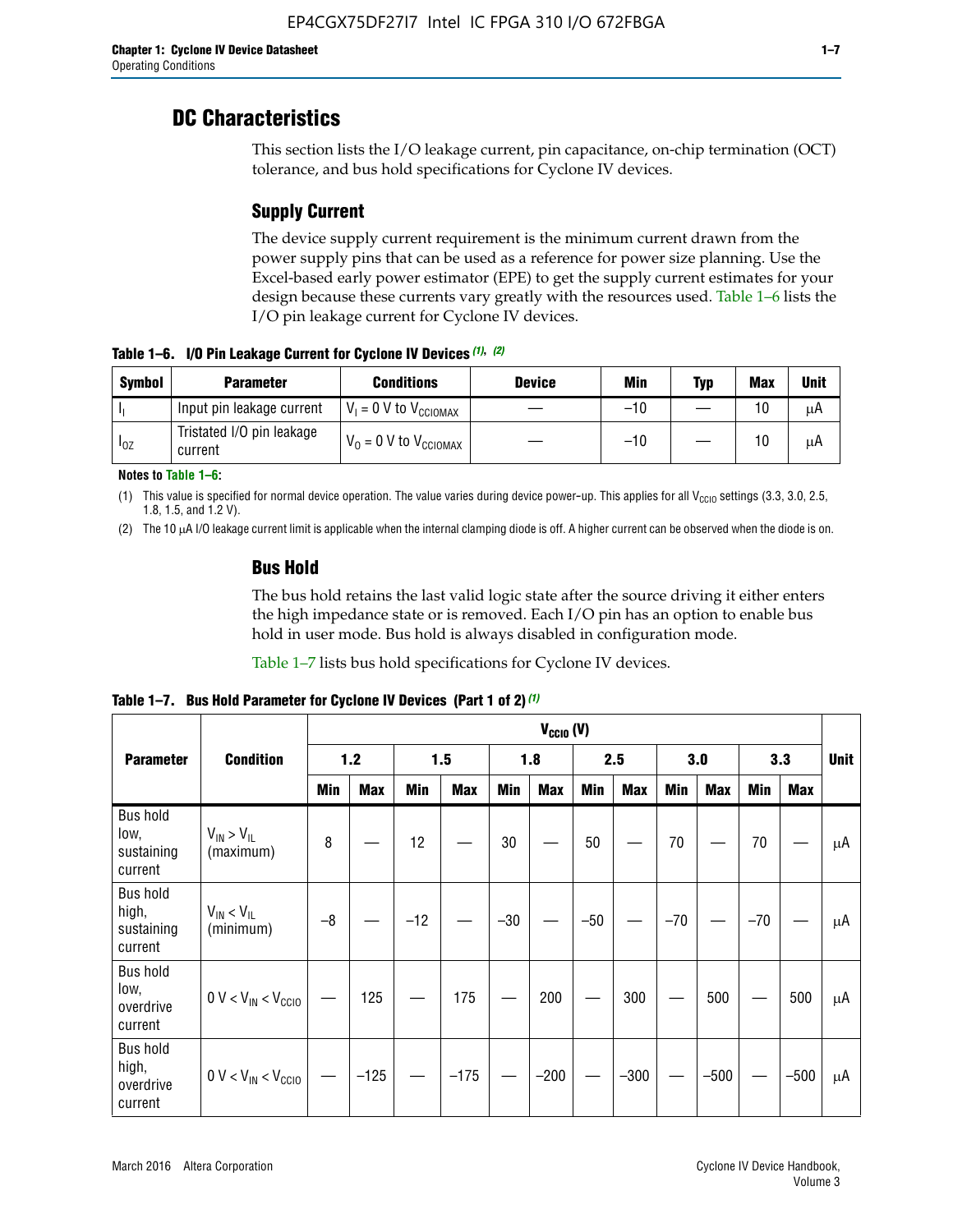| <b>Parameter</b>       |                  |            | $V_{CClO}$ (V) |            |            |      |            |     |     |     |            |            |     |             |
|------------------------|------------------|------------|----------------|------------|------------|------|------------|-----|-----|-----|------------|------------|-----|-------------|
|                        | <b>Condition</b> | 1.2        |                |            | 1.5        |      | 1.8        | 2.5 |     | 3.0 |            | 3.3        |     | <b>Unit</b> |
|                        |                  | <b>Min</b> | <b>Max</b>     | <b>Min</b> | <b>Max</b> | Min  | <b>Max</b> | Min | Max | Min | <b>Max</b> | <b>Min</b> | Max |             |
| Bus hold trip<br>point |                  | 0.3        | 0.9            | 0.375      | 1.125      | 0.68 | 1.07       | 0.7 | 1.7 | 0.8 | ŋ          | 0.8        |     | V           |

**Table 1–7. Bus Hold Parameter for Cyclone IV Devices (Part 2 of 2)** *(1)*

**Note to Table 1–7:**

(1) Bus hold trip points are based on the calculated input voltages from the JEDEC standard.

### **OCT Specifications**

Table 1–8 lists the variation of OCT without calibration across process, temperature, and voltage (PVT).

**Table 1–8. Series OCT Without Calibration Specifications for Cyclone IV Devices**

|                                   |                | <b>Resistance Tolerance</b> |                                                                             |               |
|-----------------------------------|----------------|-----------------------------|-----------------------------------------------------------------------------|---------------|
| <b>Description</b>                | $V_{CCIO} (V)$ | <b>Commercial Maximum</b>   | <b>Industrial, Extended</b><br>industrial, and<br><b>Automotive Maximum</b> | <b>Unit</b>   |
|                                   | 3.0            | ±30                         | ±40                                                                         | $\%$          |
|                                   | 2.5            | ±30                         | ±40                                                                         | $\frac{0}{0}$ |
| Series OCT without<br>calibration | 1.8            | ±40                         | ±50                                                                         | $\frac{0}{0}$ |
|                                   | 1.5            | ±50                         | ±50                                                                         | $\frac{0}{0}$ |
|                                   | 1.2            | ±50                         | ±50                                                                         | $\frac{0}{0}$ |

OCT calibration is automatically performed at device power-up for OCT-enabled I/Os.

Table 1–9 lists the OCT calibration accuracy at device power-up.

|  | Table 1–9. Series OCT with Calibration at Device Power-Up Specifications for Cyclone IV Devices |  |
|--|-------------------------------------------------------------------------------------------------|--|
|--|-------------------------------------------------------------------------------------------------|--|

|                       |                |                           | <b>Calibration Accuracy</b>                                                 |               |
|-----------------------|----------------|---------------------------|-----------------------------------------------------------------------------|---------------|
| <b>Description</b>    | $V_{CGI0} (V)$ | <b>Commercial Maximum</b> | <b>Industrial, Extended</b><br>industrial, and<br><b>Automotive Maximum</b> | <b>Unit</b>   |
|                       | 3.0            | ±10                       | ±10                                                                         | $\frac{0}{0}$ |
| Series OCT with       | 2.5            | ±10                       | ±10                                                                         | $\%$          |
| calibration at device | 1.8            | ±10                       | ±10                                                                         | $\%$          |
| power-up              | 1.5            | ±10                       | ±10                                                                         | $\frac{0}{0}$ |
|                       | 1.2            | ±10                       | ±10                                                                         | $\frac{0}{0}$ |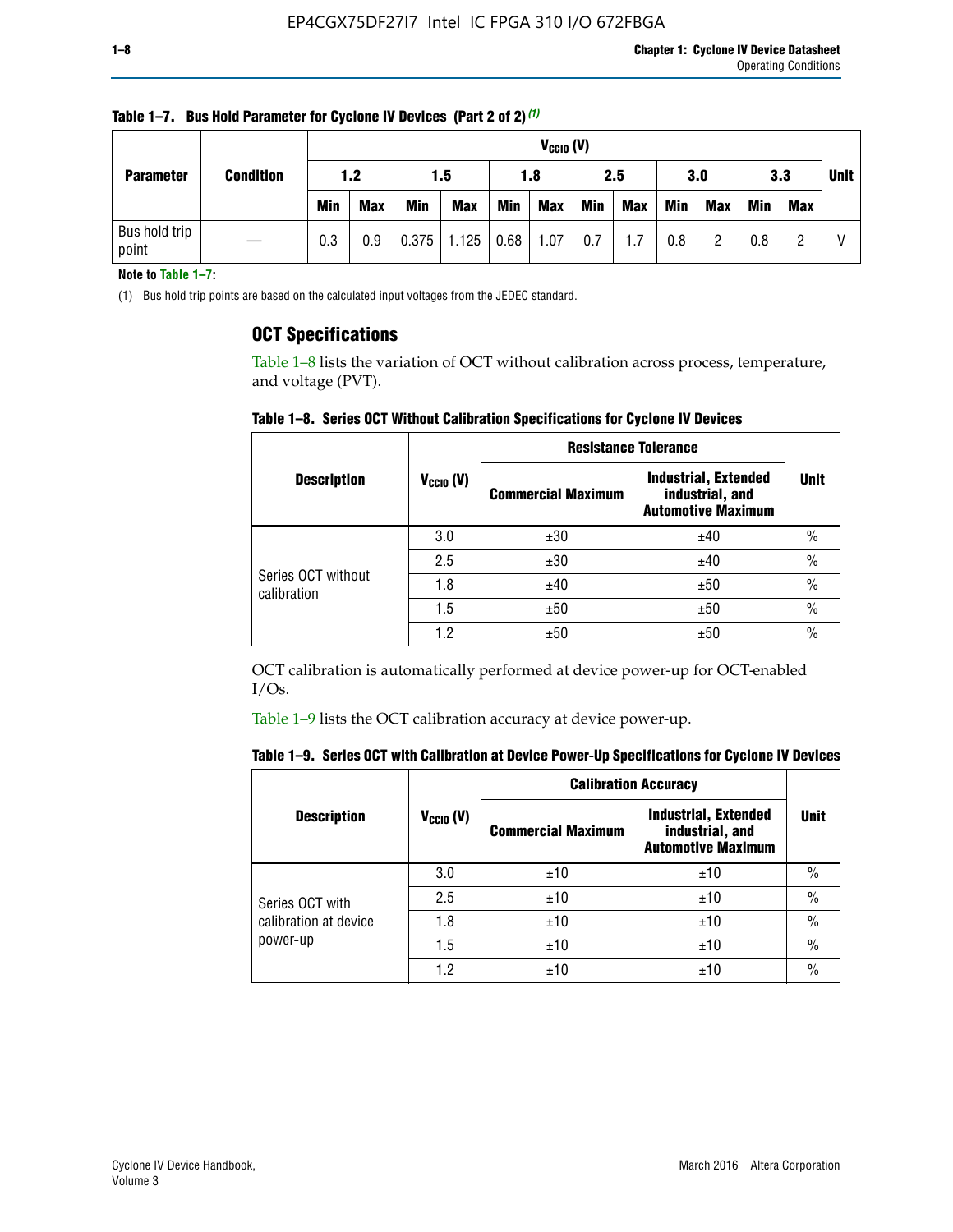The OCT resistance may vary with the variation of temperature and voltage after calibration at device power-up. Use Table 1–10 and Equation 1–1 to determine the final OCT resistance considering the variations after calibration at device power-up. Table 1–10 lists the change percentage of the OCT resistance with voltage and temperature.

**Table 1–10. OCT Variation After Calibration at Device Power**-**Up for Cyclone IV Devices**

| <b>Nominal Voltage</b> | dR/dT (%/°C) | $dR/dV$ (%/mV) |
|------------------------|--------------|----------------|
| 3.0                    | 0.262        | $-0.026$       |
| 2.5                    | 0.234        | $-0.039$       |
| 1.8                    | 0.219        | $-0.086$       |
| 1.5                    | 0.199        | $-0.136$       |
| 1.2                    | 0.161        | $-0.288$       |

#### **Equation 1–1. Final OCT Resistance** *(1)***,** *(2)***,** *(3)***,** *(4)***,** *(5)***,** *(6)*

 $\Delta R_V = (V_2 - V_1) \times 1000 \times dR/dV$  ––––––––––––(7)  $\Delta R_T = (T_2 - T_1) \times dR/dT$  ––––––– (8) For  $\Delta R_x < 0$ ; MF<sub>x</sub> = 1/ ( $|\Delta R_x|/100 + 1$ ) –––––– (9) For  $\Delta R_x > 0$ ;  $\text{MF}_x = \Delta R_x / 100 + 1$  ——– (10)  $MF = MF_V \times MF_T$  –––––––––––(11) Rfinal = Rinitial × MF ––––– *(12)*

#### **Notes to Equation 1–1:**

- (1)  $T_2$  is the final temperature.
- (2)  $T_1$  is the initial temperature.
- (3) MF is multiplication factor.
- (4)  $R<sub>final</sub>$  is final resistance.
- (5) Rinitial is initial resistance.
- (6) Subscript x refers to both  $\sqrt{v}$  and  $\sqrt{v}$ .
- (7)  $\Delta R_V$  is a variation of resistance with voltage.
- (8)  $\Delta R_T$  is a variation of resistance with temperature.
- (9) dR/dT is the change percentage of resistance with temperature after calibration at device power-up.
- (10) dR/dV is the change percentage of resistance with voltage after calibration at device power-up.
- (11)  $V_2$  is final voltage.
- (12)  $V_1$  is the initial voltage.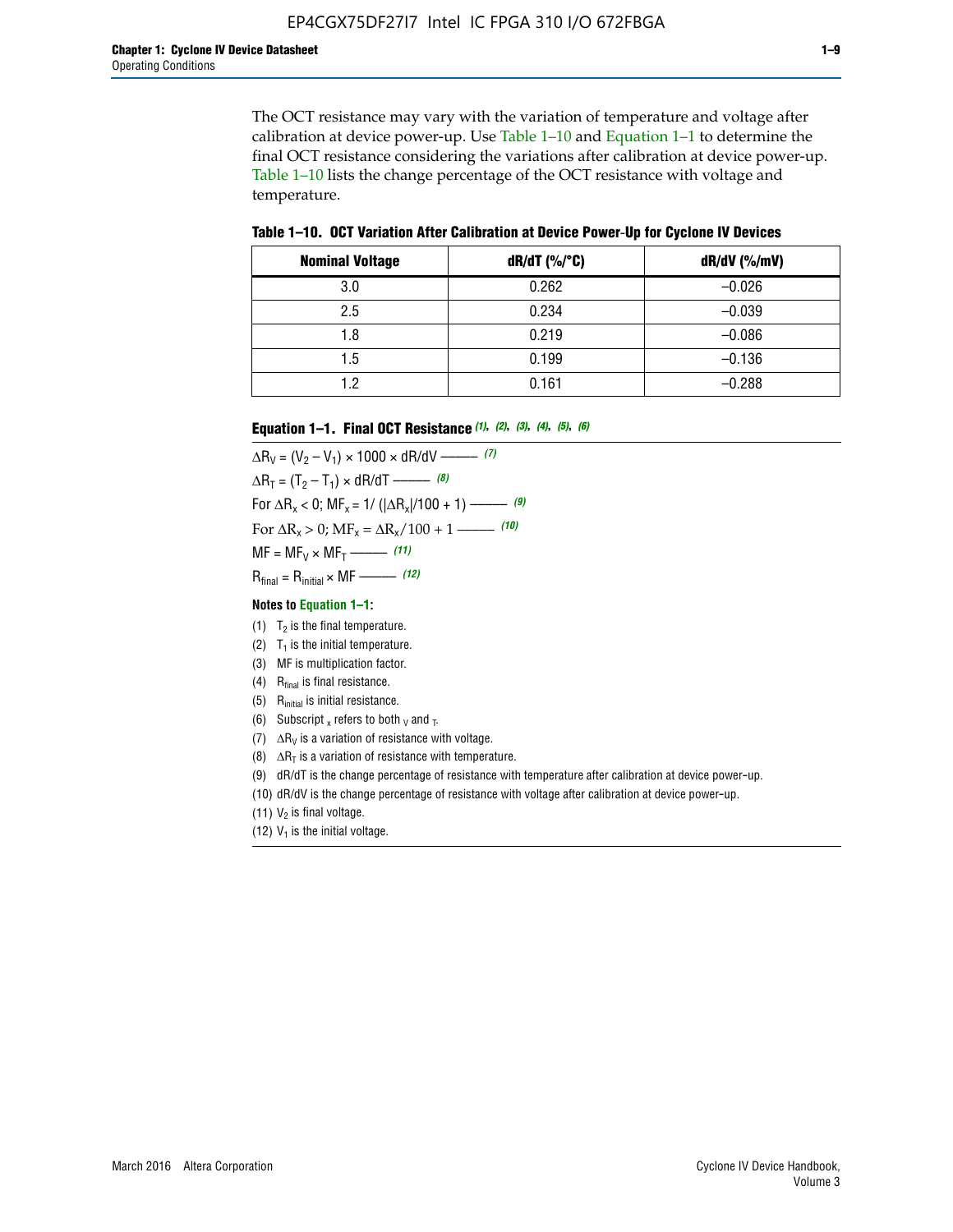Example 1-1 shows how to calculate the change of  $50$ - $\Omega$  I/O impedance from 25°C at 3.0 V to 85°C at 3.15 V.

#### **Example 1–1. Impedance Change**

 $\Delta R_V = (3.15 - 3) \times 1000 \times -0.026 = -3.83$  $\Delta R_T = (85 - 25) \times 0.262 = 15.72$ Because  $\Delta R_V$  is negative,  $MF_V = 1 / (3.83/100 + 1) = 0.963$ Because  $\Delta R_T$  is positive,  $MF_T = 15.72/100 + 1 = 1.157$  $MF = 0.963 \times 1.157 = 1.114$  $R_{final} = 50 \times 1.114 = 55.71 \Omega$ 

### **Pin Capacitance**

Table 1–11 lists the pin capacitance for Cyclone IV devices.

**Table 1–11. Pin Capacitance for Cyclone IV Devices** *(1)*

| Symbol              | <b>Parameter</b>                                                                                           | Typical-<br><b>Quad Flat</b><br><b>Pack</b><br>(QFP) | Typical-<br><b>Quad Flat</b><br><b>No Leads</b><br>(QFN) | Typical-<br><b>Ball-Grid</b><br><b>Array</b><br>(BGA) | <b>Unit</b> |
|---------------------|------------------------------------------------------------------------------------------------------------|------------------------------------------------------|----------------------------------------------------------|-------------------------------------------------------|-------------|
| C <sub>IOTB</sub>   | Input capacitance on top and bottom I/O pins                                                               |                                                      |                                                          | 6                                                     | рF          |
| $C_{IOLR}$          | Input capacitance on right I/O pins                                                                        |                                                      |                                                          | 5                                                     | рF          |
| $C_{LVDSLR}$        | Input capacitance on right I/O pins with dedicated LVDS output                                             | 8                                                    | 8                                                        |                                                       | рF          |
| $C_{VREFLR}$<br>(2) | Input capacitance on right dual-purpose VREF pin when used as<br>$V_{BFE}$ or user I/O pin                 | 21                                                   | 21                                                       | 21                                                    | pF          |
| $C_{VREFTB}$<br>(2) | Input capacitance on top and bottom dual-purpose VREF pin when<br>used as $V_{\text{RFF}}$ or user I/O pin | 23(3)                                                | 23                                                       | 23                                                    | pF          |
| $C_{CLKTB}$         | Input capacitance on top and bottom dedicated clock input pins                                             | 7                                                    | 7                                                        | 6                                                     | pF          |
| $C_{CLKLR}$         | Input capacitance on right dedicated clock input pins                                                      | 6                                                    | 6                                                        | 5                                                     | рF          |

#### **Notes to Table 1–11:**

(1) The pin capacitance applies to FBGA, UBGA, and MBGA packages.

(2) When you use the VREF pin as a regular input or output, you can expect a reduced performance of toggle rate and  $t_{\rm CO}$  because of higher pin capacitance.

(3) CVREFTB for the EP4CE22 device is 30 pF.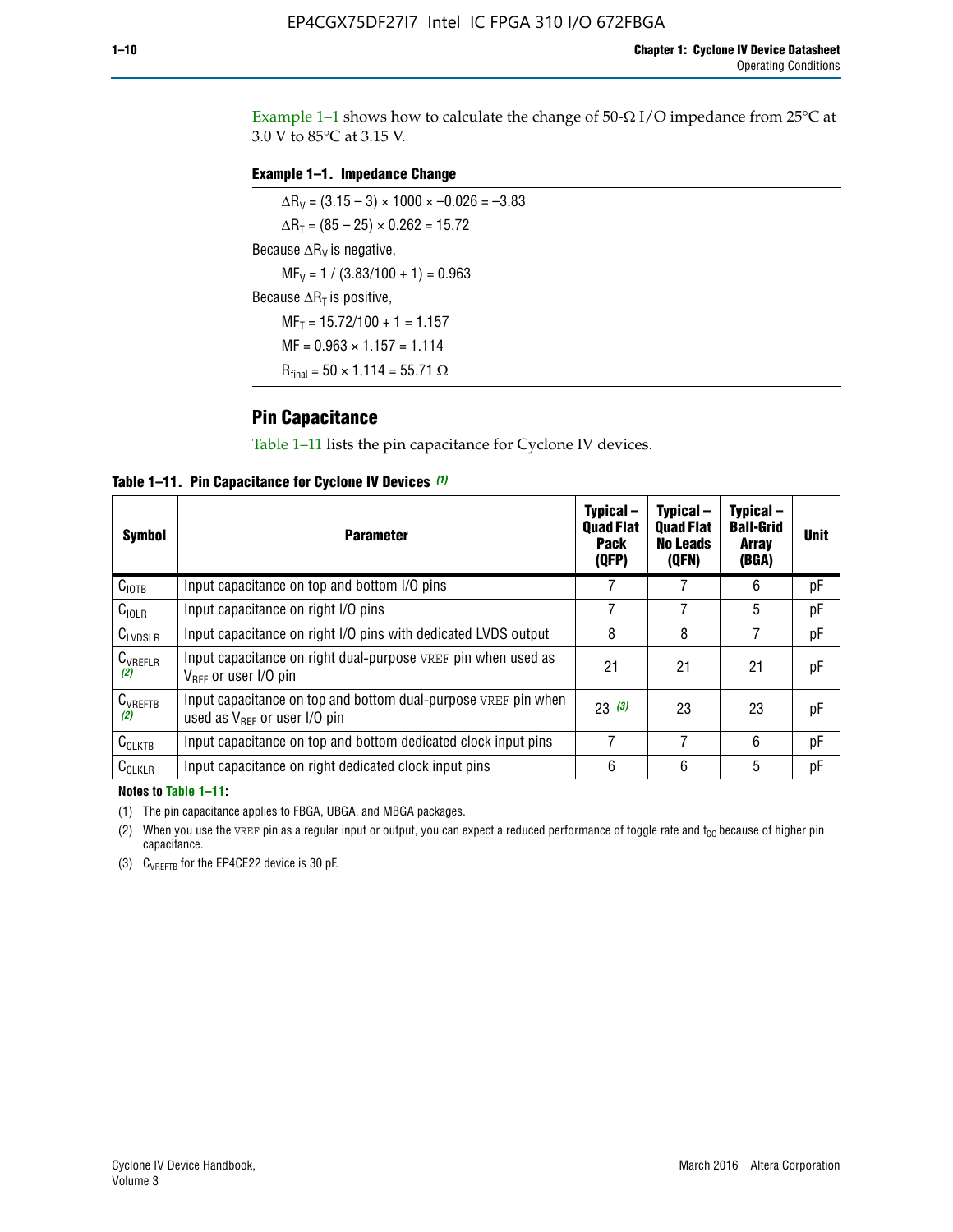### **Internal Weak Pull-Up and Weak Pull-Down Resistor**

Table 1–12 lists the weak pull-up and pull-down resistor values for Cyclone IV devices.

**Table 1–12. Internal Weak Pull**-**Up and Weak Pull**-**Down Resistor Values for Cyclone IV Devices** *(1)*

| <b>Symbol</b> | <b>Parameter</b>                                                            | <b>Conditions</b>                                  | Min | <b>Typ</b>                                                                                                                              | <b>Max</b> | <b>Unit</b> |
|---------------|-----------------------------------------------------------------------------|----------------------------------------------------|-----|-----------------------------------------------------------------------------------------------------------------------------------------|------------|-------------|
| $R_{PU}$      |                                                                             | $V_{\text{CC10}} = 3.3 \text{ V} \pm 5\%$ (2), (3) | 7   | 25                                                                                                                                      | 41         | $k\Omega$   |
|               | Value of the I/O pin pull-up resistor                                       | $V_{\text{CC10}} = 3.0 \text{ V} \pm 5\%$ (2), (3) | 7   | 28                                                                                                                                      | 47         | $k\Omega$   |
|               | before and during configuration, as                                         | $V_{\text{CC10}} = 2.5 V \pm 5\%$ (2), (3)         | 8   | 35                                                                                                                                      | 61         | $k\Omega$   |
|               | well as user mode if you enable the<br>programmable pull-up resistor option | $V_{\text{CC10}} = 1.8 V \pm 5\%$ (2), (3)         | 10  | 57                                                                                                                                      | 108        | $k\Omega$   |
|               |                                                                             | $V_{\text{CC10}} = 1.5 V \pm 5\%$ (2), (3)         | 13  | 82                                                                                                                                      | 163        | $k\Omega$   |
|               |                                                                             | $V_{\text{CC10}} = 1.2 V \pm 5\%$ (2), (3)         | 19  | 143<br>351<br>kΩ<br>19<br>30<br>$k\Omega$<br>22<br>36<br>$k\Omega$<br>25<br>43<br>$k\Omega$<br>35<br>71<br>$k\Omega$<br>50<br>112<br>kΩ |            |             |
|               |                                                                             | $V_{\text{CC10}} = 3.3 V \pm 5\%$ (4)              | 6   |                                                                                                                                         |            |             |
|               |                                                                             | $V_{\text{CC10}} = 3.0 V \pm 5\%$ (4)              | 6   |                                                                                                                                         |            |             |
| $R_{PD}$      | Value of the I/O pin pull-down resistor<br>before and during configuration  | $V_{\text{CC10}} = 2.5 V \pm 5\%$ (4)              | 6   |                                                                                                                                         |            |             |
|               |                                                                             | $V_{\text{CC10}} = 1.8 V \pm 5\%$ (4)              | 7   |                                                                                                                                         |            |             |
|               |                                                                             | $V_{\text{CC10}} = 1.5 V \pm 5\%$ (4)              | 8   |                                                                                                                                         |            |             |

#### **Notes to Table 1–12:**

- (1) All I/O pins have an option to enable weak pull-up except the configuration, test, and JTAG pins. The weak pull-down feature is only available for JTAG TCK.
- (2) Pin pull-up resistance values may be lower if an external source drives the pin higher than  $V_{\text{CCIO}}$ .
- (3)  $R_{PU} = (V_{CC10} V_1)/I_{R_PU}$ Minimum condition: –40°C; V<sub>CCIO</sub> = V<sub>CC</sub> + 5%, V<sub>I</sub> = V<sub>CC</sub> + 5% – 50 mV; Typical condition: 25°C; V<sub>CCIO</sub> = V<sub>CC</sub>, V<sub>I</sub> = 0 V; Maximum condition: 100°C;  $V_{\text{CCIO}} = V_{\text{CC}} - 5\%$ ,  $V_1 = 0$  V; in which V<sub>I</sub> refers to the input voltage at the I/O pin.
- (4)  $R_{PD} = V_I/I_{R_PD}$ Minimum condition:  $-40^{\circ}$ C; V<sub>CCIO</sub> = V<sub>CC</sub> + 5%, V<sub>I</sub> = 50 mV; Typical condition: 25°C;  $V_{\text{CCIO}} = V_{\text{CC}}$ ,  $V_{\text{I}} = V_{\text{CC}} - 5\%$ ; Maximum condition: 100°C; V<sub>CClO</sub> = V<sub>CC</sub> – 5%, V<sub>I</sub> = V<sub>CC</sub> – 5%; in which V<sub>I</sub> refers to the input voltage at the I/O pin.

### **Hot-Socketing**

Table 1–13 lists the hot-socketing specifications for Cyclone IV devices.

**Table 1–13. Hot**-**Socketing Specifications for Cyclone IV Devices**

| <b>Symbol</b> | <b>Parameter</b>                  | <b>Maximum</b> |
|---------------|-----------------------------------|----------------|
| $I$ IOPIN(DC) | DC current per I/O pin            | $300 \mu A$    |
| $I$ IOPIN(AC) | AC current per I/O pin            | 8 mA $(1)$     |
| IXCVRTX(DC)   | DC current per transceiver TX pin | 100 mA         |
| IXCVRRX(DC)   | DC current per transceiver RX pin | 50 mA          |

**Note to Table 1–13:**

(1) The I/O ramp rate is 10 ns or more. For ramp rates faster than 10 ns, |IIOPIN| = C dv/dt, in which C is the I/O pin capacitance and dv/dt is the slew rate.

 $\mathbb{I} \rightarrow \mathbb{I}$  During hot-socketing, the I/O pin capacitance is less than 15 pF and the clock pin capacitance is less than 20 pF.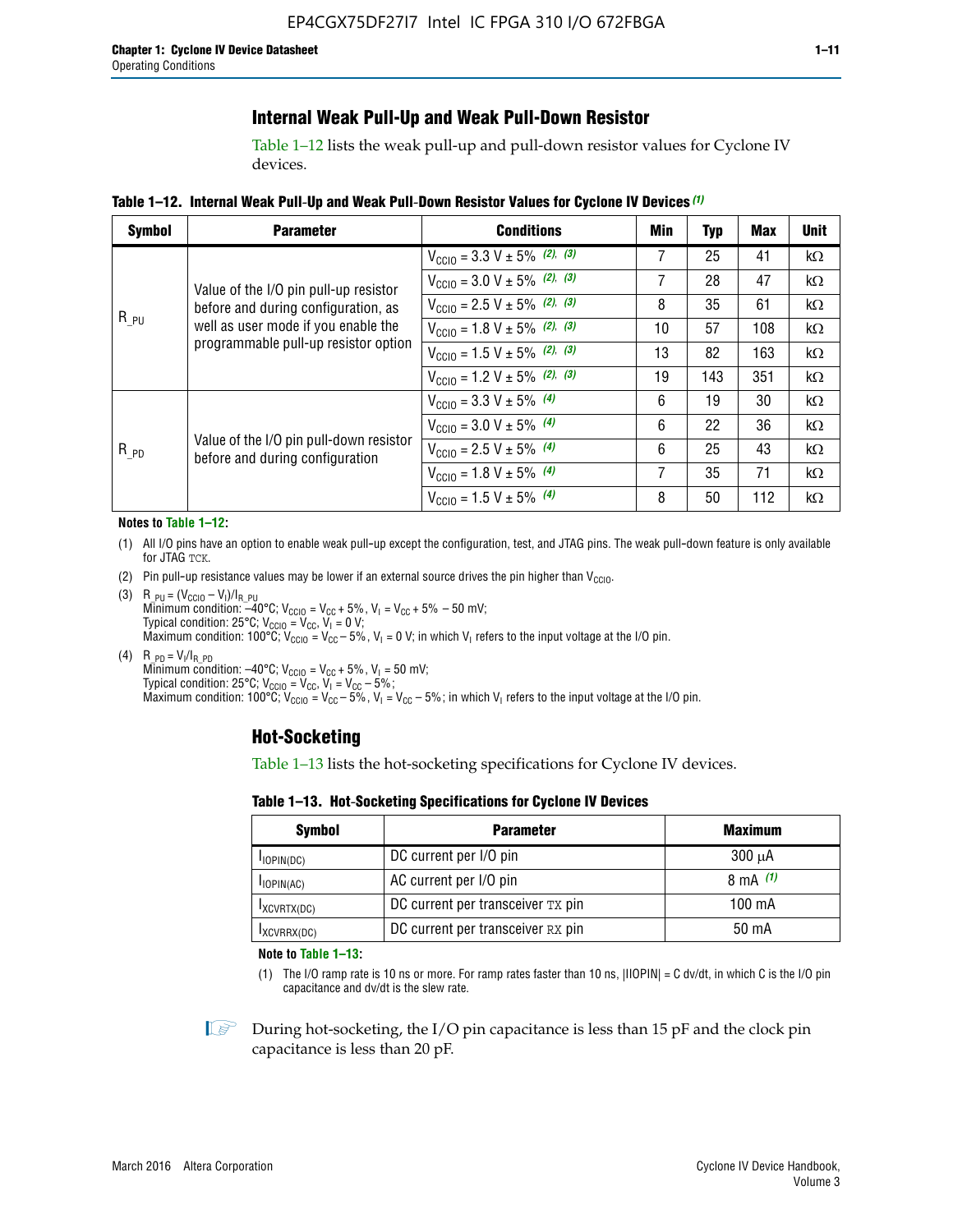## **Schmitt Trigger Input**

Cyclone IV devices support Schmitt trigger input on the TDI, TMS, TCK, nSTATUS, nCONFIG, nCE, CONF\_DONE, and DCLK pins. A Schmitt trigger feature introduces hysteresis to the input signal for improved noise immunity, especially for signals with slow edge rate. Table 1–14 lists the hysteresis specifications across the supported  $V<sub>CCIO</sub>$  range for Schmitt trigger inputs in Cyclone IV devices.

**Table 1–14. Hysteresis Specifications for Schmitt Trigger Input in Cyclone IV Devices**

| <b>Symbol</b>                  | <b>Parameter</b>               | <b>Conditions (V)</b>   | <b>Minimum</b> | <b>Unit</b> |
|--------------------------------|--------------------------------|-------------------------|----------------|-------------|
|                                |                                | $V_{\text{CGI0}} = 3.3$ | 200            | mV          |
|                                | Hysteresis for Schmitt trigger | $V_{\text{CC10}} = 2.5$ | 200            | mV          |
| $\mathsf{V}_{\mathsf{SCHMIT}}$ | input                          | $V_{\text{CCIO}} = 1.8$ | 140            | mV          |
|                                | $V_{\text{CCIO}} = 1.5$        |                         | 110            | m           |

## **I/O Standard Specifications**

The following tables list input voltage sensitivities ( $V<sub>IH</sub>$  and  $V<sub>II</sub>$ ), output voltage ( $V<sub>OH</sub>$ and  $V_{OL}$ ), and current drive characteristics ( $I_{OH}$  and  $I_{OL}$ ), for various I/O standards supported by Cyclone IV devices. Table 1–15 through Table 1–20 provide the I/O standard specifications for Cyclone IV devices.

|                    |       | $V_{CCl0}(V)$ |            |        | $V_{IL}(V)$                |                            | $V_{IH} (V)$            | $V_{OL}(V)$                  | $V_{OH} (V)$                 | l <sub>OL</sub> | $I_{0H}$    |
|--------------------|-------|---------------|------------|--------|----------------------------|----------------------------|-------------------------|------------------------------|------------------------------|-----------------|-------------|
| I/O Standard       | Min   |               | <b>Max</b> | Min    | <b>Max</b>                 | <b>Min</b>                 | Max                     | Max                          | Min                          | (mA)<br>(4)     | (mA)<br>(4) |
| 3.3-V LVTTL (3)    | 3.135 | 3.3           | 3.465      |        | 0.8                        | 1.7                        | 3.6                     | 0.45                         | 2.4                          | 4               | $-4$        |
| 3.3-V LVCMOS $(3)$ | 3.135 | 3.3           | 3.465      |        | 0.8                        | 1.7                        | 3.6                     | 0.2                          | $V_{\text{CCIO}}$ – 0.2      | $\overline{2}$  | $-2$        |
| 3.0-V LVTTL $(3)$  | 2.85  | 3.0           | 3.15       | $-0.3$ | 0.8                        | 1.7                        | $V_{\text{CC10}} + 0.3$ | 0.45                         | 2.4                          | 4               | $-4$        |
| 3.0-V LVCMOS (3)   | 2.85  | 3.0           | 3.15       | $-0.3$ | 0.8                        | 1.7                        | $V_{\text{CCIO}} + 0.3$ | 0.2                          | $V_{\text{CC10}} - 0.2$      | 0.1             | $-0.1$      |
| $2.5 V$ (3)        | 2.375 | 2.5           | 2.625      | $-0.3$ | 0.7                        | 1.7                        | $V_{\text{CCI0}} + 0.3$ | 0.4                          | 2.0                          | $\mathbf{1}$    | $-1$        |
| 1.8V               | 1.71  | 1.8           | 1.89       | $-0.3$ | 0.35x<br>V <sub>CCIO</sub> | 0.65x<br>V <sub>CCIO</sub> | 2.25                    | 0.45                         | $V_{CGIO}$ –<br>0.45         | $\overline{2}$  | $-2$        |
| 1.5V               | 1.425 | 1.5           | 1.575      | $-0.3$ | 0.35x<br>V <sub>CCIO</sub> | 0.65x<br>V <sub>CCIO</sub> | $V_{\text{CC10}} + 0.3$ | 0.25x<br>V <sub>CCIO</sub>   | 0.75x<br>V <sub>CCIO</sub>   | $\overline{2}$  | $-2$        |
| 1.2V               | 1.14  | 1.2           | 1.26       | $-0.3$ | 0.35x<br>V <sub>CCIO</sub> | 0.65x<br>V <sub>CCIO</sub> | $V_{\text{CC10}} + 0.3$ | 0.25x<br>V <sub>CCIO</sub>   | 0.75x<br>V <sub>CCIO</sub>   | $\overline{2}$  | $-2$        |
| 3.0-V PCI          | 2.85  | 3.0           | 3.15       |        | 0.3x<br>V <sub>CCIO</sub>  | 0.5x<br>V <sub>CCIO</sub>  | $V_{\text{CCI0}} + 0.3$ | $0.1 \times V_{\text{CCIO}}$ | $0.9 \times V_{\text{CC10}}$ | 1.5             | $-0.5$      |
| $3.0-V$ PCI-X      | 2.85  | 3.0           | 3.15       |        | 0.35x<br>V <sub>CCIO</sub> | 0.5x<br>V <sub>CCIO</sub>  | $V_{\text{CGI0}} + 0.3$ | $0.1 \times V_{\text{CCIO}}$ | $0.9 \times V_{\text{CC10}}$ | 1.5             | $-0.5$      |

**Table 1–15. Single**-**Ended I/O Standard Specifications for Cyclone IV Devices** *(1)***,** *(2)*

#### **Notes to Table 1–15:**

(1) For voltage-referenced receiver input waveform and explanation of terms used in Table 1–15, refer to "Glossary" on page 1–37.

(2) AC load  $CL = 10$  pF

(3) For more information about interfacing Cyclone IV devices with 3.3/3.0/2.5-V LVTTL/LVCMOS I/O standards, refer to *[AN 447: Interfacing Cyclone III](http://www.altera.com/literature/an/an447.pdf)  [and Cyclone IV Devices with 3.3/3.0/2.5-V LVTTL/LVCMOS I/O Systems](http://www.altera.com/literature/an/an447.pdf)*.

(4) To meet the IOL and IOH specifications, you must set the current strength settings accordingly. For example, to meet the **3.3-V LVTTL** specification (4 mA), set the current strength settings to 4 mA or higher. Setting at lower current strength may not meet the lou and lon specifications in the handbook.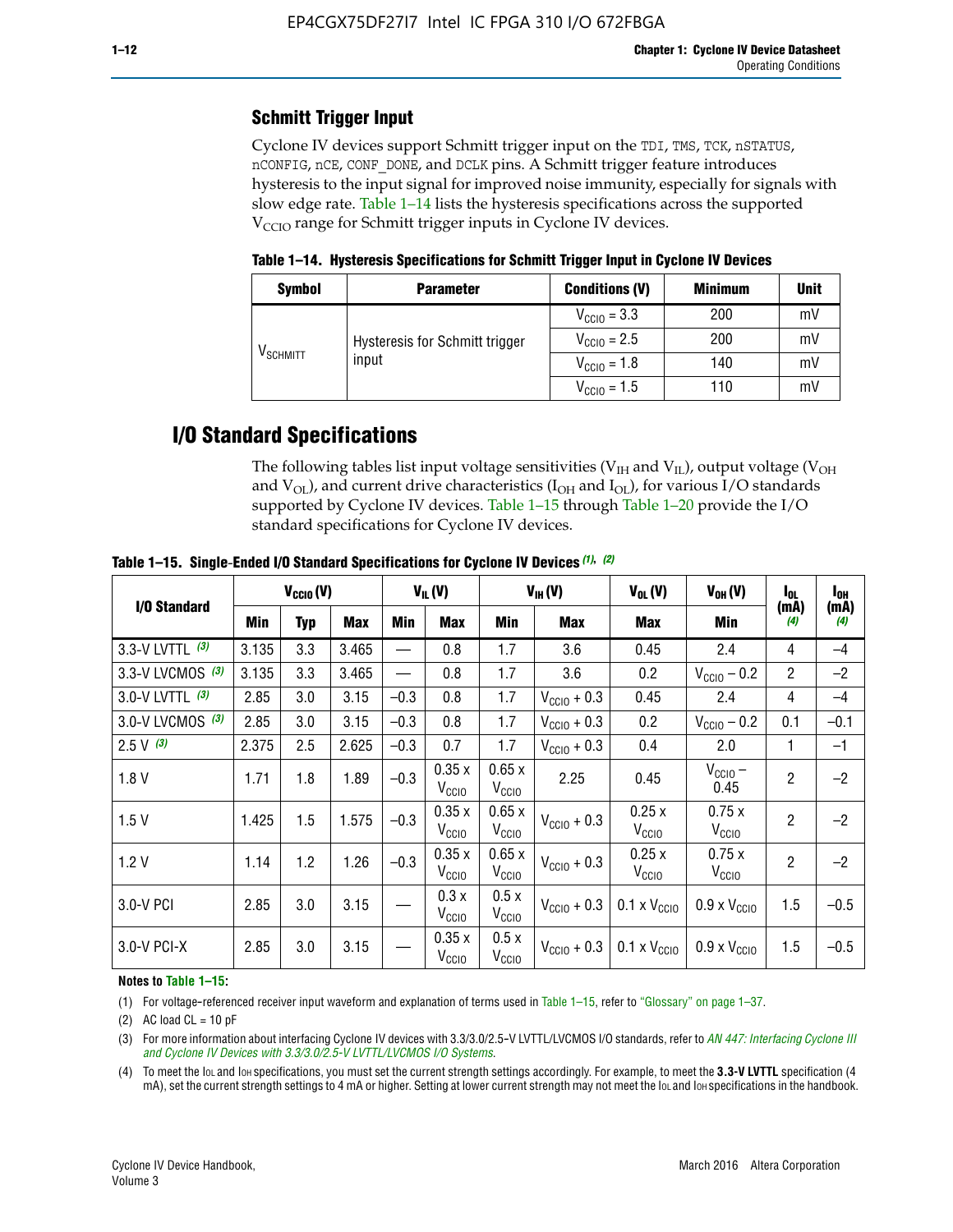| 1/0                           |            | $V_{CGI0}(V)$ |            |                                                                        | $V_{REF}(V)$                                                         |                                                                        |                     | $V_{TT} (V)$ (2)          |                     |
|-------------------------------|------------|---------------|------------|------------------------------------------------------------------------|----------------------------------------------------------------------|------------------------------------------------------------------------|---------------------|---------------------------|---------------------|
| <b>Standard</b>               | <b>Min</b> | <b>Typ</b>    | <b>Max</b> | Min                                                                    | <b>Typ</b>                                                           | <b>Max</b>                                                             | Min                 | <b>Typ</b>                | Max                 |
| SSTL-2<br>Class I, II         | 2.375      | 2.5           | 2.625      | 1.19                                                                   | 1.25                                                                 | 1.31                                                                   | $V_{REF}$ –<br>0.04 | V <sub>REF</sub>          | $V_{REF}$ +<br>0.04 |
| SSTL-18<br>Class I, II        | 1.7        | 1.8           | 1.9        | 0.833                                                                  | 0.9                                                                  | 0.969                                                                  | $V_{REF}$ –<br>0.04 | V <sub>REF</sub>          | $V_{REF}$ +<br>0.04 |
| HSTL-18<br>Class I, II        | 1.71       | 1.8           | .89        | 0.85                                                                   | 0.9<br>0.95                                                          |                                                                        | 0.85                | 0.9                       | 0.95                |
| <b>HSTL-15</b><br>Class I, II | 1.425      | 1.5           | 1.575      | 0.71                                                                   | 0.75<br>0.79                                                         |                                                                        | 0.71                | 0.75                      | 0.79                |
| HSTL-12<br>Class I, II        | 1.14       | 1.2           | 1.26       | $0.48 \times V_{\text{CC10}}$ (3)<br>$0.47 \times V_{\text{CC10}}$ (4) | $0.5 \times V_{\text{CC10}}$ (3)<br>$0.5 \times V_{\text{CC10}}$ (4) | $0.52 \times V_{\text{CC10}}$ (3)<br>$0.53 \times V_{\text{CC10}}$ (4) |                     | 0.5x<br>V <sub>CCIO</sub> |                     |

#### **Table 1–16. Single**-**Ended SSTL and HSTL I/O Reference Voltage Specifications for Cyclone IV Devices** *(1)*

#### **Notes to Table 1–16:**

(1) For an explanation of terms used in Table 1–16, refer to "Glossary" on page 1–37.

(2)  $V_{TT}$  of the transmitting device must track  $V_{REF}$  of the receiving device.

(3) Value shown refers to DC input reference voltage,  $V_{REF(DC)}$ .

(4) Value shown refers to AC input reference voltage,  $V_{REF(AC)}$ .

|  |  |  |  |  | Table 1–17.  Single-Ended SSTL and HSTL I/O Standards Signal Specifications for Cyclone IV Devices |
|--|--|--|--|--|----------------------------------------------------------------------------------------------------|
|--|--|--|--|--|----------------------------------------------------------------------------------------------------|

| I/O                        |         | $V_{IL(DC)}(V)$        |                                      | $V_{IH(DC)}(V)$       |         | $V_{IL(AC)}(V)$     |                     | $V_{IH(AC)}(V)$      |                                    | $V_{OH} (V)$                       | l <sub>ol</sub> | $I_{0H}$ |
|----------------------------|---------|------------------------|--------------------------------------|-----------------------|---------|---------------------|---------------------|----------------------|------------------------------------|------------------------------------|-----------------|----------|
| <b>Standard</b>            | Min     | <b>Max</b>             | Min                                  | <b>Max</b>            | Min     | <b>Max</b>          | Min                 | <b>Max</b>           | <b>Max</b>                         | Min                                | (mA)            | (mA)     |
| SSTL-2<br>Class I          |         | $\rm V_{REF}-$<br>0.18 | $V_{REF} +$<br>0.18                  |                       |         | $V_{REF}$ –<br>0.35 | $V_{REF} +$<br>0.35 |                      | $V_{TT}$ –<br>0.57                 | $V_{TT}$ +<br>0.57                 | 8.1             | $-8.1$   |
| SSTL-2<br>Class II         |         | $V_{REF}$ –<br>0.18    | $V_{REF} +$<br>0.18                  |                       |         | $V_{REF}$ –<br>0.35 | $V_{REF} +$<br>0.35 |                      | $V_{TT}$ –<br>0.76                 | $V_{TT}$ +<br>0.76                 | 16.4            | $-16.4$  |
| <b>SSTL-18</b><br>Class I  |         | $V_{REF}$ –<br>0.125   | $V_{REF}$ +<br>0.125                 |                       |         | $V_{REF}$ –<br>0.25 | $V_{REF}$ +<br>0.25 |                      | $V_{TT}$ –<br>0.475                | $V_{TT}$ +<br>0.475                | 6.7             | $-6.7$   |
| <b>SSTL-18</b><br>Class II |         | $V_{REF}$ –<br>0.125   | $V_{REF}$ +<br>0.125                 |                       |         | $V_{REF}$ –<br>0.25 | $V_{REF}$ +<br>0.25 |                      | 0.28                               | $V_{CC10} -$<br>0.28               | 13.4            | $-13.4$  |
| HSTL-18<br>Class I         |         | $V_{REF}$ –<br>0.1     | $V_{REF} +$<br>0.1                   |                       |         | $V_{REF}$ –<br>0.2  | $V_{REF}$ +<br>0.2  |                      | 0.4                                | $V_{CCIO}$ –<br>0.4                | 8               | $-8$     |
| HSTL-18<br>Class II        |         | $V_{REF}$ –<br>0.1     | $V_{REF} +$<br>0.1                   |                       |         | $V_{REF}$ –<br>0.2  | $V_{REF} +$<br>0.2  |                      | 0.4                                | $V_{CC10}$ –<br>0.4                | 16              | $-16$    |
| HSTL-15<br>Class I         |         | $V_{REF}$ –<br>0.1     | $V_{REF} +$<br>0.1                   |                       |         | $V_{REF}$ –<br>0.2  | $V_{REF}$ +<br>0.2  |                      | 0.4                                | $V_{\text{CC1O}} -$<br>0.4         | 8               | $-8$     |
| HSTL-15<br>Class II        |         | $V_{REF}$ –<br>0.1     | $\mathsf{V}_{\mathsf{REF}}$ +<br>0.1 |                       |         | $V_{REF}$ –<br>0.2  | $V_{REF}$ +<br>0.2  |                      | 0.4                                | $V_{CC10}$ –<br>0.4                | 16              | $-16$    |
| <b>HSTL-12</b><br>Class I  | $-0.15$ | $V_{REF}-$<br>0.08     | $V_{REF} +$<br>0.08                  | $V_{CGI0} + 0.15$     | $-0.24$ | $V_{REF}$ –<br>0.15 | $V_{REF} +$<br>0.15 | $V_{CCIO} +$<br>0.24 | $0.25 \times$<br>V <sub>CCIO</sub> | $0.75 \times$<br>V <sub>CCIO</sub> | 8               | $-8$     |
| HSTL-12<br>Class II        | $-0.15$ | $V_{REF}-$<br>0.08     | $V_{REF} +$<br>0.08                  | $V_{\rm CClO} + 0.15$ | $-0.24$ | $V_{REF}$ –<br>0.15 | $V_{REF} +$<br>0.15 | $V_{CC10}$ +<br>0.24 | $0.25 \times$<br>V <sub>CCIO</sub> | $0.75 \times$<br>V <sub>CCIO</sub> | 14              | $-14$    |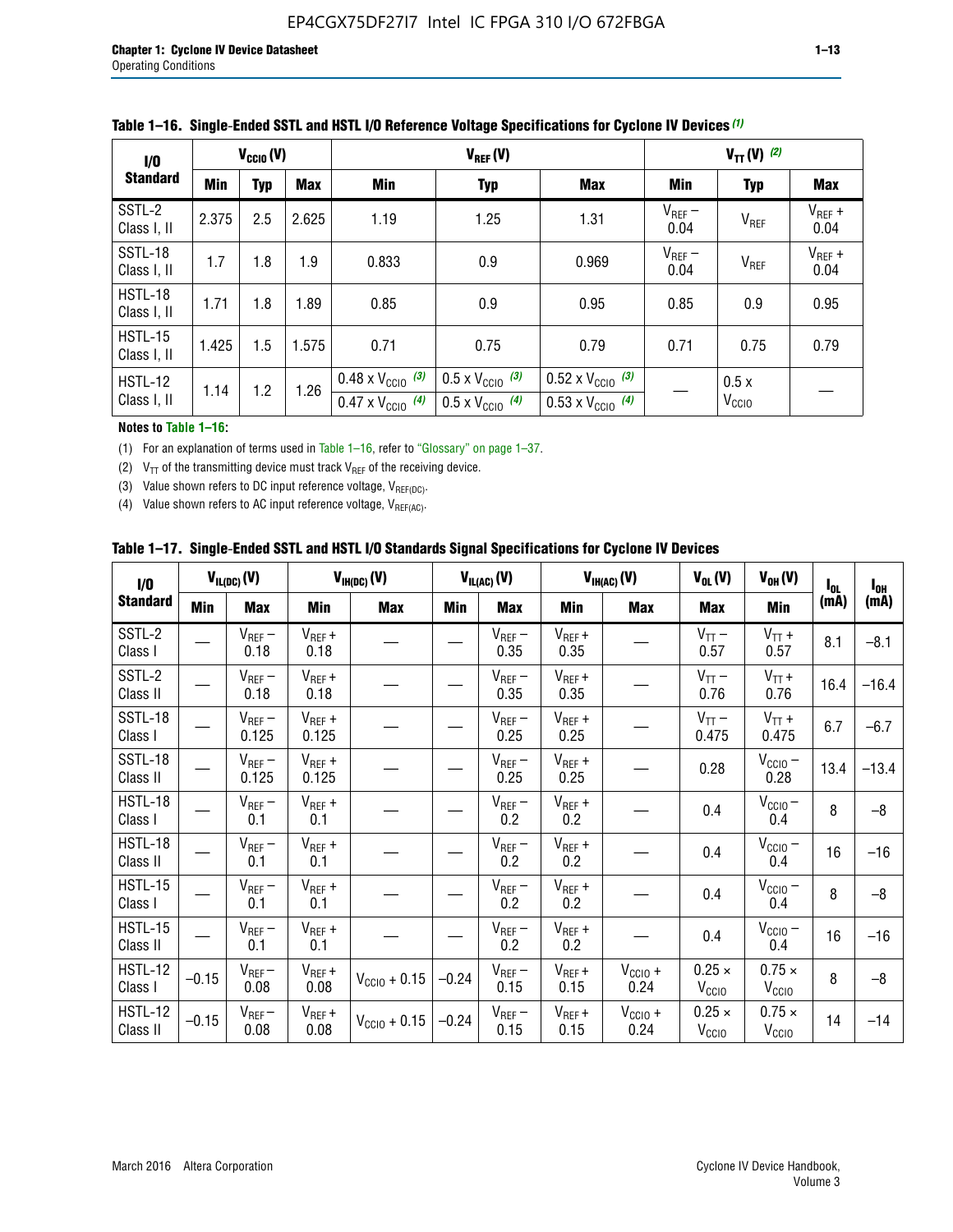**f For more information about receiver input and transmitter output waveforms, and for** other differential I/O standards, refer to the *[I/O Features in Cyclone IV Devices](http://www.altera.com/literature/hb/cyclone-iv/cyiv-51006.pdf)* chapter*.*

**Table 1–18. Differential SSTL I/O Standard Specifications for Cyclone IV Devices** *(1)*

| I/O Standard           |       | $V_{CCl0}(V)$ |            |      | $V_{\text{Swing(DC)}}(V)$<br>$V_{X(AC)}(V)$ |                                |            |                                 |            | $V_{\text{Swing(AC)}}$<br>(V) |                                | $V_{OX(AC)}(V)$ |                                 |
|------------------------|-------|---------------|------------|------|---------------------------------------------|--------------------------------|------------|---------------------------------|------------|-------------------------------|--------------------------------|-----------------|---------------------------------|
|                        | Min   | Typ           | <b>Max</b> | Min  | <b>Max</b>                                  | <b>Min</b>                     | <b>Typ</b> | <b>Max</b>                      | <b>Min</b> | <b>Max</b>                    | Min                            | <b>Typ</b>      | <b>Max</b>                      |
| SSTL-2<br>Class I, II  | 2.375 | 2.5           | 2.625      | 0.36 | V <sub>CCIO</sub>                           | $V_{\text{CC10}}/2 - 0.2$      |            | $V_{\text{CC10}}/2$<br>$+0.2$   | 0.7        | $V_{\rm CCI}$                 | $V_{\text{CC10}}/2 -$<br>0.125 |                 | $V_{\text{CC10}}/2$<br>$+0.125$ |
| SSTL-18<br>Class I, II | 1.7   | .8            | .90        | 0.25 | V <sub>CCIO</sub>                           | $V_{\text{CC10}}/2 -$<br>0.175 |            | $V_{\text{CC10}}/2$<br>$+0.175$ | 0.5        | $V_{\rm CCI}$                 | $V_{\text{CC10}}/2 -$<br>0.125 |                 | $V_{\text{CC10}}/2$<br>$+0.125$ |

#### **Note to Table 1–18:**

(1) Differential SSTL requires a  $V_{REF}$  input.

**Table 1–19. Differential HSTL I/O Standard Specifications for Cyclone IV Devices** *(1)*

|                               | $V_{CClO}(V)$ |     |            | $V_{CM(DC)}(V)$<br>$V_{X(AC)}(V)$<br>$V_{\text{DIF(DC)}}(V)$ |                   |                               |            |                            | $V_{\text{DIF(AC)}}(V)$    |            |                            |         |                            |
|-------------------------------|---------------|-----|------------|--------------------------------------------------------------|-------------------|-------------------------------|------------|----------------------------|----------------------------|------------|----------------------------|---------|----------------------------|
| I/O Standard                  | Min           | Typ | <b>Max</b> | Min                                                          | <b>Max</b>        | Min                           | <b>Typ</b> | <b>Max</b>                 | Min                        | <b>Typ</b> | <b>Max</b>                 | Mi<br>n | <b>Max</b>                 |
| HSTL-18<br>Class I, II        | 1.71          | 1.8 | .89        | 0.2                                                          |                   | 0.85                          |            | 0.95                       | 0.85                       |            | 0.95                       | 0.4     |                            |
| <b>HSTL-15</b><br>Class I, II | 1.425         | 1.5 | .575       | $0.2\,$                                                      |                   | 0.71                          |            | 0.79                       | 0.71                       |            | 0.79                       | 0.4     |                            |
| <b>HSTL-12</b><br>Class I, II | 1.14          | 1.2 | 1.26       | 0.16                                                         | V <sub>CCIO</sub> | $0.48 \times V_{\text{CC10}}$ |            | 0.52x<br>V <sub>CCIO</sub> | 0.48x<br>V <sub>CCIO</sub> |            | 0.52x<br>V <sub>CCIO</sub> | 0.3     | 0.48x<br>V <sub>CCIO</sub> |

#### **Note to Table 1–19:**

(1) Differential HSTL requires a  $V_{REF}$  input.

**Table 1–20. Differential I/O Standard Specifications for Cyclone IV Devices** *(1)* **(Part 1 of 2)**

| I/O Standard                            |       | $V_{CCl0} (V)$              |            |                                            | $V_{ID}$ (mV) |                      | $V_{\text{lcm}}(V)^{(2)}$                           |            | $V_{0D}$ (mV) $(3)$ |     |     |       | $V_{0S} (V)^{(3)}$ |       |
|-----------------------------------------|-------|-----------------------------|------------|--------------------------------------------|---------------|----------------------|-----------------------------------------------------|------------|---------------------|-----|-----|-------|--------------------|-------|
|                                         | Min   | Typ                         | <b>Max</b> | <b>Min</b>                                 | <b>Max</b>    | Min                  | <b>Condition</b>                                    | <b>Max</b> | Min                 | Typ | Max | Min   | <b>Typ</b>         | Max   |
|                                         |       |                             |            |                                            |               | 0.05                 | $D_{MAX} \leq 500$ Mbps                             | 1.80       |                     |     |     |       |                    |       |
| <b>LVPECL</b><br>(Row I/Os)<br>(6)      | 2.375 | 2.5                         | 2.625      | 100                                        |               | 0.55                 | 500 Mbps $\leq$ D <sub>MAX</sub><br>$\leq$ 700 Mbps | 1.80       |                     |     |     |       |                    |       |
|                                         |       |                             |            | 1.05                                       |               | $D_{MAX}$ > 700 Mbps | 1.55                                                |            |                     |     |     |       |                    |       |
|                                         |       |                             |            |                                            |               | 0.05                 | $D_{MAX} \leq 500$ Mbps                             | 1.80       |                     |     |     |       |                    |       |
| <b>LVPECL</b><br>(Column<br>$1/Os)$ (6) | 2.375 | 0.55<br>2.625<br>100<br>2.5 |            | 500 Mbps $\leq D_{MAX}$<br>$\leq$ 700 Mbps | 1.80          |                      |                                                     |            |                     |     |     |       |                    |       |
|                                         |       |                             |            |                                            |               | 1.05                 | $D_{MAX}$ > 700 Mbps                                | 1.55       |                     |     |     |       |                    |       |
|                                         |       |                             |            |                                            |               | 0.05                 | $D_{MAX} \leq 500$ Mbps                             | 1.80       |                     |     |     |       |                    |       |
| LVDS (Row<br>I/Os)                      | 2.375 | 2.5                         | 2.625      | 100                                        |               | 0.55                 | 500 Mbps $\leq D_{MAX}$<br>$\leq 700$ Mbps          | 1.80       | 247                 |     | 600 | 1.125 | 1.25               | 1.375 |
|                                         |       |                             |            |                                            |               | 1.05                 | $D_{MAX}$ > 700 Mbps                                | 1.55       |                     |     |     |       |                    |       |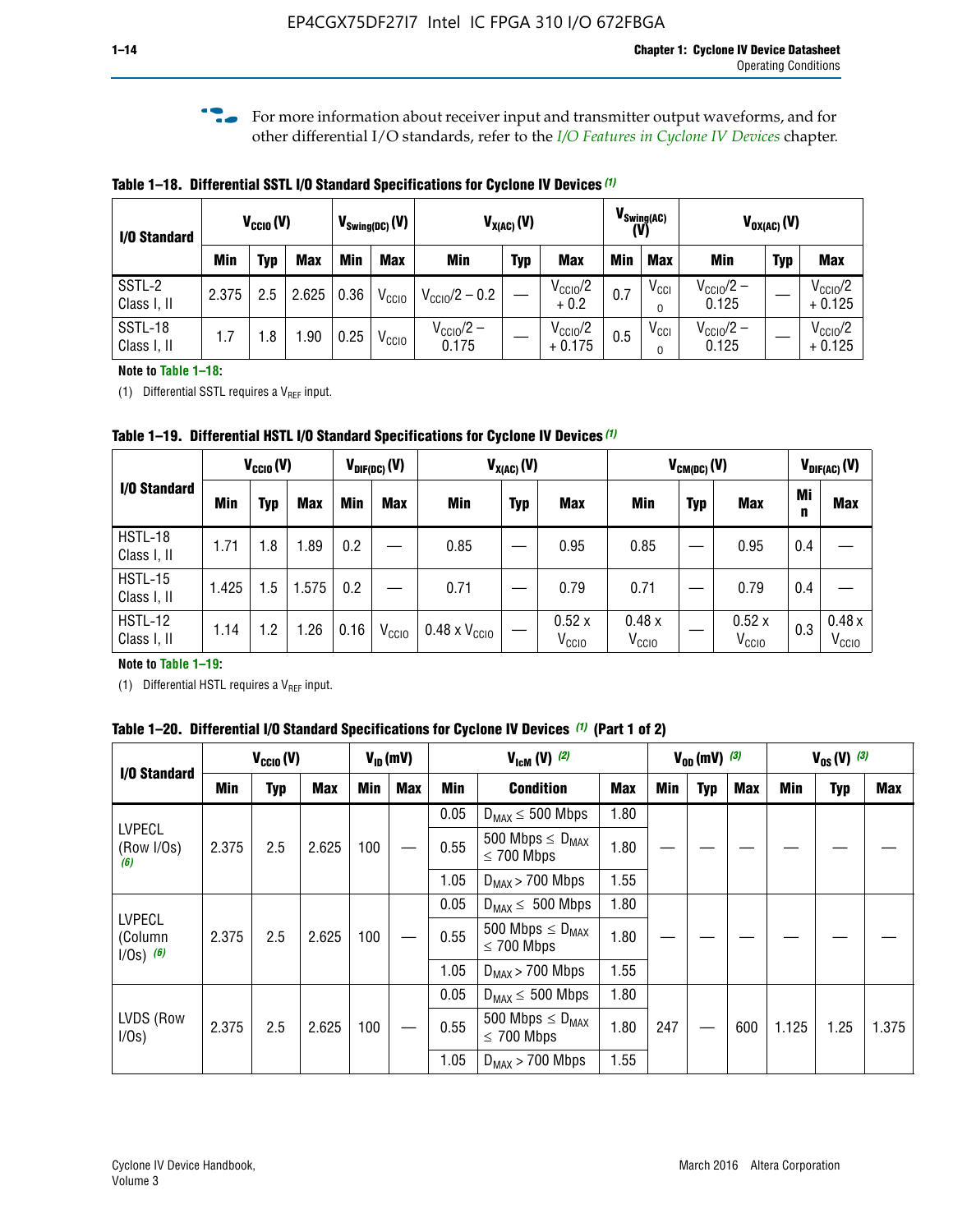#### EP4CGX75DF27I7 Intel IC FPGA 310 I/O 672FBGA

| <b>I/O Standard</b>                      |       | $V_{CClO}(V)$ |                   |     | $V_{ID}(mV)$ |            | $V_{\text{ICM}}(V)$ (2)                    |            |     | $V_{OD}$ (mV) $(3)$ |            |       | $V_{0S} (V)$ (3) |       |
|------------------------------------------|-------|---------------|-------------------|-----|--------------|------------|--------------------------------------------|------------|-----|---------------------|------------|-------|------------------|-------|
|                                          | Min   | <b>Typ</b>    | <b>Max</b><br>Min |     | <b>Max</b>   | <b>Min</b> | <b>Condition</b>                           | <b>Max</b> | Min | <b>Typ</b>          | <b>Max</b> | Min   | <b>Typ</b>       | Max   |
|                                          |       |               |                   |     |              | 0.05       | $D_{MAX} \leq 500$ Mbps                    | 1.80       |     |                     |            |       |                  |       |
| <b>LVDS</b><br>(Column<br>I/Os)          | 2.375 | 2.5           | 2.625             | 100 |              | 0.55       | 500 Mbps $\leq D_{MAX}$<br>$\leq 700$ Mbps | 1.80       | 247 |                     | 600        | 1.125 | 1.25             | 1.375 |
|                                          |       |               |                   |     |              | 1.05       | $D_{MAX}$ > 700 Mbps                       | 1.55       |     |                     |            |       |                  |       |
| <b>BLVDS (Row</b><br>$1/0s)$ (4)         | 2.375 | 2.5           | 2.625             | 100 |              |            |                                            |            |     |                     |            |       |                  |       |
| <b>BLVDS</b><br>(Column<br>$1/0s)$ (4)   | 2.375 | 2.5           | 2.625             | 100 |              |            |                                            |            |     |                     |            |       |                  |       |
| mini-LVDS<br>(Row I/Os)<br>(5)           | 2.375 | 2.5           | 2.625             |     |              |            |                                            |            | 300 |                     | 600        | 1.0   | 1.2              | 1.4   |
| mini-LVDS<br>(Column<br>$1/0s)$ $(5)$    | 2.375 | 2.5           | 2.625             |     |              |            |                                            |            | 300 |                     | 600        | 1.0   | 1.2              | 1.4   |
| RSDS <sup>®</sup> (Row<br>$1/0s$ ) $(5)$ | 2.375 | 2.5           | 2.625             |     |              |            |                                            |            | 100 | 200                 | 600        | 0.5   | 1.2              | 1.5   |
| <b>RSDS</b><br>(Column<br>$1/0s)$ (5)    | 2.375 | 2.5           | 2.625             |     |              |            |                                            |            | 100 | 200                 | 600        | 0.5   | 1.2              | 1.5   |
| PPDS (Row<br>$1/Os)$ (5)                 | 2.375 | 2.5           | 2.625             |     |              |            |                                            |            | 100 | 200                 | 600        | 0.5   | 1.2              | 1.4   |
| <b>PPDS</b><br>(Column<br>$1/Os)$ (5)    | 2.375 | 2.5           | 2.625             |     |              |            |                                            |            | 100 | 200                 | 600        | 0.5   | 1.2              | 1.4   |

#### **Table 1–20. Differential I/O Standard Specifications for Cyclone IV Devices** *(1)* **(Part 2 of 2)**

#### **Notes to Table 1–20:**

(1) For an explanation of terms used in Table 1–20, refer to "Glossary" on page 1–37.

(2)  $V_{IN}$  range: 0  $V \le V_{IN} \le 1.85$  V.

(3) R<sub>L</sub> range:  $90 \le R_L \le 110 \Omega$ .

(4) There are no fixed  $V_{IN}$ ,  $V_{OD}$ , and  $V_{OS}$  specifications for BLVDS. They depend on the system topology.

(5) The Mini-LVDS, RSDS, and PPDS standards are only supported at the output pins.

(6) The LVPECL I/O standard is only supported on dedicated clock input pins. This I/O standard is not supported for output pins.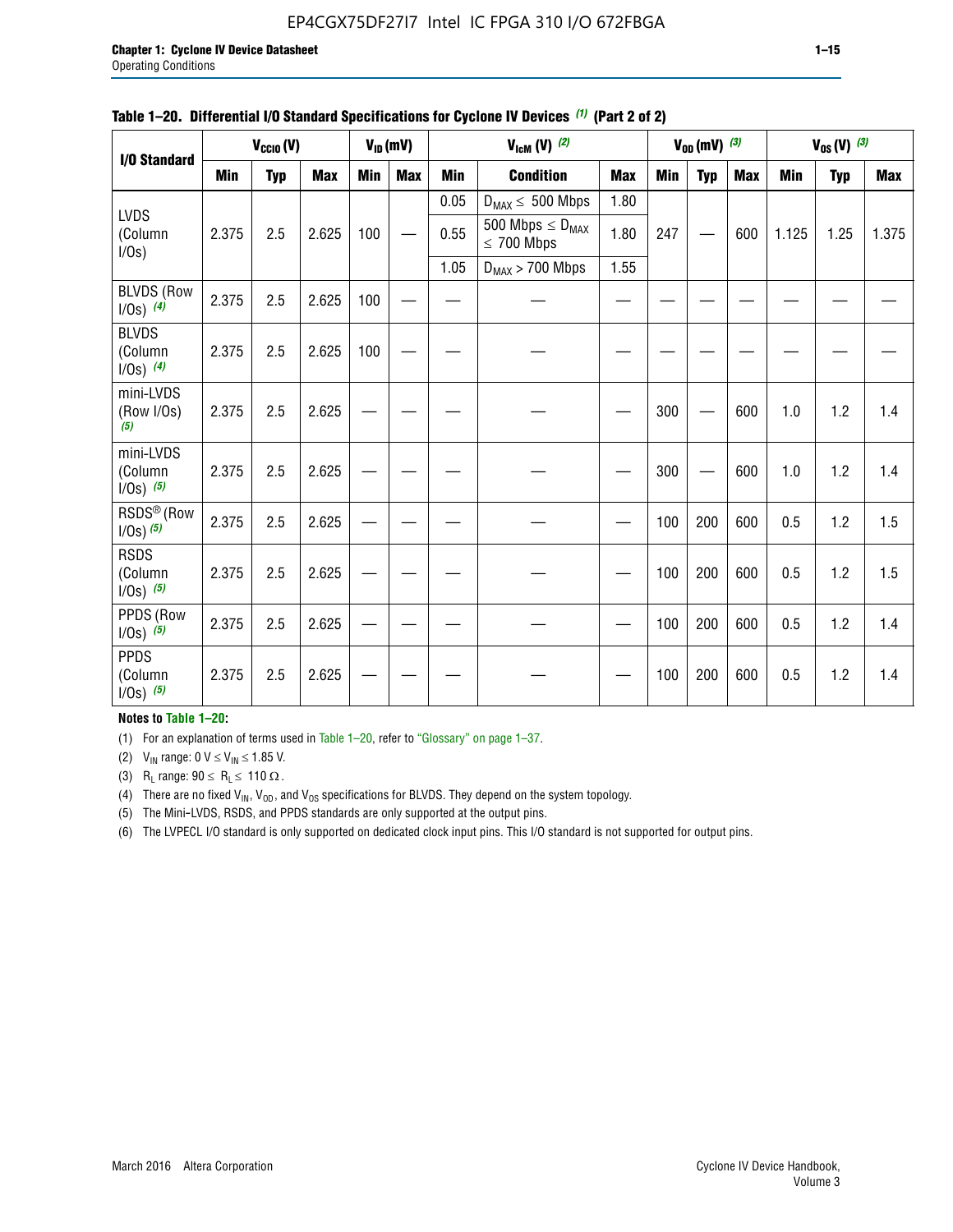## **Power Consumption**

Use the following methods to estimate power for a design:

- the Excel-based EPE
- the Quartus® II PowerPlay power analyzer feature

The interactive Excel-based EPE is used prior to designing the device to get a magnitude estimate of the device power. The Quartus II PowerPlay power analyzer provides better quality estimates based on the specifics of the design after place-and-route is complete. The PowerPlay power analyzer can apply a combination of user-entered, simulation-derived, and estimated signal activities that, combined with detailed circuit models, can yield very accurate power estimates.

f For more information about power estimation tools, refer to the *[Early Power Estimator](http://www.altera.com/literature/ug/ug_epe.pdf
)  [User Guide](http://www.altera.com/literature/ug/ug_epe.pdf
)* and the *[PowerPlay Power Analysis](http://www.altera.com/literature/hb/qts/qts_qii53013.pdf)* chapter in volume 3 of the *Quartus II Handboo*k.

## **Switching Characteristics**

This section provides performance characteristics of Cyclone IV core and periphery blocks for commercial grade devices.

These characteristics can be designated as Preliminary or Final.

- Preliminary characteristics are created using simulation results, process data, and other known parameters. The upper-right hand corner of these tables show the designation as "Preliminary".
- Final numbers are based on actual silicon characterization and testing. The numbers reflect the actual performance of the device under worst-case silicon process, voltage, and junction temperature conditions. There are no designations on finalized tables.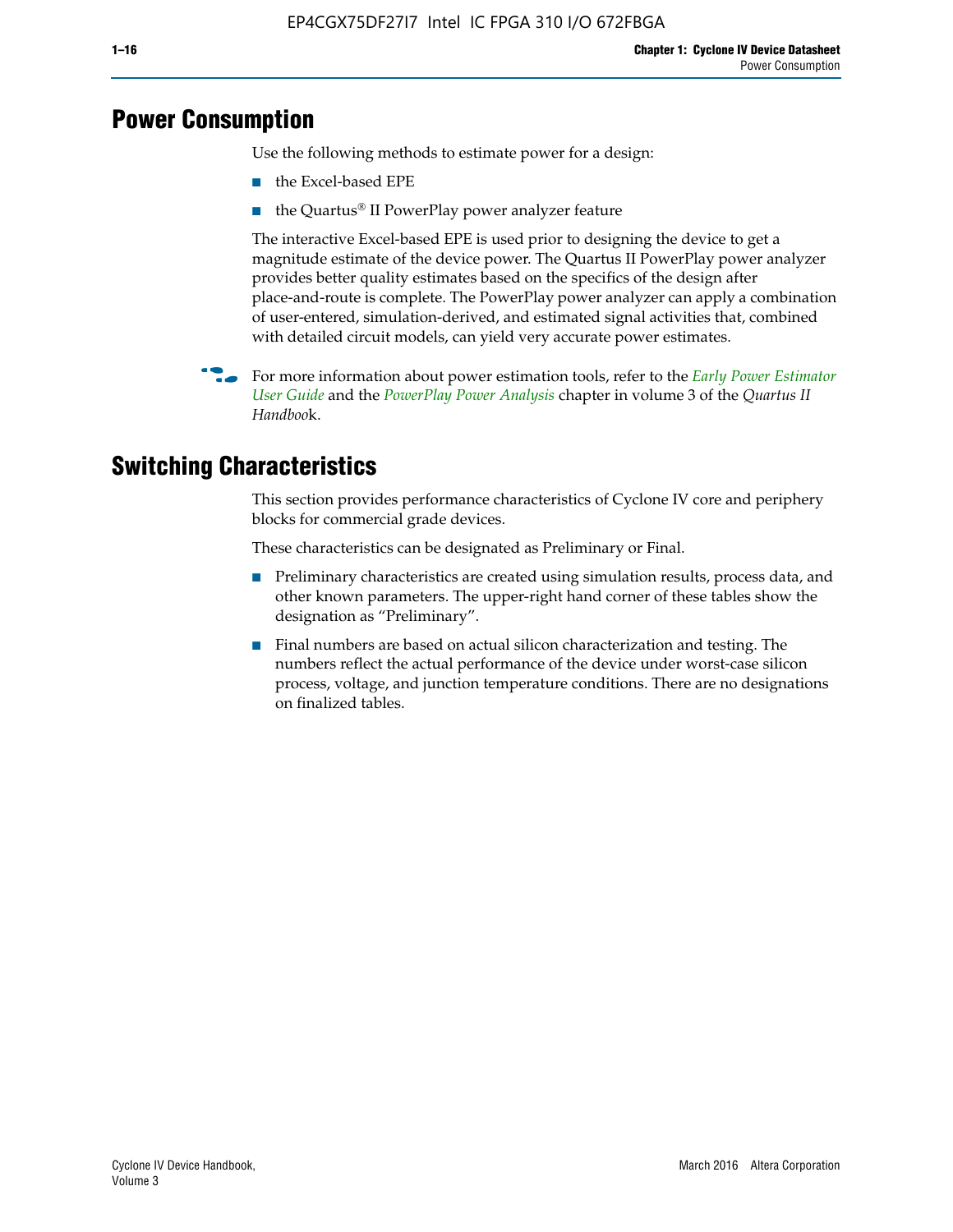## **Transceiver Performance Specifications**

Table 1–21 lists the Cyclone IV GX transceiver specifications.

#### **Table 1–21. Transceiver Specification for Cyclone IV GX Devices (Part 1 of 4)**

| Symbol/                                                   |                                                      |                     | C <sub>6</sub>             |                                                                     |                     | C7, I7                     |                                |                     | C <sub>8</sub>             |                |              |
|-----------------------------------------------------------|------------------------------------------------------|---------------------|----------------------------|---------------------------------------------------------------------|---------------------|----------------------------|--------------------------------|---------------------|----------------------------|----------------|--------------|
| <b>Description</b>                                        | <b>Conditions</b>                                    | <b>Min</b>          | <b>Typ</b>                 | <b>Max</b>                                                          | <b>Min</b>          | <b>Typ</b>                 | <b>Max</b>                     | <b>Min</b>          | <b>Typ</b>                 | <b>Max</b>     | <b>Unit</b>  |
| <b>Reference Clock</b>                                    |                                                      |                     |                            |                                                                     |                     |                            |                                |                     |                            |                |              |
| Supported I/O<br><b>Standards</b>                         |                                                      |                     |                            | 1.2 V PCML, 1.5 V PCML, 3.3 V PCML, Differential LVPECL, LVDS, HCSL |                     |                            |                                |                     |                            |                |              |
| Input frequency<br>from REFCLK input<br>pins              |                                                      | 50                  |                            | 156.25                                                              | 50                  |                            | 156.25                         | 50                  | —                          | 156.25         | <b>MHz</b>   |
| Spread-spectrum<br>modulating clock<br>frequency          | Physical interface<br>for PCI Express<br>(PIPE) mode | 30                  |                            | 33                                                                  | 30                  |                            | 33                             | 30                  |                            | 33             | kHz          |
| Spread-spectrum<br>downspread                             | PIPE mode                                            |                     | 0 <sub>to</sub><br>$-0.5%$ |                                                                     |                     | 0 <sub>to</sub><br>$-0.5%$ |                                |                     | 0 <sub>to</sub><br>$-0.5%$ |                |              |
| Peak-to-peak<br>differential input<br>voltage             |                                                      | 0.1                 |                            | 1.6                                                                 | 0.1                 |                            | 1.6                            | 0.1                 |                            | 1.6            | $\mathsf{V}$ |
| V <sub>ICM</sub> (AC coupled)                             |                                                      |                     | $1100 \pm 5\%$             |                                                                     |                     | $1100 \pm 5\%$             |                                |                     | $1100 \pm 5\%$             |                | mV           |
| V <sub>ICM</sub> (DC coupled)                             | HCSL I/O<br>standard for PCIe<br>reference clock     | 250                 |                            | 550                                                                 | 250                 |                            | 550                            | 250                 |                            | 550            | mV           |
| <b>Transmitter REFCLK</b><br>Phase Noise (1)              | Frequency offset                                     |                     |                            | $-123$                                                              |                     |                            | $-123$                         |                     |                            | $-123$         | dBc/Hz       |
| <b>Transmitter REFCLK</b><br>Total Jitter (1)             | $= 1$ MHz $- 8$ MHZ                                  |                     |                            | 42.3                                                                |                     |                            | 42.3                           |                     |                            | 42.3           | ps           |
| $R_{ref}$                                                 |                                                      |                     | 2000<br>± 1%               |                                                                     |                     | 2000<br>± 1%               |                                |                     | 2000<br>± 1%               |                | $\Omega$     |
| <b>Transceiver Clock</b>                                  |                                                      |                     |                            |                                                                     |                     |                            |                                |                     |                            |                |              |
| cal blk clk clock<br>frequency                            |                                                      | 10                  |                            | 125                                                                 | 10                  |                            | 125                            | 10                  |                            | 125            | <b>MHz</b>   |
| fixedclk Clock<br>frequency                               | <b>PCIe Receiver</b><br>Detect                       |                     | 125                        |                                                                     |                     | 125                        | $\qquad \qquad \longleftarrow$ |                     | 125                        |                | <b>MHz</b>   |
| reconfig clk<br>clock frequency                           | Dynamic<br>reconfiguration<br>clock frequency        | 2.5/<br>37.5<br>(2) |                            | 50                                                                  | 2.5/<br>37.5<br>(2) |                            | 50                             | 2.5/<br>37.5<br>(2) |                            | 50             | <b>MHz</b>   |
| Delta time between<br>reconfig clk                        |                                                      |                     |                            | $\overline{c}$                                                      |                     |                            | $\overline{c}$                 |                     |                            | $\overline{2}$ | ms           |
| Transceiver block<br>minimum<br>power-down pulse<br>width |                                                      |                     | 1                          |                                                                     |                     | 1                          |                                |                     | $\mathbf{1}$               |                | $\mu s$      |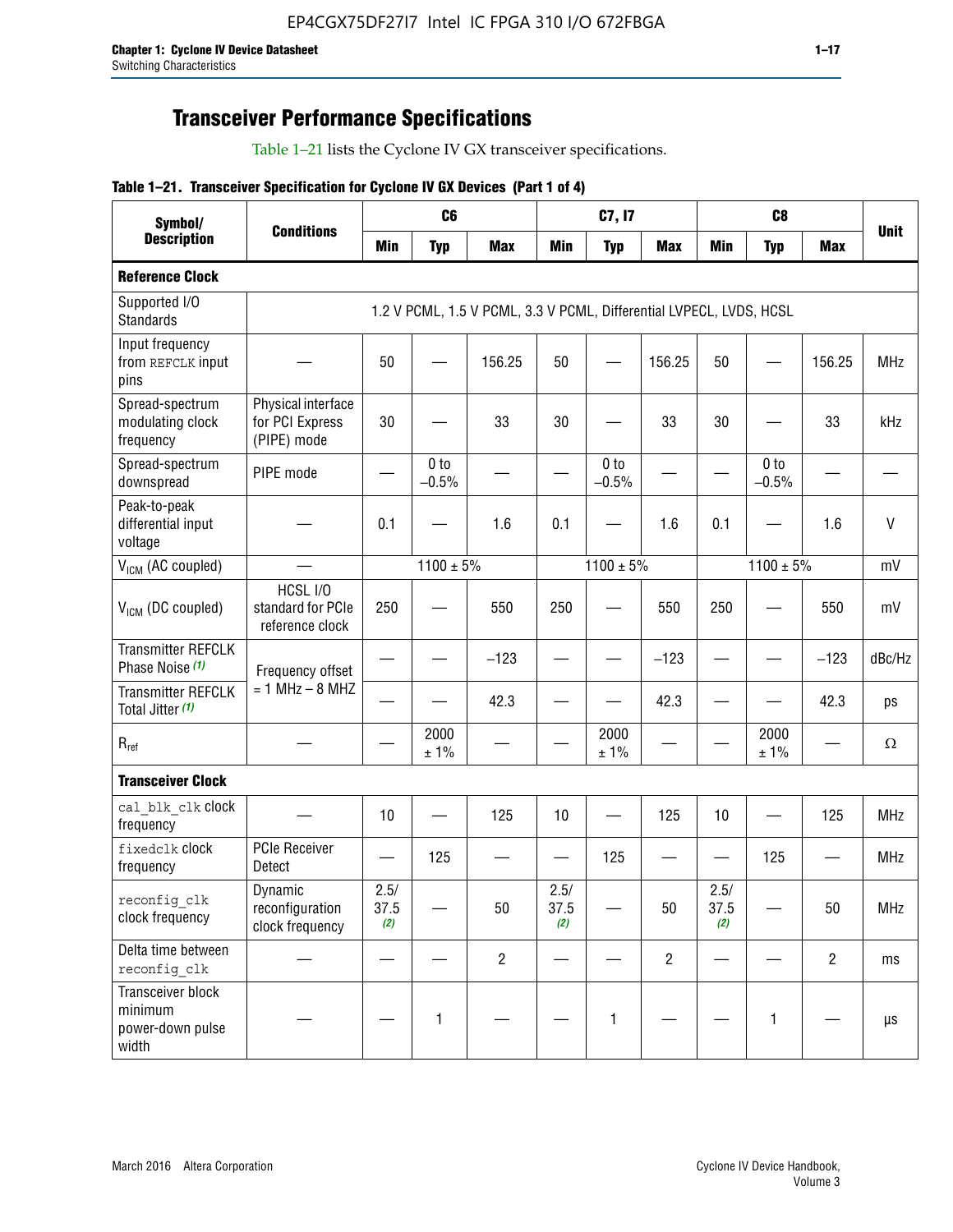| Symbol/                                                                                        |                                                                           |                          | C <sub>6</sub>   |                                    |                          | C7, I7                             |                                  |            | C <sub>8</sub>           |                                  |              |
|------------------------------------------------------------------------------------------------|---------------------------------------------------------------------------|--------------------------|------------------|------------------------------------|--------------------------|------------------------------------|----------------------------------|------------|--------------------------|----------------------------------|--------------|
| <b>Description</b>                                                                             | <b>Conditions</b>                                                         | <b>Min</b>               | <b>Typ</b>       | <b>Max</b>                         | <b>Min</b>               | <b>Typ</b>                         | <b>Max</b>                       | <b>Min</b> | <b>Typ</b>               | <b>Max</b>                       | <b>Unit</b>  |
| <b>Receiver</b>                                                                                |                                                                           |                          |                  |                                    |                          |                                    |                                  |            |                          |                                  |              |
| Supported I/O<br>Standards                                                                     | 1.4 V PCML,<br>1.5 V PCML,<br>2.5 V PCML,<br>LVPECL, LVDS                 |                          |                  |                                    |                          |                                    |                                  |            |                          |                                  |              |
| Data rate (F324 and<br>smaller package) (15)                                                   |                                                                           | 600                      |                  | 2500                               | 600                      |                                    | 2500                             | 600        |                          | 2500                             | <b>Mbps</b>  |
| Data rate (F484 and<br>larger package) (15)                                                    |                                                                           | 600                      |                  | 3125                               | 600                      |                                    | 3125                             | 600        |                          | 2500                             | <b>Mbps</b>  |
| Absolute V <sub>MAX</sub> for a<br>receiver pin $(3)$                                          |                                                                           |                          |                  | 1.6                                |                          |                                    | 1.6                              |            |                          | 1.6                              | $\mathsf{V}$ |
| Operational V <sub>MAX</sub> for<br>a receiver pin                                             |                                                                           |                          |                  | 1.5                                |                          |                                    | 1.5                              |            |                          | 1.5                              | V            |
| Absolute V <sub>MIN</sub> for a<br>receiver pin                                                |                                                                           | $-0.4$                   |                  |                                    | $-0.4$                   |                                    |                                  | $-0.4$     |                          |                                  | $\mathsf{V}$ |
| Peak-to-peak<br>differential input<br>voltage V <sub>ID</sub> (diff p-p)                       | $V_{ICM} = 0.82 V$<br>setting, Data Rate<br>$= 600$ Mbps to<br>3.125 Gbps | 0.1                      |                  | 2.7                                | 0.1                      |                                    | 2.7                              | 0.1        |                          | 2.7                              | $\mathsf{V}$ |
| <b>V<sub>ICM</sub></b>                                                                         | $V_{IGM} = 0.82 V$<br>setting                                             |                          | $820 \pm$<br>10% |                                    |                          | $820 \pm$<br>10%                   |                                  |            | $820 \pm$<br>10%         |                                  | mV           |
| Differential on-chip                                                                           | 100 $-\Omega$ setting                                                     | $\overline{\phantom{0}}$ | 100              |                                    |                          | 100                                | $\overline{\phantom{0}}$         | —          | 100                      |                                  | $\Omega$     |
| termination resistors                                                                          | 150 $-\Omega$ setting                                                     |                          | 150              |                                    |                          | 150                                |                                  |            | 150                      |                                  | $\Omega$     |
| Differential and<br>common mode<br>return loss                                                 | PIPE, Serial<br>Rapid I/O SR,<br>SATA, CPRI LV,<br>SDI, XAUI              |                          |                  |                                    |                          | Compliant                          |                                  |            |                          |                                  |              |
| Programmable ppm<br>detector $(4)$                                                             |                                                                           |                          |                  |                                    |                          | ± 62.5, 100, 125, 200,<br>250, 300 |                                  |            |                          |                                  | ppm          |
| Clock data recovery<br>(CDR) ppm<br>tolerance (without<br>spread-spectrum<br>clocking enabled) |                                                                           |                          |                  | $\pm 300$ (5),<br>±350<br>(6), (7) |                          |                                    | ±300<br>(5),<br>±350<br>(6), (7) |            |                          | ±300<br>(5),<br>±350<br>(6), (7) | ppm          |
| CDR ppm tolerance<br>(with synchronous<br>spread-spectrum<br>clocking enabled) (8)             |                                                                           |                          |                  | 350 to<br>$-5350$<br>(7), (9)      |                          |                                    | 350 to<br>$-5350$<br>(7), (9)    |            |                          | 350 to<br>$-5350$<br>(7), (9)    | ppm          |
| Run length                                                                                     |                                                                           |                          | 80               |                                    |                          | 80                                 |                                  |            | 80                       |                                  | UI           |
|                                                                                                | No Equalization                                                           | —                        |                  | 1.5                                | $\overline{\phantom{0}}$ |                                    | 1.5                              | —          |                          | 1.5                              | dB           |
| Programmable                                                                                   | <b>Medium Low</b>                                                         | $\qquad \qquad$          | —                | 4.5                                | $\overline{\phantom{0}}$ | $\overline{\phantom{0}}$           | 4.5                              | —          | $\overline{\phantom{0}}$ | 4.5                              | dB           |
| equalization                                                                                   | Medium High                                                               | $\overline{\phantom{0}}$ |                  | 5.5                                |                          |                                    | 5.5                              | —          |                          | 5.5                              | dB           |
|                                                                                                | High                                                                      | —                        | —                | $\overline{7}$                     | $\overline{\phantom{0}}$ |                                    | $\overline{7}$                   | —          |                          | $\overline{7}$                   | dB           |

#### **Table 1–21. Transceiver Specification for Cyclone IV GX Devices (Part 2 of 4)**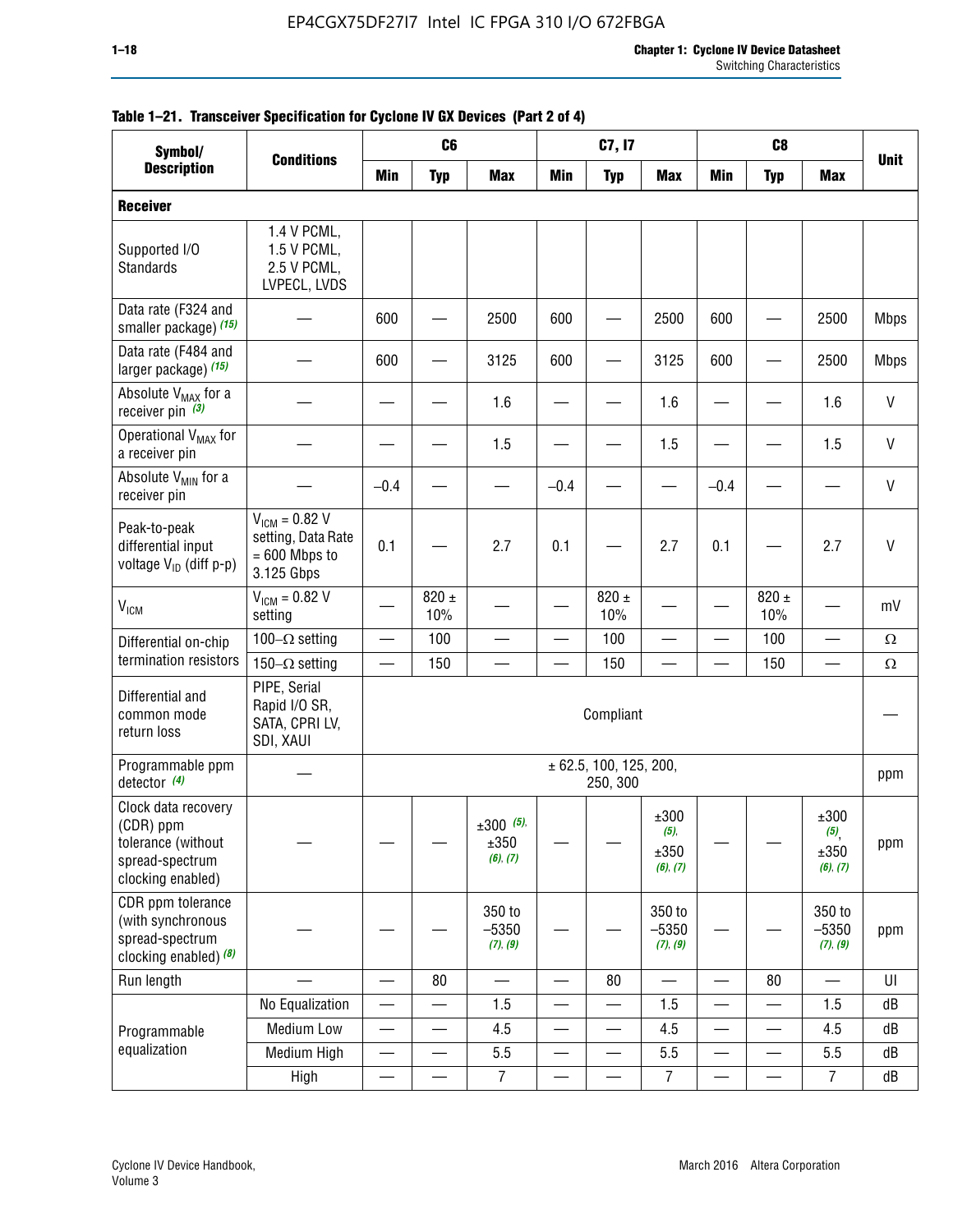|                                                                         |                                                                     |                          |                          |                          |                          |                          |                          |                          | C8          |                          |                                |
|-------------------------------------------------------------------------|---------------------------------------------------------------------|--------------------------|--------------------------|--------------------------|--------------------------|--------------------------|--------------------------|--------------------------|-------------|--------------------------|--------------------------------|
| Symbol/<br><b>Description</b>                                           | <b>Conditions</b>                                                   |                          | C <sub>6</sub>           |                          |                          | C7, I7                   |                          |                          |             |                          | <b>Unit</b>                    |
|                                                                         |                                                                     | <b>Min</b>               | <b>Typ</b>               | <b>Max</b>               | <b>Min</b>               | <b>Typ</b>               | <b>Max</b>               | <b>Min</b>               | <b>Typ</b>  | <b>Max</b>               |                                |
| Signal detect/loss<br>threshold                                         | PIPE mode                                                           | 65                       |                          | 175                      | 65                       |                          | 175                      | 65                       |             | 175                      | mV                             |
| t <sub>LTR</sub> (10)                                                   |                                                                     | $\overline{\phantom{0}}$ |                          | 75                       | $\overline{\phantom{0}}$ | $\overline{\phantom{0}}$ | 75                       | $\overline{\phantom{0}}$ | <u>in a</u> | 75                       | μs                             |
| t <sub>LTR-LTD_Manual</sub> (11)                                        |                                                                     | 15                       |                          |                          | 15                       |                          |                          | 15                       |             |                          | $\mu s$                        |
| $t_{\text{LTD}}$ (12)                                                   |                                                                     | $\pmb{0}$                | 100                      | 4000                     | 0                        | 100                      | 4000                     | $\pmb{0}$                | 100         | 4000                     | ns                             |
| t <sub>LTD_Manual</sub> (13)                                            | $\overline{\phantom{0}}$                                            |                          | $\overline{\phantom{0}}$ | 4000                     | —                        | —                        | 4000                     |                          | —           | 4000                     | ns                             |
| t <sub>LTD_Auto</sub> (14)                                              |                                                                     |                          | $\overline{\phantom{0}}$ | 4000                     |                          | $\overline{\phantom{0}}$ | 4000                     |                          |             | 4000                     | ns                             |
| Receiver buffer and<br>CDR offset<br>cancellation time<br>(per channel) |                                                                     |                          |                          | 17000                    |                          |                          | 17000                    |                          |             | 17000                    | recon<br>fig_c<br>lk<br>cycles |
|                                                                         | DC Gain Setting =<br>0                                              |                          | 0                        |                          |                          | $\pmb{0}$                |                          |                          | 0           |                          | dB                             |
| Programmable DC<br>gain                                                 | DC Gain Setting =<br>1                                              |                          | 3                        |                          |                          | 3                        |                          |                          | 3           |                          | dB                             |
|                                                                         | DC Gain Setting =<br>2                                              |                          | 6                        |                          |                          | 6                        |                          |                          | 6           |                          | dB                             |
| <b>Transmitter</b>                                                      |                                                                     |                          |                          |                          |                          |                          |                          |                          |             |                          |                                |
| Supported I/O<br><b>Standards</b>                                       | 1.5 V PCML                                                          |                          |                          |                          |                          |                          |                          |                          |             |                          |                                |
| Data rate (F324 and<br>smaller package)                                 |                                                                     | 600                      |                          | 2500                     | 600                      |                          | 2500                     | 600                      |             | 2500                     | <b>Mbps</b>                    |
| Data rate (F484 and<br>larger package)                                  |                                                                     | 600                      |                          | 3125                     | 600                      | —                        | 3125                     | 600                      |             | 2500                     | <b>Mbps</b>                    |
| V <sub>OCM</sub>                                                        | 0.65 V setting                                                      | —                        | 650                      | $\overline{\phantom{0}}$ | $\overline{\phantom{0}}$ | 650                      | $\overline{\phantom{0}}$ | $\overline{\phantom{0}}$ | 650         | $\overline{\phantom{0}}$ | mV                             |
| Differential on-chip                                                    | 100 $-\Omega$ setting                                               |                          | 100                      |                          |                          | 100                      |                          |                          | 100         |                          | $\Omega$                       |
| termination resistors                                                   | 150 $-\Omega$ setting                                               |                          | 150                      | $\overline{\phantom{0}}$ |                          | 150                      |                          | —                        | 150         | —                        | $\Omega$                       |
| Differential and<br>common mode<br>return loss                          | PIPE, CPRI LV,<br>Serial Rapid I/O<br>SR, SDI, XAUI,<br><b>SATA</b> |                          |                          |                          |                          | Compliant                |                          |                          |             |                          |                                |
| Rise time                                                               |                                                                     | 50                       |                          | 200                      | 50                       |                          | 200                      | 50                       |             | 200                      | ps                             |
| Fall time                                                               |                                                                     | 50                       |                          | 200                      | 50                       |                          | 200                      | 50                       |             | 200                      | ps                             |
| Intra-differential pair<br>skew                                         |                                                                     |                          |                          | 15                       |                          |                          | 15                       |                          |             | 15                       | ps                             |
| Intra-transceiver<br>block skew                                         |                                                                     |                          |                          | 120                      |                          |                          | 120                      |                          |             | 120                      | ps                             |

### **Table 1–21. Transceiver Specification for Cyclone IV GX Devices (Part 3 of 4)**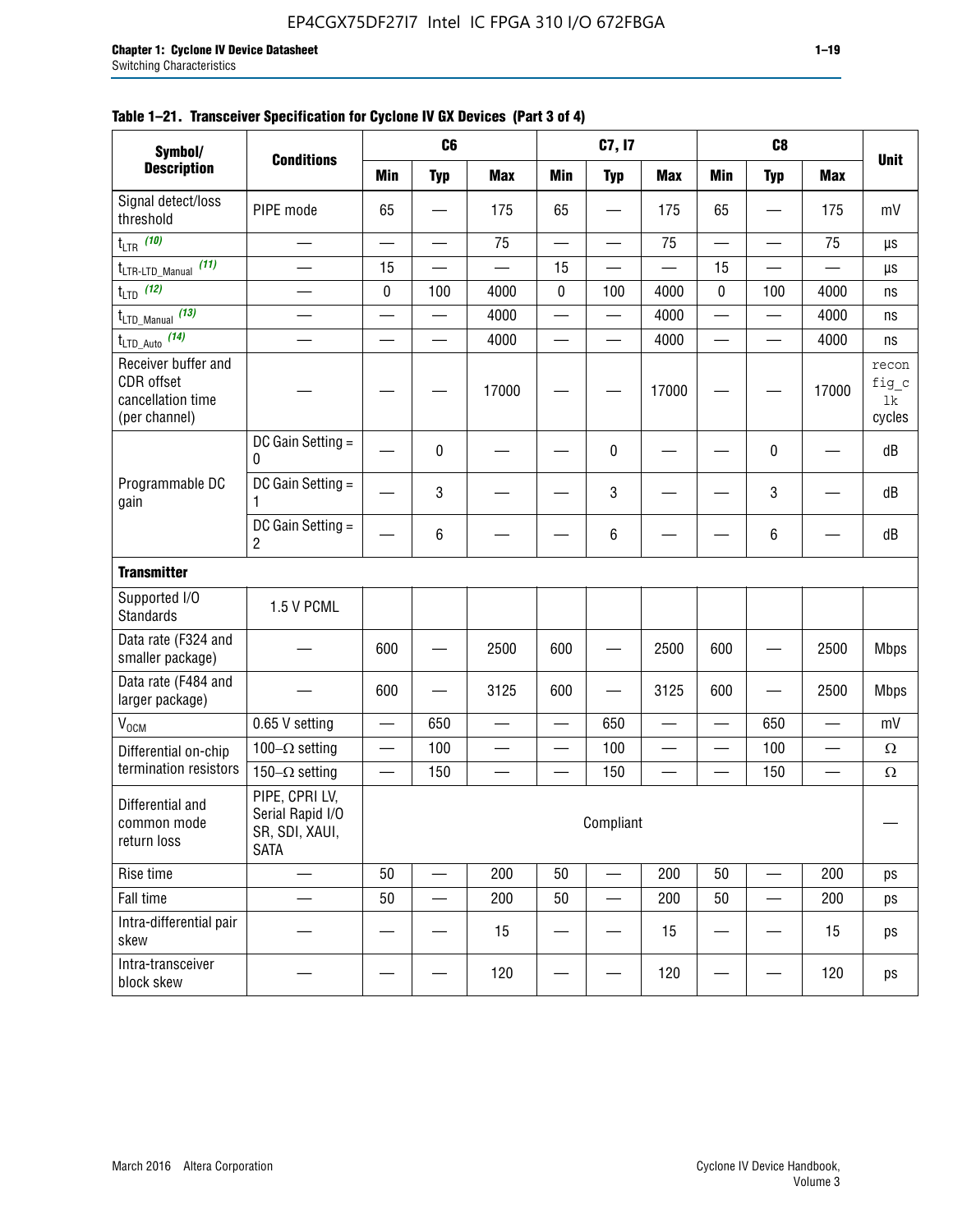#### **Table 1–21. Transceiver Specification for Cyclone IV GX Devices (Part 4 of 4)**

| Symbol/                                          | <b>Conditions</b>                  | C <sub>6</sub> |     |            | C7, I7     |            | C8         |            |     | <b>Unit</b> |            |
|--------------------------------------------------|------------------------------------|----------------|-----|------------|------------|------------|------------|------------|-----|-------------|------------|
| <b>Description</b>                               |                                    | <b>Min</b>     | Typ | <b>Max</b> | <b>Min</b> | <b>Typ</b> | <b>Max</b> | <b>Min</b> | Typ | <b>Max</b>  |            |
| <b>PLD-Transceiver Interface</b>                 |                                    |                |     |            |            |            |            |            |     |             |            |
| Interface speed<br>(F324 and smaller<br>package) |                                    | 25             |     | 125        | 25         |            | 125        | 25         |     | 125         | <b>MHz</b> |
| Interface speed<br>(F484 and larger<br>package)  |                                    | 25             |     | 156.25     | 25         |            | 156.25     | 25         |     | 156.25      | <b>MHz</b> |
| Digital reset pulse<br>width                     | Minimum is 2 parallel clock cycles |                |     |            |            |            |            |            |     |             |            |

#### **Notes to Table 1–21:**

(1) This specification is valid for transmitter output jitter specification with a maximum total jitter value of 112 ps, typically for 3.125 Gbps SRIO and XAUI protocols.

(2) The minimum reconfig\_clk frequency is 2.5 MHz if the transceiver channel is configured in **Transmitter Only** mode. The minimum reconfig\_clk frequency is 37.5 MHz if the transceiver channel is configured in **Receiver Only** or **Receiver and Transmitter** mode.

- (3) The device cannot tolerate prolonged operation at this absolute maximum.
- (4) The rate matcher supports only up to  $\pm 300$  parts per million (ppm).
- (5) Supported for the F169 and F324 device packages only.
- (6) Supported for the F484, F672, and F896 device packages only. Pending device characterization.
- (7) To support CDR ppm tolerance greater than ±300 ppm, implement ppm detector in user logic and configure CDR to Manual Lock Mode.
- (8) Asynchronous spread-spectrum clocking is not supported.
- (9) For the EP4CGX30 (F484 package only), EP4CGX50, and EP4CGX75 devices, the CDR ppl tolerance is ±200 ppm.
- (10) Time taken until pll\_locked goes high after pll\_powerdown deasserts.
- (11) Time that the CDR must be kept in lock-to-reference mode after rx analogreset deasserts and before rx locktodata is asserted in manual mode.

(12) Time taken to recover valid data after the rx locktodata signal is asserted in manual mode (Figure 1–2), or after rx freqlocked signal goes high in automatic mode (Figure 1–3).

(13) Time taken to recover valid data after the rx locktodata signal is asserted in manual mode.

- (14) Time taken to recover valid data after the rx freqlocked signal goes high in automatic mode.
- (15) To support data rates lower than the minimum specification through oversampling, use the CDR in LTR mode only.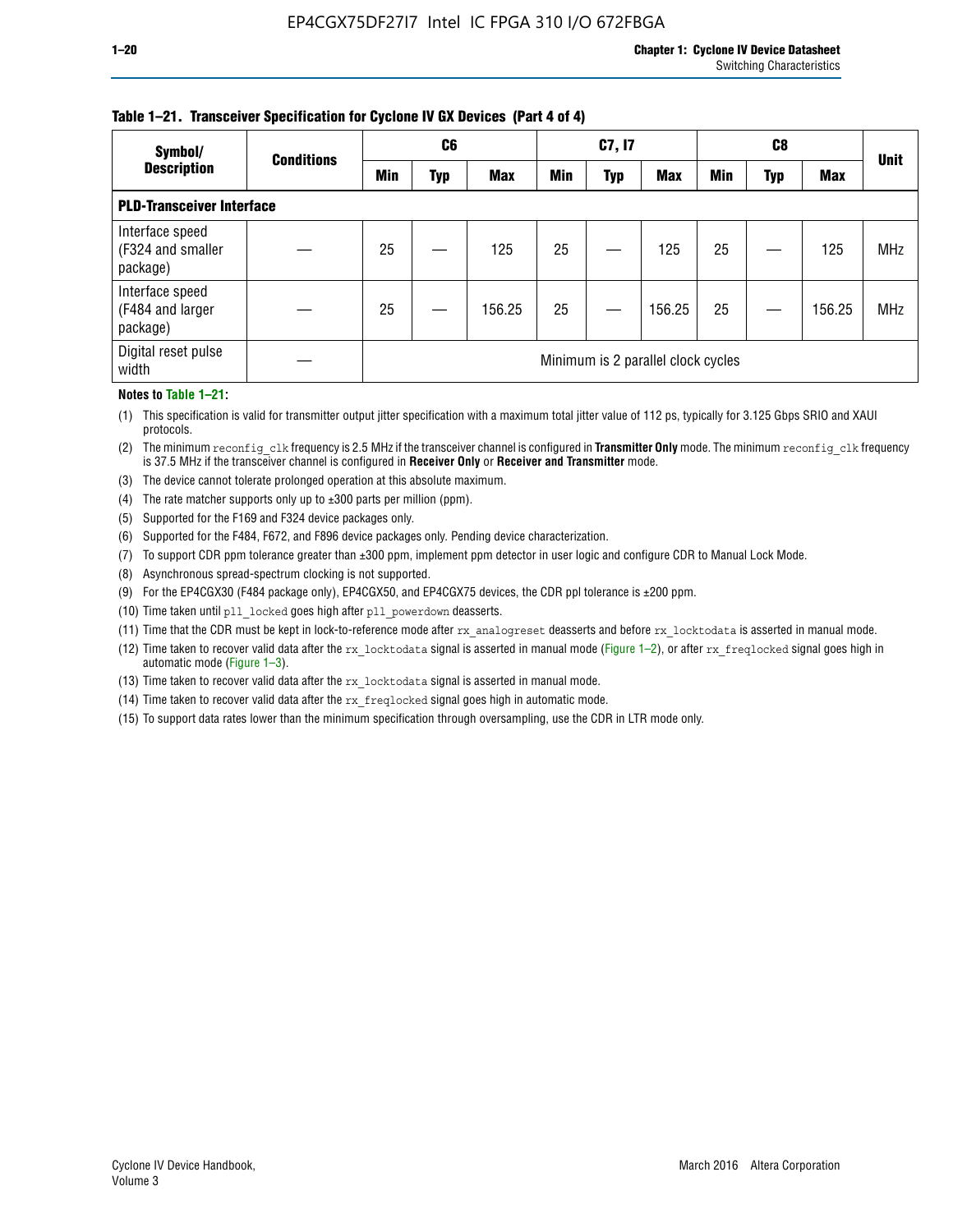Figure 1–2 shows the lock time parameters in manual mode.

 $\Box$  LTD = lock-to-data. LTR = lock-to-reference.





Figure 1–3 shows the lock time parameters in automatic mode.

**Figure 1–3. Lock Time Parameters for Automatic Mode**

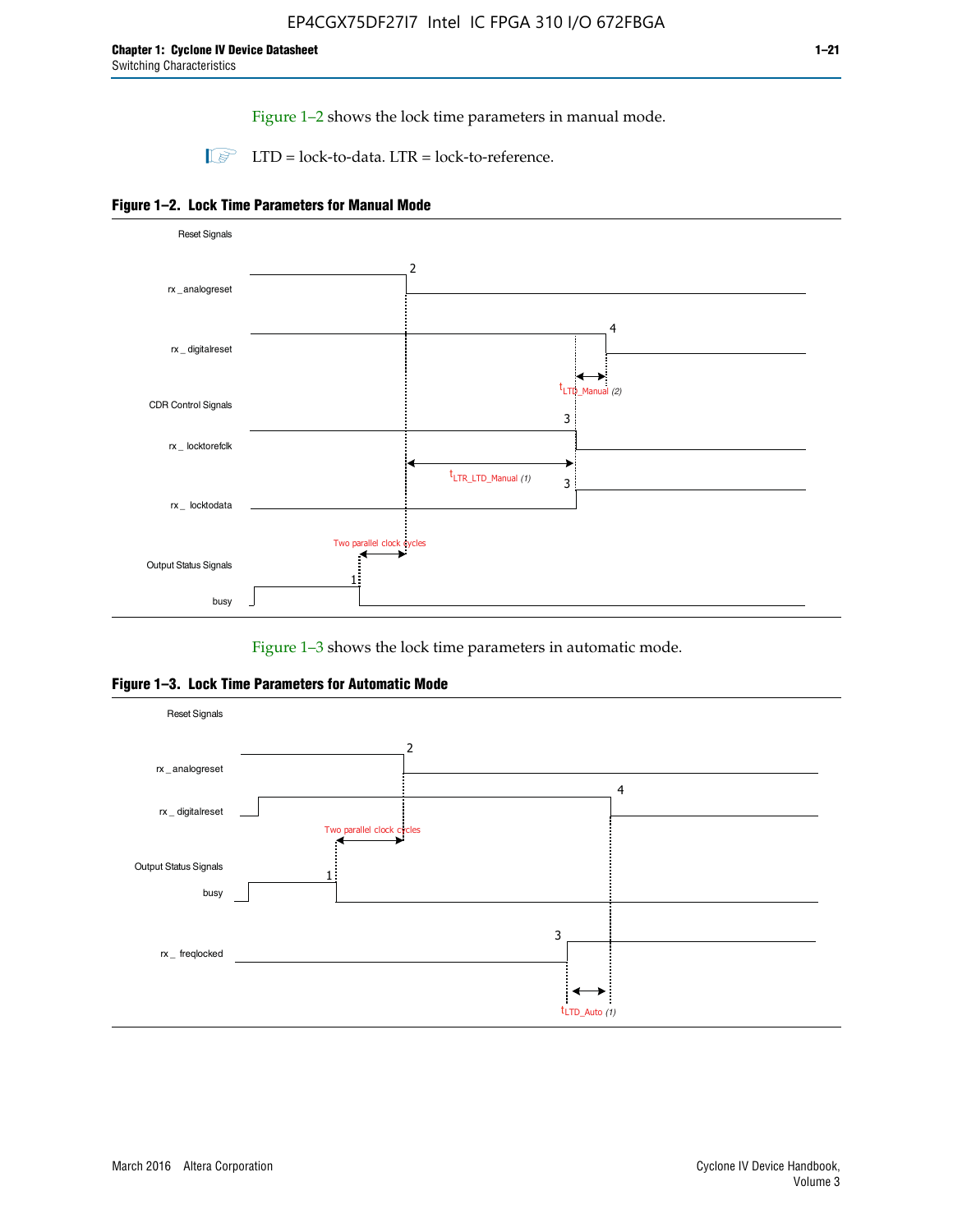#### Figure 1–4 shows the differential receiver input waveform.





Figure 1–5 shows the transmitter output waveform.





Table 1–22 lists the typical V<sub>OD</sub> for Tx term that equals 100  $\Omega$ .

| Table 1–22. Typical V <sub>0D</sub> Setting, Tx Term = 100 $\Omega$ |  |  |  |  |  |  |  |
|---------------------------------------------------------------------|--|--|--|--|--|--|--|
|---------------------------------------------------------------------|--|--|--|--|--|--|--|

| <b>Symbol</b><br>$\rm V_{OD}$ differential peak | V <sub>on</sub> Setting (mV) |     |     |      |      |      |  |  |  |  |  |  |
|-------------------------------------------------|------------------------------|-----|-----|------|------|------|--|--|--|--|--|--|
|                                                 |                              |     |     | 4(1) |      |      |  |  |  |  |  |  |
| to peak typical (mV)                            | 400                          | 600 | 800 | 900  | 1000 | 1200 |  |  |  |  |  |  |

**Note to Table 1–22:**

(1) This setting is required for compliance with the PCIe protocol.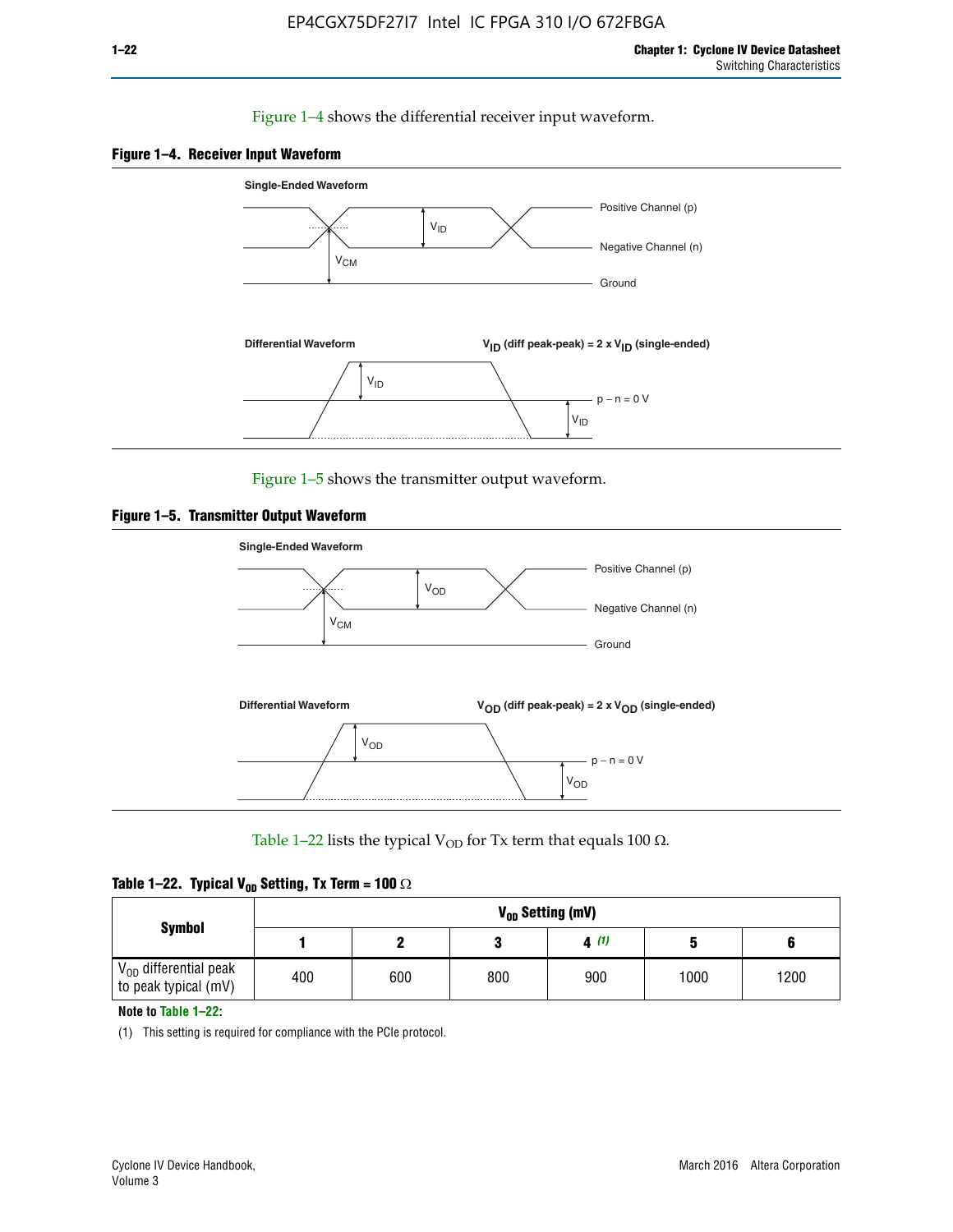Table 1–23 lists the Cyclone IV GX transceiver block AC specifications.

| Symbol/                                                                 | <b>Conditions</b>  |       | C <sub>6</sub> |            |       | C7, I7     |       | C <sub>8</sub> |            |            | <b>Unit</b>    |
|-------------------------------------------------------------------------|--------------------|-------|----------------|------------|-------|------------|-------|----------------|------------|------------|----------------|
| <b>Description</b>                                                      |                    | Min   | <b>Typ</b>     | <b>Max</b> | Min   | <b>Typ</b> | Max   | Min            | <b>Typ</b> | <b>Max</b> |                |
| <b>PCIe Transmit Jitter Generation (3)</b>                              |                    |       |                |            |       |            |       |                |            |            |                |
| Total jitter at 2.5 Gbps<br>(Gen1)                                      | Compliance pattern |       |                | 0.25       |       |            | 0.25  |                |            | 0.25       | UI             |
| <b>PCIe Receiver Jitter Tolerance (3)</b>                               |                    |       |                |            |       |            |       |                |            |            |                |
| Total jitter at 2.5 Gbps<br>(Gen1)                                      | Compliance pattern | > 0.6 |                |            | > 0.6 |            |       |                | > 0.6      | UI         |                |
| <b>GIGE Transmit Jitter Generation (4)</b>                              |                    |       |                |            |       |            |       |                |            |            |                |
| Deterministic jitter                                                    | Pattern = CRPAT    |       |                | 0.14       |       |            | 0.14  |                |            | 0.14       | UI             |
| (peak-to-peak)                                                          |                    |       |                |            |       |            |       |                |            |            |                |
| Total jitter (peak-to-peak)                                             | Pattern = CRPAT    |       |                | 0.279      |       |            | 0.279 |                |            | 0.279      | UI             |
| <b>GIGE Receiver Jitter Tolerance</b> (4)                               |                    |       |                |            |       |            |       |                |            |            |                |
| Deterministic jitter<br>tolerance (peak-to-peak)                        | Pattern = CJPAT    |       | > 0.4          |            |       | > 0.4      |       |                | > 0.4      |            | $\mathsf{III}$ |
| Combined deterministic<br>and random jitter<br>tolerance (peak-to-peak) | Pattern = CJPAT    |       | > 0.66         |            |       | > 0.66     |       |                | > 0.66     |            | UI             |

#### **Table 1–23. Transceiver Block AC Specification for Cyclone IV GX Devices** *(1)***,** *(2)*

**Notes to Table 1–23:**

(1) Dedicated refclk pins were used to drive the input reference clocks.

(2) The jitter numbers specified are valid for the stated conditions only.

(3) The jitter numbers for PIPE are compliant to the PCIe Base Specification 2.0.

(4) The jitter numbers for GIGE are compliant to the IEEE802.3-2002 Specification.

## **Core Performance Specifications**

The following sections describe the clock tree specifications, PLLs, embedded multiplier, memory block, and configuration specifications for Cyclone IV Devices.

## **Clock Tree Specifications**

Table 1–24 lists the clock tree specifications for Cyclone IV devices.

**Table 1–24. Clock Tree Performance for Cyclone IV Devices** *(Part 1 of 2)*

| <b>Device</b> | <b>Performance</b> |       |     |           |             |               |                  |     |             |  |  |  |  |
|---------------|--------------------|-------|-----|-----------|-------------|---------------|------------------|-----|-------------|--|--|--|--|
|               | C6                 | C7    | C8  | $C8L$ (1) | $C9L$ $(1)$ | $\mathsf{I}7$ | <b>18L</b> $(1)$ | A7  | <b>Unit</b> |  |  |  |  |
| EP4CE6        | 500                | 437.5 | 402 | 362       | 265         | 437.5         | 362              | 402 | <b>MHz</b>  |  |  |  |  |
| EP4CE10       | 500                | 437.5 | 402 | 362       | 265         | 437.5         | 362              | 402 | <b>MHz</b>  |  |  |  |  |
| EP4CE15       | 500                | 437.5 | 402 | 362       | 265         | 437.5         | 362              | 402 | <b>MHz</b>  |  |  |  |  |
| EP4CE22       | 500                | 437.5 | 402 | 362       | 265         | 437.5         | 362              | 402 | <b>MHz</b>  |  |  |  |  |
| EP4CE30       | 500                | 437.5 | 402 | 362       | 265         | 437.5         | 362              | 402 | <b>MHz</b>  |  |  |  |  |
| EP4CE40       | 500                | 437.5 | 402 | 362       | 265         | 437.5         | 362              | 402 | <b>MHz</b>  |  |  |  |  |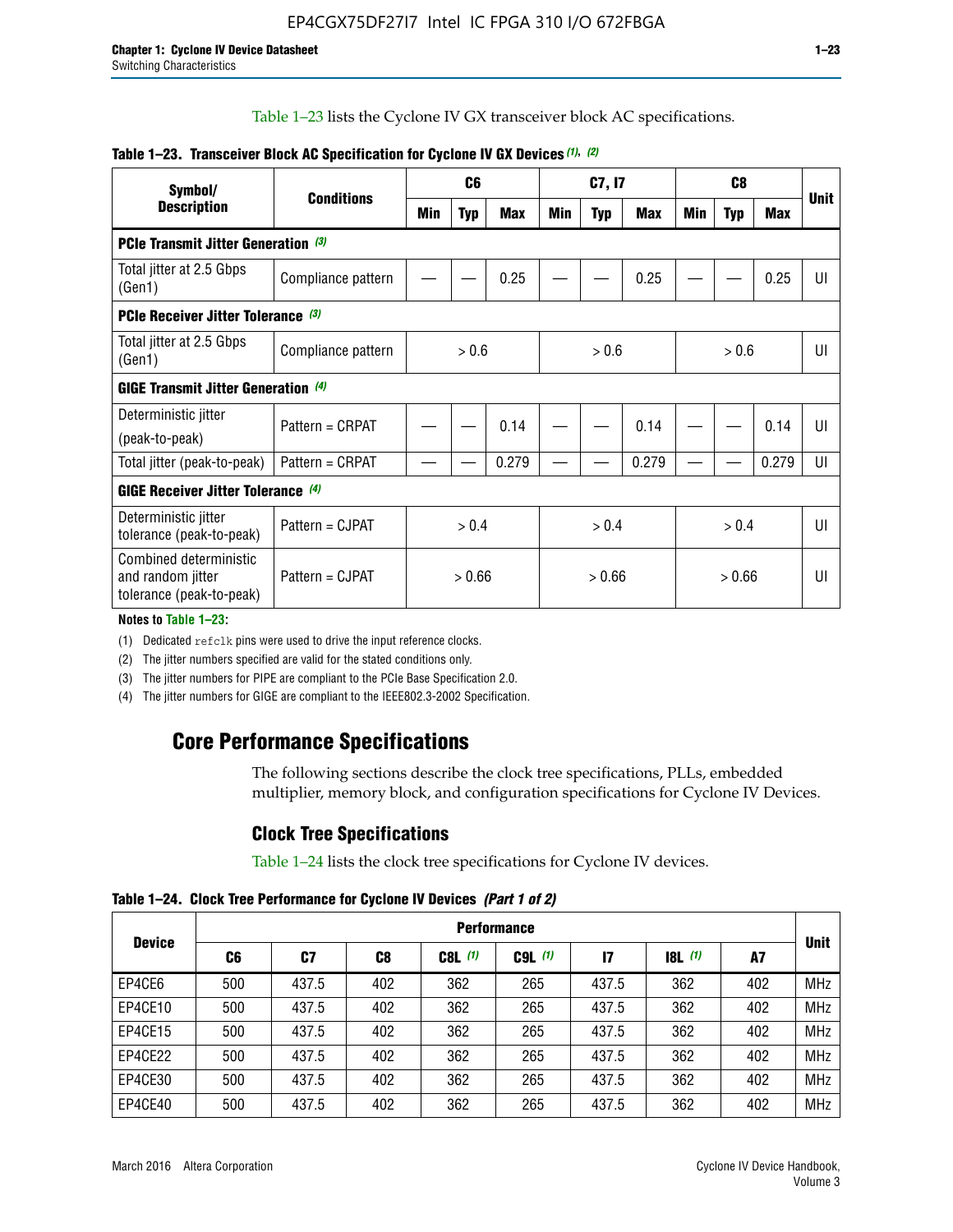|               | <b>Performance</b> |       |     |           |             |              |           |    |             |  |  |  |  |  |
|---------------|--------------------|-------|-----|-----------|-------------|--------------|-----------|----|-------------|--|--|--|--|--|
| <b>Device</b> | C6                 | C7    | C8  | $C8L$ (1) | $C9L$ $(1)$ | $\mathbf{I}$ | $18L$ (1) | A7 | <b>Unit</b> |  |  |  |  |  |
| EP4CE55       | 500                | 437.5 | 402 | 362       | 265         | 437.5        | 362       |    | <b>MHz</b>  |  |  |  |  |  |
| EP4CE75       | 500                | 437.5 | 402 | 362       | 265         | 437.5        | 362       |    | <b>MHz</b>  |  |  |  |  |  |
| EP4CE115      |                    | 437.5 | 402 | 362       | 265         | 437.5        | 362       |    | <b>MHz</b>  |  |  |  |  |  |
| EP4CGX15      | 500                | 437.5 | 402 |           |             | 437.5        |           |    | <b>MHz</b>  |  |  |  |  |  |
| EP4CGX22      | 500                | 437.5 | 402 |           |             | 437.5        |           |    | <b>MHz</b>  |  |  |  |  |  |
| EP4CGX30      | 500                | 437.5 | 402 |           |             | 437.5        |           |    | <b>MHz</b>  |  |  |  |  |  |
| EP4CGX50      | 500                | 437.5 | 402 |           |             | 437.5        |           |    | <b>MHz</b>  |  |  |  |  |  |
| EP4CGX75      | 500                | 437.5 | 402 |           |             | 437.5        |           |    | <b>MHz</b>  |  |  |  |  |  |
| EP4CGX110     | 500                | 437.5 | 402 |           |             | 437.5        |           |    | <b>MHz</b>  |  |  |  |  |  |
| EP4CGX150     | 500                | 437.5 | 402 |           |             | 437.5        |           |    | <b>MHz</b>  |  |  |  |  |  |

**Table 1–24. Clock Tree Performance for Cyclone IV Devices** *(Part 2 of 2)*

**Note to Table 1–24:**

(1) Cyclone IV E 1.0 V core voltage devices only support C8L, C9L, and I8L speed grades.

### **PLL Specifications**

Table 1–25 lists the PLL specifications for Cyclone IV devices when operating in the commercial junction temperature range (0°C to 85°C), the industrial junction temperature range (–40°C to 100°C), the extended industrial junction temperature range (–40°C to 125°C), and the automotive junction temperature range (–40°C to 125°C). For more information about the PLL block, refer to "Glossary" on page 1–37.

|  |  | Table 1–25. PLL Specifications for Cyclone IV Devices $(1)$ , $(2)$ (Part 1 of 2) |  |
|--|--|-----------------------------------------------------------------------------------|--|
|--|--|-----------------------------------------------------------------------------------|--|

| <b>Symbol</b>                                        | <b>Parameter</b>                                            | Min | <b>Typ</b>               | Max   | <b>Unit</b>   |
|------------------------------------------------------|-------------------------------------------------------------|-----|--------------------------|-------|---------------|
|                                                      | Input clock frequency $(-6, -7, -8)$ speed grades)          | 5   | —                        | 472.5 | <b>MHz</b>    |
| $f_{\text{IN}}$ (3)                                  | Input clock frequency (-8L speed grade)                     | 5   |                          | 362   | <b>MHz</b>    |
|                                                      | Input clock frequency (-9L speed grade)                     | 5   |                          | 265   | <b>MHz</b>    |
| f <sub>INPFD</sub>                                   | PFD input frequency                                         | 5   |                          | 325   | <b>MHz</b>    |
| $f_{VCO}$ (4)                                        | PLL internal VCO operating range                            | 600 | $\overline{\phantom{0}}$ | 1300  | <b>MHz</b>    |
| f <sub>INDUTY</sub>                                  | Input clock duty cycle                                      | 40  |                          | 60    | $\frac{0}{0}$ |
| $t_{\text{INJITTER\_CCJ}}$ (5)                       | Input clock cycle-to-cycle jitter<br>$F_{REF} \geq 100$ MHz |     |                          | 0.15  | UI            |
|                                                      | $F_{RFF}$ < 100 MHz                                         |     |                          | ±750  | ps            |
| $f_{\text{OUT\_EXT}}$ (external clock<br>output) (3) | PLL output frequency                                        |     |                          | 472.5 | <b>MHz</b>    |
|                                                      | PLL output frequency (-6 speed grade)                       |     |                          | 472.5 | <b>MHz</b>    |
|                                                      | PLL output frequency (-7 speed grade)                       |     |                          | 450   | <b>MHz</b>    |
| $f_{OUT}$ (to global clock)                          | PLL output frequency (-8 speed grade)                       |     |                          | 402.5 | <b>MHz</b>    |
|                                                      | PLL output frequency (-8L speed grade)                      |     |                          | 362   | <b>MHz</b>    |
|                                                      | PLL output frequency (-9L speed grade)                      |     |                          | 265   | <b>MHz</b>    |
| t <sub>outputy</sub>                                 | Duty cycle for external clock output (when set to 50%)      | 45  | 50                       | 55    | $\frac{0}{0}$ |
| $t_{\text{LOCK}}$                                    | Time required to lock from end of device configuration      |     |                          |       | ms            |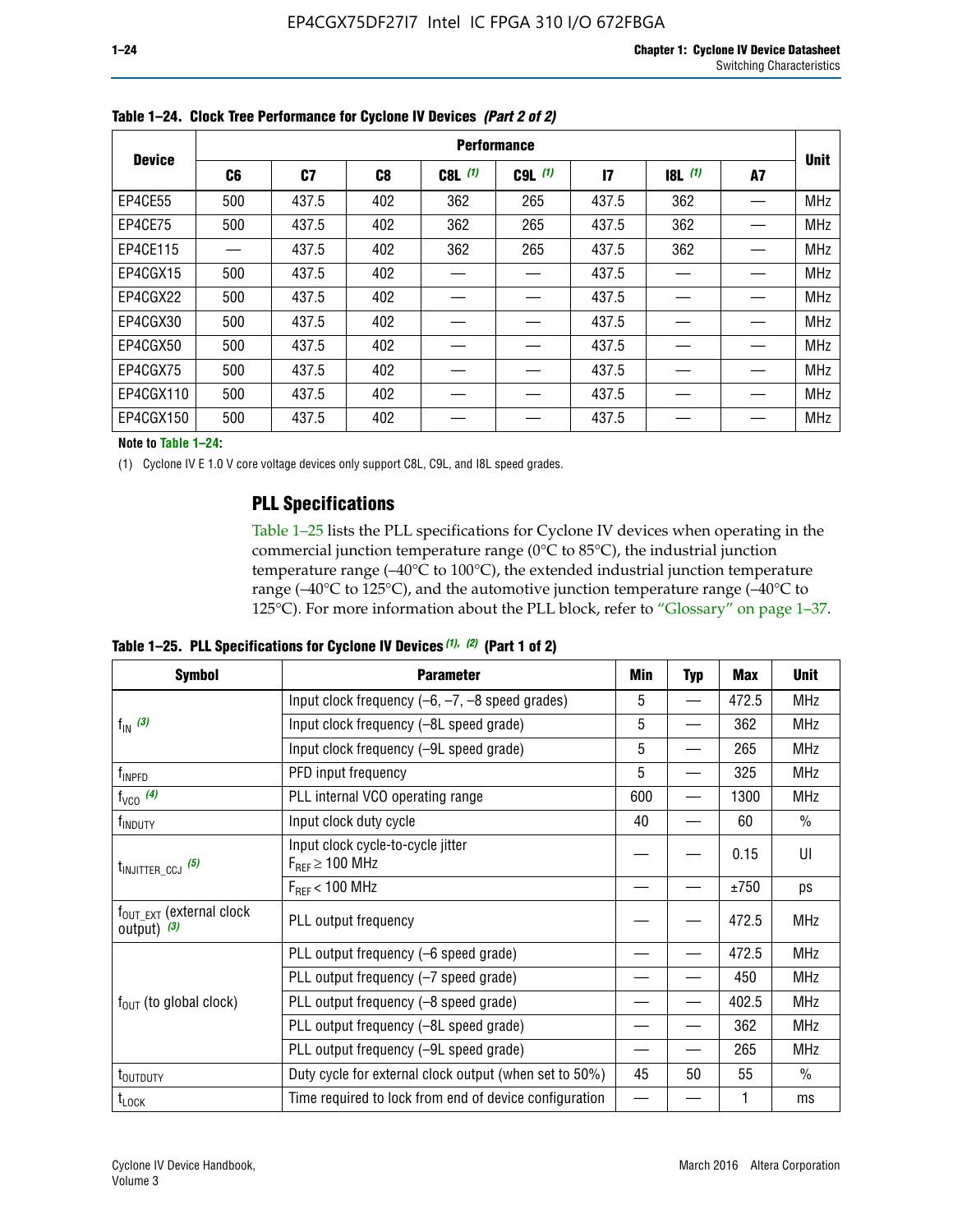| <b>Symbol</b>                            | <b>Parameter</b>                                                                                                                     | Min             | <b>Typ</b> | <b>Max</b> | <b>Unit</b>              |
|------------------------------------------|--------------------------------------------------------------------------------------------------------------------------------------|-----------------|------------|------------|--------------------------|
| t <sub>DLOCK</sub>                       | Time required to lock dynamically (after switchover,<br>reconfiguring any non-post-scale counters/delays or<br>areset is deasserted) |                 |            |            | ms                       |
| t <sub>outjitter_period_dedclk</sub> (6) | Dedicated clock output period jitter<br>$F_{\text{OUT}} \geq 100 \text{ MHz}$                                                        |                 |            | 300        | ps                       |
|                                          | $F_{OUT}$ < 100 MHz                                                                                                                  |                 |            | 30         | mUI                      |
| t <sub>outjitter_ccj_dedclk</sub> (6)    | Dedicated clock output cycle-to-cycle jitter<br>$F_{\text{OUT}} \geq 100 \text{ MHz}$                                                |                 |            | 300        | ps                       |
|                                          | $F_{\text{OUT}}$ < 100 MHz                                                                                                           |                 |            | 30         | mUI                      |
| t <sub>outjitter_period_io</sub> (6)     | Regular I/O period jitter<br>$F_{\text{OUT}} \geq 100 \text{ MHz}$                                                                   |                 |            | 650        | ps                       |
|                                          | $F_{OUT}$ < 100 MHz                                                                                                                  |                 |            | 75         | mUI                      |
| $t_{\text{OUTJITTER\_CCJ\_10}}$ (6)      | Regular I/O cycle-to-cycle jitter<br>$F_{OUT} \ge 100$ MHz                                                                           |                 |            | 650        | ps                       |
|                                          | $F_{OUT}$ < 100 MHz                                                                                                                  |                 |            | 75         | mUI                      |
| t <sub>PLL_PSERR</sub>                   | Accuracy of PLL phase shift                                                                                                          |                 |            | ±50        | ps                       |
| t <sub>ARESET</sub>                      | Minimum pulse width on areset signal.                                                                                                | 10 <sup>1</sup> |            |            | ns                       |
| t <sub>configpll</sub>                   | Time required to reconfigure scan chains for PLLs                                                                                    |                 | 3.5(7)     |            | <b>SCANCLK</b><br>cycles |

#### **Table 1–25. PLL Specifications for Cyclone IV Devices** *(1), (2)* **(Part 2 of 2)**

| ICASC OUTJITTER PERIOD DEDCLK<br>(8), (9)                                       | T GITOU JILLOI TOI UGUICALOU CIUCK UULDUL III CASCAUGU<br>PLLs ( $F_{OIII} \ge 100$ MHz) |  |  | 425  | ps  |  |  |  |  |  |
|---------------------------------------------------------------------------------|------------------------------------------------------------------------------------------|--|--|------|-----|--|--|--|--|--|
|                                                                                 | Period jitter for dedicated clock output in cascaded<br>PLLs ( $F_{OIII}$ < 100 MHz)     |  |  | 42.5 | mUI |  |  |  |  |  |
| Notes to Table 1-25:                                                            |                                                                                          |  |  |      |     |  |  |  |  |  |
| This table is applicable for general purpose PLLs and multipurpose PLLs.<br>(1) |                                                                                          |  |  |      |     |  |  |  |  |  |

 $f_{\text{SCANCLK}}$  scanclk frequency  $\vert - \vert - \vert$  100 MHz

Period jitter for dedicated clock output in cascaded

- (2) You must connect  $V_{CCD-PLL}$  to  $V_{CCINT}$  through the decoupling capacitor and ferrite bead.
- (3) This parameter is limited in the Quartus II software by the I/O maximum frequency. The maximum I/O frequency is different for each I/O standard.
- (4) The V<sub>CO</sub> frequency reported by the Quartus II software in the PLL Summary section of the compilation report takes into consideration the V<sub>CO</sub> post-scale counter K value. Therefore, if the counter K has a value of 2, the frequency reported can be lower than the f<sub>VCO</sub> specification.
- (5) A high input jitter directly affects the PLL output jitter. To have low PLL output clock jitter, you must provide a clean clock source that is less than 200 ps.
- (6) Peak-to-peak jitter with a probability level of 10–12 (14 sigma, 99.99999999974404% confidence level). The output jitter specification applies to the intrinsic jitter of the PLL when an input jitter of 30 ps is applied.
- (7) With 100-MHz scanclk frequency.
- (8) The cascaded PLLs specification is applicable only with the following conditions:
	- **■** Upstream PLL—0.59 MHz  $\leq$  Upstream PLL bandwidth  $<$  1 MHz
	- Downstream PLL—Downstream PLL bandwidth > 2 MHz
- (9) PLL cascading is not supported for transceiver applications.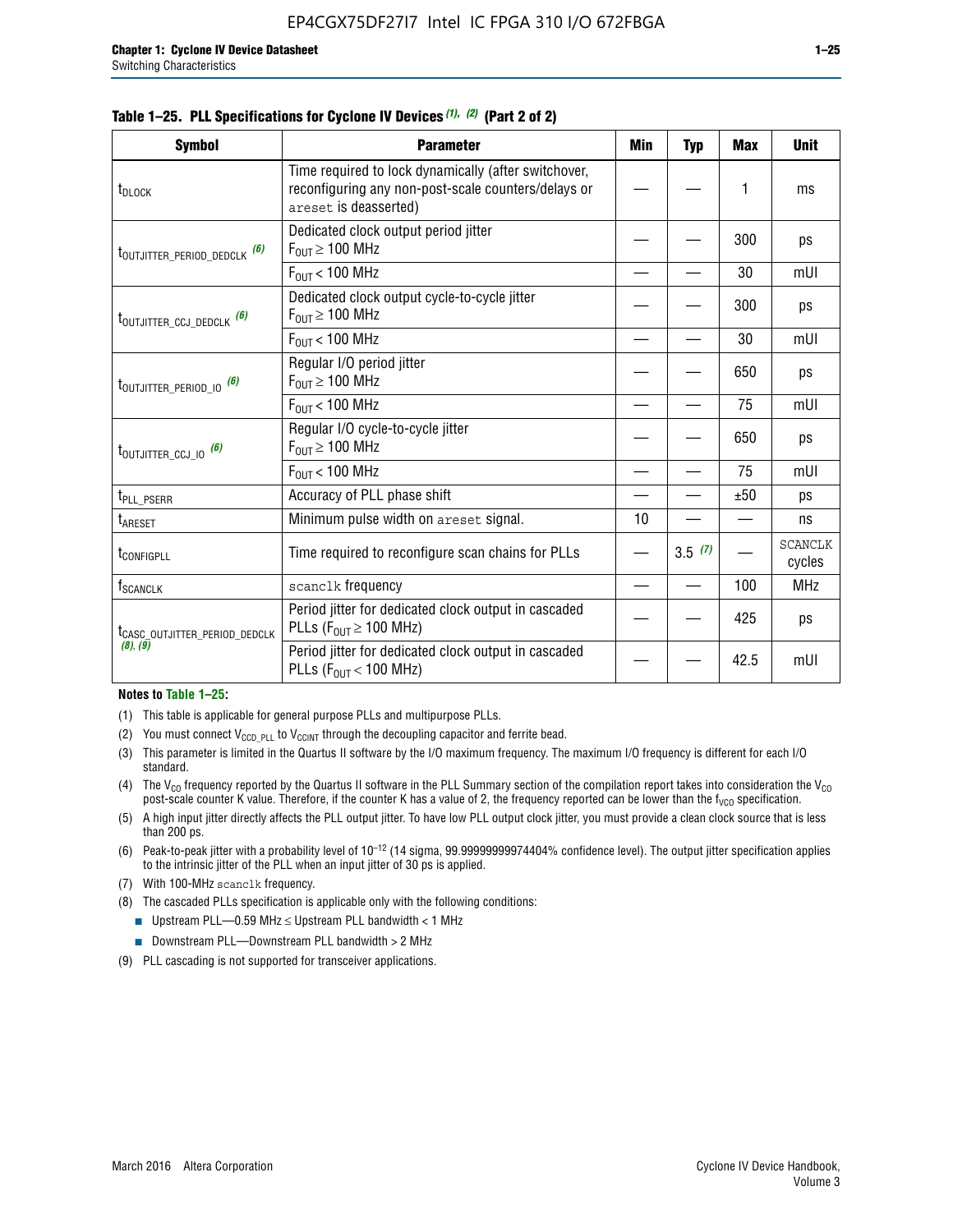### **Embedded Multiplier Specifications**

Table 1–26 lists the embedded multiplier specifications for Cyclone IV devices.

#### **Table 1–26. Embedded Multiplier Specifications for Cyclone IV Devices**

|                                | <b>Resources Used</b>        | <b>Performance</b> |                                              |     |     |     |             |  |  |
|--------------------------------|------------------------------|--------------------|----------------------------------------------|-----|-----|-----|-------------|--|--|
| Mode                           | <b>Number of Multipliers</b> | C6                 | C9L<br>  C7, I7, A7<br>C8<br><b>C8L, I8L</b> |     |     |     | <b>Unit</b> |  |  |
| $9 \times 9$ -bit multiplier   |                              | 340                | 300                                          | 260 | 240 | 175 | <b>MHz</b>  |  |  |
| $18 \times 18$ -bit multiplier |                              | 287                | 250                                          | 200 | 185 | 135 | <b>MHz</b>  |  |  |

### **Memory Block Specifications**

Table 1–27 lists the M9K memory block specifications for Cyclone IV devices.

#### **Table 1–27. Memory Block Performance Specifications for Cyclone IV Devices**

|               |                                           |    | <b>Resources Used</b>       |                |            |                |                 |     |             |
|---------------|-------------------------------------------|----|-----------------------------|----------------|------------|----------------|-----------------|-----|-------------|
| <b>Memory</b> | <b>Mode</b>                               |    | <b>M9K</b><br><b>Memory</b> | C <sub>6</sub> | C7, I7, A7 | C <sub>8</sub> | <b>C8L, I8L</b> | C9L | <b>Unit</b> |
| M9K Block     | FIFO 256 $\times$ 36                      | 47 |                             | 315            | 274        | 238            | 200             | 157 | <b>MHz</b>  |
|               | Single-port $256 \times 36$               | 0  |                             | 315            | 274        | 238            | 200             | 157 | <b>MHz</b>  |
|               | Simple dual-port $256 \times 36$ CLK      | 0  |                             | 315            | 274        | 238            | 200             | 157 | <b>MHz</b>  |
|               | True dual port $512 \times 18$ single CLK | 0  |                             | 315            | 274        | 238            | 200             | 157 | <b>MHz</b>  |

### **Configuration and JTAG Specifications**

Table 1–28 lists the configuration mode specifications for Cyclone IV devices.

#### **Table 1–28. Passive Configuration Mode Specifications for Cyclone IV Devices** *(1)*

| <b>Programming Mode</b>         | V <sub>CCINT</sub> Voltage Level (V) | <b>DCLK f<sub>MAX</sub></b> | <b>Unit</b> |
|---------------------------------|--------------------------------------|-----------------------------|-------------|
| Passive Serial (PS)             | 1.0 $(3)$                            | 66                          | MHz         |
|                                 | 1.2                                  | 133                         | MHz         |
| Fast Passive Parallel (FPP) (2) | 1.0 $(3)$                            | 66                          | <b>MHz</b>  |
|                                 | 12(4)                                | 100                         | <b>MHz</b>  |

#### **Notes to Table 1–28:**

- (1) For more information about PS and FPP configuration timing parameters, refer to the *[Configuration and Remote](http://www.altera.com/literature/hb/cyclone-iv/cyiv-51008.pdf)  [System Upgrades in Cyclone IV Devices](http://www.altera.com/literature/hb/cyclone-iv/cyiv-51008.pdf)* chapter.
- (2) FPP configuration mode supports all Cyclone IV E devices (except for E144 package devices) and EP4CGX50, EP4CGX75, EP4CGX110, and EP4CGX150 only.
- (3)  $V_{CCMT}$  = 1.0 V is only supported for Cyclone IV E 1.0 V core voltage devices.
- (4) Cyclone IV E devices support 1.2 V V<sub>CCINT</sub>. Cyclone IV E 1.2 V core voltage devices support 133 MHz DCLK f<sub>MAX</sub> for EP4CE6, EP4CE10, EP4CE15, EP4CE22, EP4CE30, and EP4CE40 only.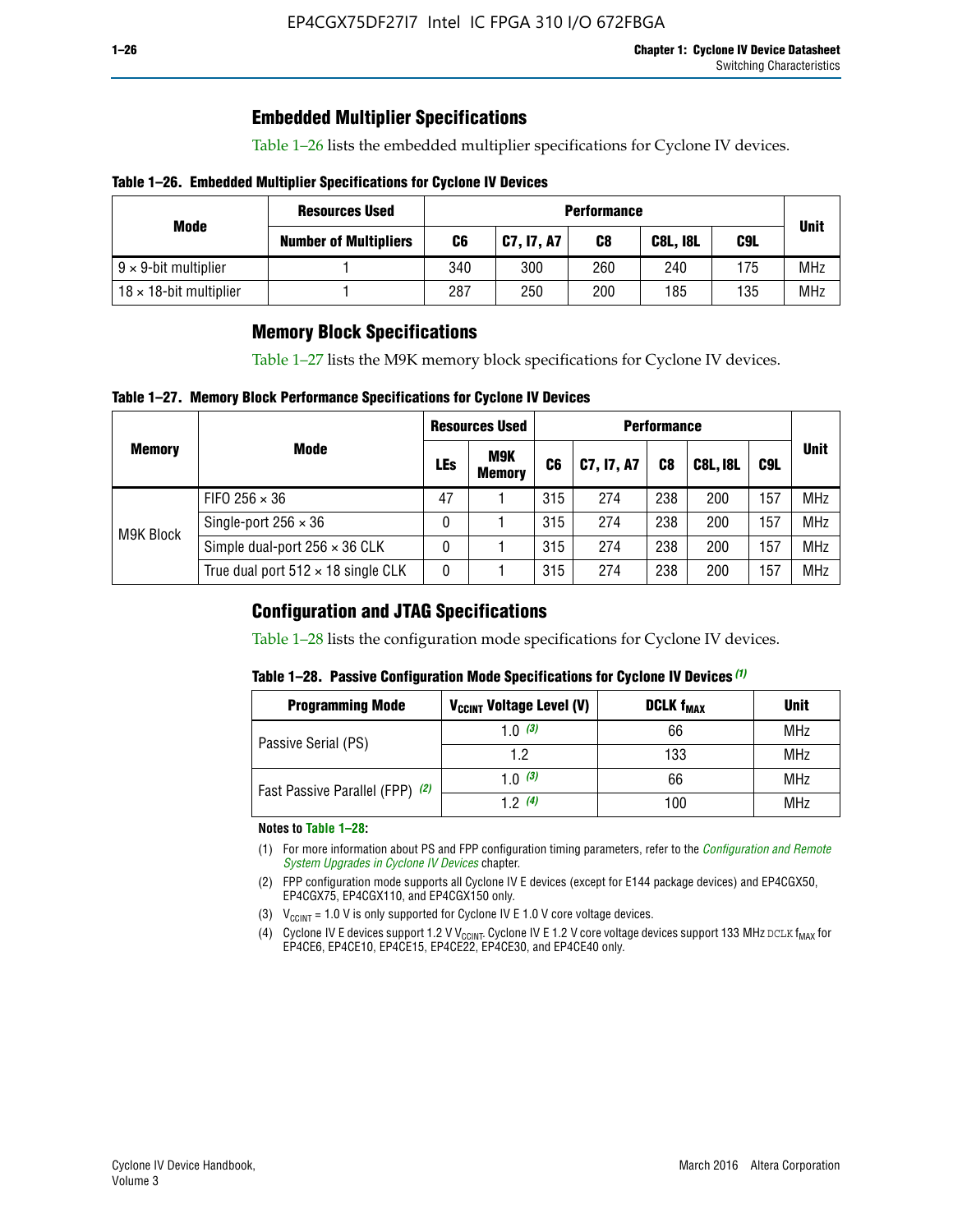Table 1–29 lists the active configuration mode specifications for Cyclone IV devices.

| Table 1–29. Active Configuration Mode Specifications for Cyclone IV Devices |  |  |  |
|-----------------------------------------------------------------------------|--|--|--|
|-----------------------------------------------------------------------------|--|--|--|

| <b>Programming Mode</b>  | <b>DCLK Range</b> | <b>Typical DCLK</b> | Unit |
|--------------------------|-------------------|---------------------|------|
| Active Parallel (AP) (1) | 20 to 40          | 33                  | MHz  |
| Active Serial (AS)       | 20 to 40          | 33                  | MHz  |

**Note to Table 1–29:**

(1) AP configuration mode is only supported for Cyclone IV E devices.

Table 1–30 lists the JTAG timing parameters and values for Cyclone IV devices.

**Table 1–30. JTAG Timing Parameters for Cyclone IV Devices** *(1)*

| <b>Symbol</b>                | <b>Parameter</b>                                       | Min | <b>Max</b> | <b>Unit</b> |
|------------------------------|--------------------------------------------------------|-----|------------|-------------|
| $t_{JCP}$                    | <b>TCK clock period</b>                                | 40  |            | ns          |
| $t_{\sf JCH}$                | TCK clock high time                                    | 19  |            | ns          |
| $t_{\sf JCL}$                | <b>TCK clock low time</b>                              | 19  |            | ns          |
| $t_{JPSU\_TDI}$              | JTAG port setup time for TDI                           | 1   |            | ns          |
| t <sub>JPSU_TMS</sub>        | JTAG port setup time for TMS                           | 3   |            | ns          |
| $t_{\sf JPH}$                | JTAG port hold time                                    | 10  |            | ns          |
| t <sub>JPCO</sub>            | JTAG port clock to output (2), (3)                     |     | 15         | ns          |
| $t_{JPZX}$                   | JTAG port high impedance to valid output $(2)$ , $(3)$ |     | 15         | ns          |
| t <sub>JPXZ</sub>            | JTAG port valid output to high impedance $(2)$ , $(3)$ |     | 15         | ns          |
| $t_{\rm JSSU}$               | Capture register setup time                            | 5   |            | ns          |
| $t_{\mathsf{JSH}}$           | Capture register hold time                             | 10  |            | ns          |
| t <sub>JSCO</sub>            | Update register clock to output                        |     | 25         | ns          |
| $t_{\footnotesize \rm JSZX}$ | Update register high impedance to valid output         |     | 25         | ns          |
| $t_{JSXZ}$                   | Update register valid output to high impedance         |     | 25         | ns          |

**Notes to Table 1–30:**

(1) For more information about JTAG waveforms, refer to "JTAG Waveform" in "Glossary" on page 1–37.

(2) The specification is shown for 3.3-, 3.0-, and 2.5-V LVTTL/LVCMOS operation of JTAG pins. For 1.8-V LVTTL/LVCMOS and 1.5-V LVCMOS, the output time specification is 16 ns.

(3) For EP4CGX22, EP4CGX30 (F324 and smaller package), EP4CGX110, and EP4CGX150 devices, the output time specification for 3.3-, 3.0-, and 2.5-V LVTTL/LVCMOS operation of JTAG pins is 16 ns. For 1.8-V LVTTL/LVCMOS and 1.5-V LVCMOS, the output time specification is 18 ns.

## **Periphery Performance**

This section describes periphery performance, including high-speed I/O and external memory interface.

I/O performance supports several system interfaces, such as the high-speed I/O interface, external memory interface, and the PCI/PCI-X bus interface. I/Os using the SSTL-18 Class I termination standard can achieve up to the stated DDR2 SDRAM interfacing speeds. I/Os using general-purpose I/O standards such as 3.3-, 3.0-, 2.5-, 1.8-, or 1.5-LVTTL/LVCMOS are capable of a typical 200 MHz interfacing frequency with a 10 pF load.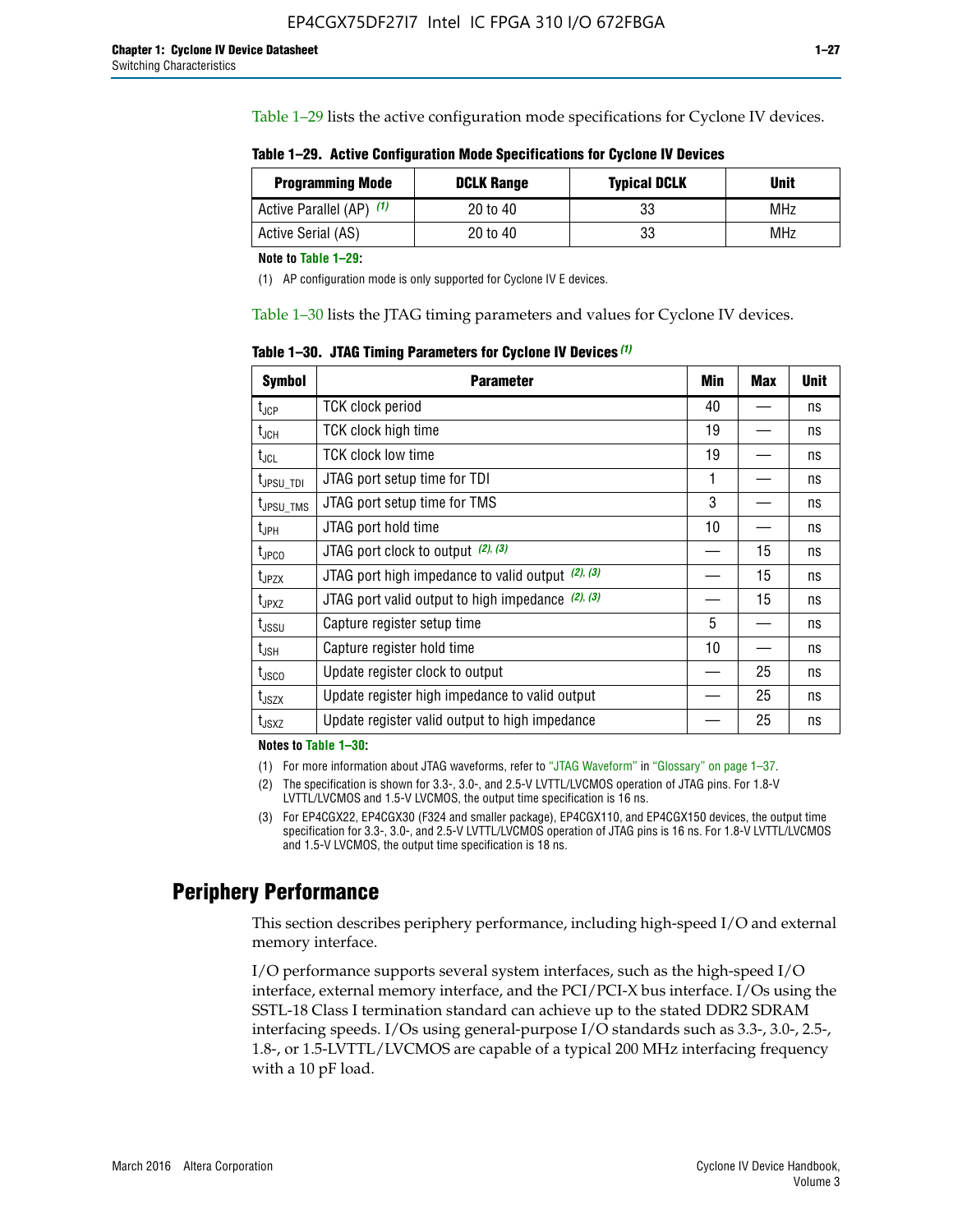- For more information about the supported maximum clock rate, device and pin planning, IP implementation, and device termination, refer to *[Section III: System](http://www.altera.com/literature/hb/external-memory/emi_intro_specs.pdf)  [Performance Specifications](http://www.altera.com/literature/hb/external-memory/emi_intro_specs.pdf)* of the *External Memory Interfaces Handbook*.
- **1 Actual achievable frequency depends on design- and system-specific factors. Perform** HSPICE/IBIS simulations based on your specific design and system setup to determine the maximum achievable frequency in your system.

## **High-Speed I/O Specifications**

Table 1–31 through Table 1–36 list the high-speed I/O timing for Cyclone IV devices. For definitions of high-speed timing specifications, refer to "Glossary" on page 1–37.

**Table 1–31. RSDS Transmitter Timing Specifications for Cyclone IV Devices** *(1)***,** *(2)***,** *(4)* **(Part 1 of 2)**

|                                                      |                                     |            | C6                       |            | C7, I7     |                          | <b>C8, A7</b> |                 |                          | <b>C8L, I8L</b> |            | C <sub>9</sub> L         |            |     |                          |            |             |
|------------------------------------------------------|-------------------------------------|------------|--------------------------|------------|------------|--------------------------|---------------|-----------------|--------------------------|-----------------|------------|--------------------------|------------|-----|--------------------------|------------|-------------|
| <b>Symbol</b>                                        | <b>Modes</b>                        | <b>Min</b> | <b>Typ</b>               | <b>Max</b> | <b>Min</b> | <b>Typ</b>               | <b>Max</b>    | <b>Min</b>      | <b>Typ</b>               | <b>Max</b>      | <b>Min</b> | <b>Typ</b>               | <b>Max</b> | Min | <b>Typ</b>               | <b>Max</b> | <b>Unit</b> |
|                                                      | $\times$ 10                         | 5          | $\overline{\phantom{0}}$ | 180        | 5          | —                        | 155.5         | 5               | $\overline{\phantom{0}}$ | 155.5           | 5          |                          | 155.5      | 5   |                          | 132.5      | <b>MHz</b>  |
|                                                      | $\times 8$                          | 5          |                          | 180        | 5          |                          | 155.5         | $5\phantom{.0}$ | $\overline{\phantom{0}}$ | 155.5           | 5          |                          | 155.5      | 5   |                          | 132.5      | <b>MHz</b>  |
| f <sub>HSCLK</sub><br>(input clock<br>frequency)     | $\times 7$                          | 5          | $\overline{\phantom{0}}$ | 180        | 5          |                          | 155.5         | 5               | $\overline{\phantom{0}}$ | 155.5           | 5          |                          | 155.5      | 5   |                          | 132.5      | <b>MHz</b>  |
|                                                      | $\times$ 4                          | 5          | $\overline{\phantom{0}}$ | 180        | 5          | $\overline{\phantom{0}}$ | 155.5         | 5               | $\equiv$                 | 155.5           | 5          | $\overline{\phantom{0}}$ | 155.5      | 5   | $\overline{\phantom{0}}$ | 132.5      | <b>MHz</b>  |
|                                                      | $\times 2$                          | 5          | $\equiv$                 | 180        | 5          |                          | 155.5         | 5               | $\equiv$                 | 155.5           | 5          | $\equiv$                 | 155.5      | 5   | $\overline{\phantom{0}}$ | 132.5      | <b>MHz</b>  |
|                                                      | $\times$ 1                          | 5          |                          | 360        | 5          |                          | 311           | 5               | $\overline{\phantom{0}}$ | 311             | 5          | $\overline{\phantom{0}}$ | 311        | 5   |                          | 265        | <b>MHz</b>  |
|                                                      | $\times$ 10                         | 100        | $\overline{\phantom{0}}$ | 360        | 100        |                          | 311           | 100             | $\overline{\phantom{0}}$ | 311             | 100        | $\overline{\phantom{0}}$ | 311        | 100 |                          | 265        | <b>Mbps</b> |
| Device<br>operation in<br><b>Mbps</b>                | $\times 8$                          | 80         |                          | 360        | 80         |                          | 311           | 80              | $\overline{\phantom{0}}$ | 311             | 80         | $\overline{\phantom{0}}$ | 311        | 80  | $\overline{\phantom{0}}$ | 265        | <b>Mbps</b> |
|                                                      | $\times 7$                          | 70         | $\overline{\phantom{0}}$ | 360        | 70         |                          | 311           | 70              | $\overline{\phantom{0}}$ | 311             | 70         | $\overline{\phantom{0}}$ | 311        | 70  | $\overline{\phantom{0}}$ | 265        | <b>Mbps</b> |
|                                                      | $\times$ 4                          | 40         |                          | 360        | 40         |                          | 311           | 40              |                          | 311             | 40         | $\overline{\phantom{0}}$ | 311        | 40  | $\overline{\phantom{0}}$ | 265        | <b>Mbps</b> |
|                                                      | $\times 2$                          | 20         |                          | 360        | 20         | $\equiv$                 | 311           | 20              | $\overline{\phantom{0}}$ | 311             | 20         |                          | 311        | 20  | $\equiv$                 | 265        | <b>Mbps</b> |
|                                                      | $\times$ 1                          | 10         |                          | 360        | 10         |                          | 311           | 10              |                          | 311             | 10         | $\overline{\phantom{0}}$ | 311        | 10  | $\overline{\phantom{0}}$ | 265        | <b>Mbps</b> |
| t <sub>DUTY</sub>                                    | —                                   | 45         | $\overline{\phantom{0}}$ | 55         | 45         |                          | 55            | 45              | $\overline{\phantom{0}}$ | 55              | 45         |                          | 55         | 45  |                          | 55         | $\%$        |
| Transmitter<br>channel-to-<br>channel skew<br>(TCCS) |                                     |            |                          | 200        |            |                          | 200           |                 |                          | 200             |            |                          | 200        |     |                          | 200        | ps          |
| Output jitter<br>(peak to peak)                      |                                     |            |                          | 500        |            |                          | 500           |                 |                          | 550             |            |                          | 600        |     |                          | 700        | ps          |
| $t_{\text{RISE}}$                                    | $20 - 80\%$<br>$C_{LOAD} =$<br>5 pF |            | 500                      |            |            | 500                      |               |                 | 500                      |                 |            | 500                      |            |     | 500                      |            | ps          |
| t <sub>FALL</sub>                                    | $20 - 80\%$<br>$C_{LOAD} =$<br>5 pF |            | 500                      |            |            | 500                      |               |                 | 500                      |                 |            | 500                      |            |     | 500                      |            | ps          |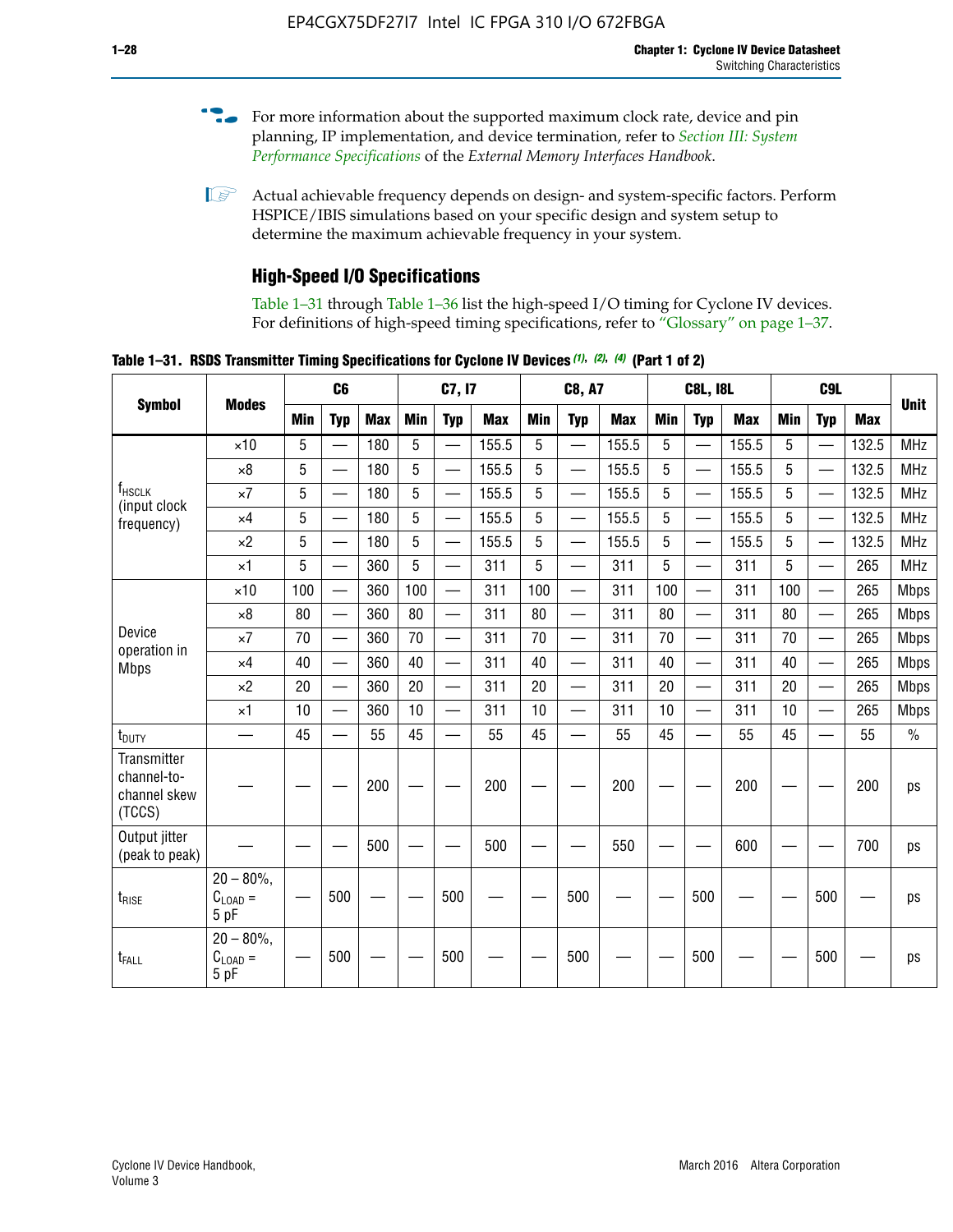#### **Table 1–31. RSDS Transmitter Timing Specifications for Cyclone IV Devices** *(1)***,** *(2)***,** *(4)* **(Part 2 of 2)**

**Notes to Table 1–31:**

(1) Applicable for true RSDS and emulated RSDS\_E\_3R transmitter.

(2) Cyclone IV E devices—true RSDS transmitter is only supported at the output pin of Row I/O Banks 1, 2, 5, and 6. Emulated RSDS transmitter is supported at the output pin of all I/O Banks. Cyclone IV GX devices—true RSDS transmitter is only supported at the output pin of Row I/O Banks 5 and 6. Emulated RSDS transmitter is supported at the output

pin of I/O Banks 3, 4, 5, 6, 7, 8, and 9.

(3)  $t_{\text{LOCK}}$  is the time required for the PLL to lock from the end-of-device configuration.

(4) Cyclone IV E 1.0 V core voltage devices only support C8L, C9L, and I8L speed grades. Cyclone IV E 1.2 V core voltage devices only support C6, C7, C8, I7, and A7 speed grades. Cyclone IV GX devices only support C6, C7, C8, and I7 speed grades.

| <b>Symbol</b>                   |                                              |     | C <sub>6</sub>           |     |            | C7, I7                   |            |            | <b>C8, A7</b>                  |     |     | <b>C8L, I8L</b>          |            |            | C <sub>9</sub> L         |            |               |
|---------------------------------|----------------------------------------------|-----|--------------------------|-----|------------|--------------------------|------------|------------|--------------------------------|-----|-----|--------------------------|------------|------------|--------------------------|------------|---------------|
|                                 | <b>Modes</b>                                 | Min | <b>Typ</b>               | Max | <b>Min</b> | <b>Typ</b>               | <b>Max</b> | <b>Min</b> | <b>Typ</b>                     | Max | Min | <b>Typ</b>               | <b>Max</b> | <b>Min</b> | <b>Typ</b>               | <b>Max</b> | <b>Unit</b>   |
|                                 | $\times$ 10                                  | 5   | $\overline{\phantom{0}}$ | 85  | 5          | $\overline{\phantom{0}}$ | 85         | 5          | —                              | 85  | 5   | $\overline{\phantom{0}}$ | 85         | 5          |                          | 72.5       | <b>MHz</b>    |
|                                 | $\times 8$                                   | 5   | —                        | 85  | 5          | e e                      | 85         | 5          | —                              | 85  | 5   | $\overline{\phantom{0}}$ | 85         | 5          | —                        | 72.5       | <b>MHz</b>    |
| f <sub>HSCLK</sub> (input       | $\times 7$                                   | 5   | —                        | 85  | 5          | $\overline{\phantom{a}}$ | 85         | 5          | $\overline{\phantom{0}}$       | 85  | 5   | $\overline{\phantom{0}}$ | 85         | 5          |                          | 72.5       | <b>MHz</b>    |
| clock<br>frequency)             | $\times$ 4                                   | 5   | $\overline{\phantom{0}}$ | 85  | 5          | $\overline{\phantom{0}}$ | 85         | 5          | $\overline{\phantom{0}}$       | 85  | 5   | $\overline{\phantom{0}}$ | 85         | 5          |                          | 72.5       | <b>MHz</b>    |
|                                 | $\times 2$                                   | 5   | $\qquad \qquad$          | 85  | 5          | $\overline{\phantom{a}}$ | 85         | 5          | $\qquad \qquad$                | 85  | 5   | $\qquad \qquad$          | 85         | 5          | $\overline{\phantom{0}}$ | 72.5       | <b>MHz</b>    |
|                                 | $\times$ 1                                   | 5   | $\overline{\phantom{0}}$ | 170 | 5          |                          | 170        | 5          | $\overline{\phantom{0}}$       | 170 | 5   | $\overline{\phantom{0}}$ | 170        | 5          |                          | 145        | <b>MHz</b>    |
|                                 | $\times$ 10                                  | 100 | $\overline{\phantom{0}}$ | 170 | 100        | <u>e a</u>               | 170        | 100        | $\overline{\phantom{0}}$       | 170 | 100 |                          | 170        | 100        | $\qquad \qquad$          | 145        | <b>Mbps</b>   |
|                                 | $\times 8$                                   | 80  | $\overline{\phantom{0}}$ | 170 | 80         |                          | 170        | 80         | $\overline{\phantom{0}}$       | 170 | 80  |                          | 170        | 80         |                          | 145        | <b>Mbps</b>   |
| Device                          | $\times 7$                                   | 70  |                          | 170 | 70         | $\overline{\phantom{0}}$ | 170        | 70         | $\qquad \qquad \longleftarrow$ | 170 | 70  | $\qquad \qquad$          | 170        | 70         | $\overline{\phantom{m}}$ | 145        | <b>Mbps</b>   |
| operation in<br><b>Mbps</b>     | $\times$ 4                                   | 40  | $\overline{\phantom{0}}$ | 170 | 40         | —                        | 170        | 40         | $\overline{\phantom{0}}$       | 170 | 40  | $\overline{\phantom{0}}$ | 170        | 40         | —                        | 145        | <b>Mbps</b>   |
|                                 | $\times 2$                                   | 20  | $\overline{\phantom{0}}$ | 170 | 20         | $\overline{\phantom{0}}$ | 170        | 20         | $\overline{\phantom{0}}$       | 170 | 20  | $\overline{\phantom{0}}$ | 170        | 20         |                          | 145        | <b>Mbps</b>   |
|                                 | $\times$ 1                                   | 10  | $\overline{\phantom{0}}$ | 170 | 10         | $\overline{\phantom{0}}$ | 170        | 10         | $\overline{\phantom{0}}$       | 170 | 10  | $\overline{\phantom{0}}$ | 170        | 10         |                          | 145        | <b>Mbps</b>   |
| t <sub>DUTY</sub>               |                                              | 45  | $\overline{\phantom{0}}$ | 55  | 45         | $\sim$                   | 55         | 45         | —                              | 55  | 45  | $\overline{\phantom{0}}$ | 55         | 45         |                          | 55         | $\frac{0}{0}$ |
| <b>TCCS</b>                     |                                              |     |                          | 200 |            |                          | 200        | $\sim$     |                                | 200 |     | $\overline{\phantom{0}}$ | 200        |            |                          | 200        | ps            |
| Output jitter<br>(peak to peak) |                                              |     |                          | 500 |            |                          | 500        |            |                                | 550 |     |                          | 600        |            |                          | 700        | ps            |
| $t_{\text{RISE}}$               | $20 - 80\%$<br>$C_{LOAD} =$<br>5 pF          |     | 500                      |     |            | 500                      |            |            | 500                            |     |     | 500                      |            |            | 500                      |            | ps            |
| t <sub>FALL</sub>               | $20 - 80\%$ ,<br>$C_{\text{LOAD}} =$<br>5 pF |     | 500                      |     |            | 500                      |            |            | 500                            |     |     | 500                      |            |            | 500                      |            | ps            |

### **Table 1–32. Emulated RSDS\_E\_1R Transmitter Timing Specifications for Cyclone IV Devices** *(1), (3)* **(Part 1 of 2)**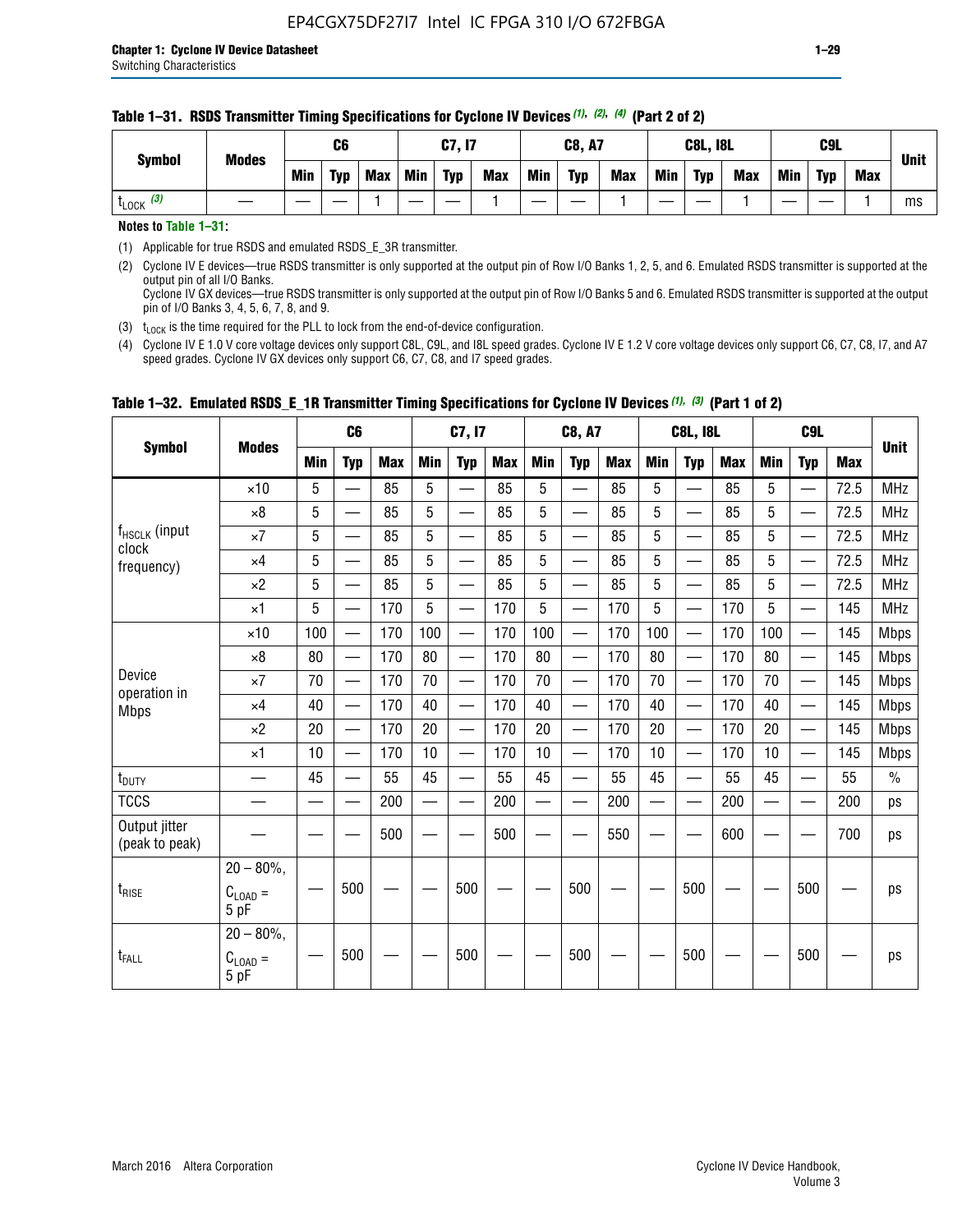|                      |              |     | C6         |            |            | C7, I7     |            |            | <b>C8, A7</b> |            |            | <b>C8L, I8L</b> |            |     | C <sub>9</sub> L |     | <b>Unit</b> |
|----------------------|--------------|-----|------------|------------|------------|------------|------------|------------|---------------|------------|------------|-----------------|------------|-----|------------------|-----|-------------|
| <b>Symbol</b>        | <b>Modes</b> | Min | <b>Typ</b> | <b>Max</b> | <b>Min</b> | <b>Typ</b> | <b>Max</b> | <b>Min</b> | <b>Typ</b>    | <b>Max</b> | <b>Min</b> | <b>Typ</b>      | <b>Max</b> | Min | <b>Typ</b>       | Max |             |
| (2)<br><b>L</b> LOCK |              |     |            |            |            |            |            |            |               |            |            |                 |            |     |                  |     | ms          |

#### **Table 1–32. Emulated RSDS\_E\_1R Transmitter Timing Specifications for Cyclone IV Devices** *(1), (3)* **(Part 2 of 2)**

**Notes to Table 1–32:**

(1) Emulated RSDS\_E\_1R transmitter is supported at the output pin of all I/O Banks of Cyclone IV E devices and I/O Banks 3, 4, 5, 6, 7, 8, and 9 of Cyclone IV GX devices.

(2)  $t_{\text{LOCK}}$  is the time required for the PLL to lock from the end-of-device configuration.

(3) Cyclone IV E 1.0 V core voltage devices only support C8L, C9L, and I8L speed grades. Cyclone IV E 1.2 V core voltage devices only support C6, C7, C8, I7, and A7 speed grades. Cyclone IV GX devices only support C6, C7, C8, and I7 speed grades.

| <b>Symbol</b>                   |                                     |            | C <sub>6</sub>           |            |            | C7, I7                   |            |            | <b>C8, A7</b>            |            |                          | <b>C8L, I8L</b>          |            |            | C <sub>9</sub> L |            |             |
|---------------------------------|-------------------------------------|------------|--------------------------|------------|------------|--------------------------|------------|------------|--------------------------|------------|--------------------------|--------------------------|------------|------------|------------------|------------|-------------|
|                                 | <b>Modes</b>                        | <b>Min</b> | <b>Typ</b>               | <b>Max</b> | <b>Min</b> | <b>Typ</b>               | <b>Max</b> | <b>Min</b> | <b>Typ</b>               | <b>Max</b> | <b>Min</b>               | <b>Typ</b>               | <b>Max</b> | <b>Min</b> | <b>Typ</b>       | <b>Max</b> | <b>Unit</b> |
|                                 | $\times$ 10                         | 5          | —<br>—                   | 200        | 5          |                          | 155.5      | 5          | ÷,                       | 155.5      | 5                        | $\overline{\phantom{0}}$ | 155.5      | 5          |                  | 132.5      | <b>MHz</b>  |
|                                 | $\times 8$                          | 5          | $\overline{\phantom{0}}$ | 200        | 5          | $\overline{\phantom{0}}$ | 155.5      | 5          | —                        | 155.5      | 5                        |                          | 155.5      | 5          |                  | 132.5      | <b>MHz</b>  |
| f <sub>HSCLK</sub> (input       | $\times 7$                          | 5          | $\overline{\phantom{0}}$ | 200        | 5          | —                        | 155.5      | 5          | $\overline{\phantom{0}}$ | 155.5      | 5                        |                          | 155.5      | 5          | —                | 132.5      | <b>MHz</b>  |
| clock<br>frequency)             | $\times$ 4                          | 5          | $\overline{\phantom{0}}$ | 200        | 5          | —                        | 155.5      | 5          | $\overline{\phantom{0}}$ | 155.5      | 5                        | $\overline{\phantom{0}}$ | 155.5      | 5          | —                | 132.5      | <b>MHz</b>  |
|                                 | $\times 2$                          | 5          | $\overline{\phantom{0}}$ | 200        | 5          | $\overline{\phantom{0}}$ | 155.5      | 5          | $\overline{\phantom{0}}$ | 155.5      | 5                        | $\overline{\phantom{0}}$ | 155.5      | 5          |                  | 132.5      | <b>MHz</b>  |
|                                 | $\times$ 1                          | 5          | $\overline{\phantom{0}}$ | 400        | 5          |                          | 311        | 5          | —                        | 311        | 5                        | $\overline{\phantom{0}}$ | 311        | 5          |                  | 265        | <b>MHz</b>  |
|                                 | $\times$ 10                         | 100        |                          | 400        | 100        | $\overline{\phantom{0}}$ | 311        | 100        | $\overline{\phantom{0}}$ | 311        | 100                      | $\overline{\phantom{0}}$ | 311        | 100        |                  | 265        | <b>Mbps</b> |
|                                 | $\times 8$                          | 80         | $\overline{\phantom{0}}$ | 400        | 80         | $\equiv$                 | 311        | 80         | $\overline{\phantom{0}}$ | 311        | 80                       | —                        | 311        | 80         |                  | 265        | <b>Mbps</b> |
| Device                          | $\times 7$                          | 70         | $\overline{\phantom{0}}$ | 400        | 70         | $\overline{\phantom{0}}$ | 311        | 70         | $\qquad \qquad$          | 311        | 70                       |                          | 311        | 70         |                  | 265        | <b>Mbps</b> |
| operation in<br><b>Mbps</b>     | $\times 4$                          | 40         | $\overline{\phantom{0}}$ | 400        | 40         |                          | 311        | 40         | er<br>Here               | 311        | 40                       | $\overline{\phantom{0}}$ | 311        | 40         |                  | 265        | <b>Mbps</b> |
|                                 | $\times 2$                          | 20         | $\overline{\phantom{0}}$ | 400        | 20         | —                        | 311        | 20         | $\overline{\phantom{0}}$ | 311        | 20                       | $\overline{\phantom{0}}$ | 311        | 20         |                  | 265        | <b>Mbps</b> |
|                                 | ×1                                  | 10         | $\overline{\phantom{0}}$ | 400        | 10         | —                        | 311        | 10         | $\overline{\phantom{0}}$ | 311        | 10                       | $\overline{\phantom{0}}$ | 311        | 10         |                  | 265        | <b>Mbps</b> |
| t <sub>DUTY</sub>               |                                     | 45         | $\qquad \qquad$          | 55         | 45         |                          | 55         | 45         | $\overline{\phantom{0}}$ | 55         | 45                       | —                        | 55         | 45         |                  | 55         | $\%$        |
| <b>TCCS</b>                     |                                     |            |                          | 200        | —          |                          | 200        |            |                          | 200        | $\overline{\phantom{0}}$ |                          | 200        |            |                  | 200        | ps          |
| Output jitter<br>(peak to peak) |                                     |            |                          | 500        |            |                          | 500        |            |                          | 550        |                          |                          | 600        |            |                  | 700        | ps          |
| $t_{\text{RISE}}$               | $20 - 80\%$<br>$C_{LOAD} =$<br>5 pF |            | 500                      |            |            | 500                      |            |            | 500                      |            |                          | 500                      |            |            | 500              |            | ps          |
| t <sub>FALL</sub>               | $20 - 80\%$<br>$C_{LOAD} =$<br>5 pF |            | 500                      |            |            | 500                      |            |            | 500                      |            |                          | 500                      |            |            | 500              |            | ps          |
| $t_{\text{LOCK}}$ (3)           |                                     |            |                          | 1          |            |                          | 1          |            |                          | 1          |                          |                          | 1          |            |                  | 1          | ms          |

|  |  |  |  | Table 1-33. Mini-LVDS Transmitter Timing Specifications for Cyclone IV Devices (1), (2), (4) |  |  |  |  |  |  |
|--|--|--|--|----------------------------------------------------------------------------------------------|--|--|--|--|--|--|
|--|--|--|--|----------------------------------------------------------------------------------------------|--|--|--|--|--|--|

**Notes to Table 1–33:**

(1) Applicable for true and emulated mini-LVDS transmitter.

(2) Cyclone IV E—true mini-LVDS transmitter is only supported at the output pin of Row I/O Banks 1, 2, 5, and 6. Emulated mini-LVDS transmitter is supported at the output pin of all I/O banks.

Cyclone IV GX—true mini-LVDS transmitter is only supported at the output pin of Row I/O Banks 5 and 6. Emulated mini-LVDS transmitter is supported at the output pin of I/O Banks 3, 4, 5, 6, 7, 8, and 9.

(3)  $t_{\text{LOCK}}$  is the time required for the PLL to lock from the end-of-device configuration.

(4) Cyclone IV E 1.0 V core voltage devices only support C8L, C9L, and I8L speed grades. Cyclone IV E 1.2 V core voltage devices only support C6, C7, C8, I7, and A7 speed grades. Cyclone IV GX devices only support C6, C7, C8, and I7 speed grades.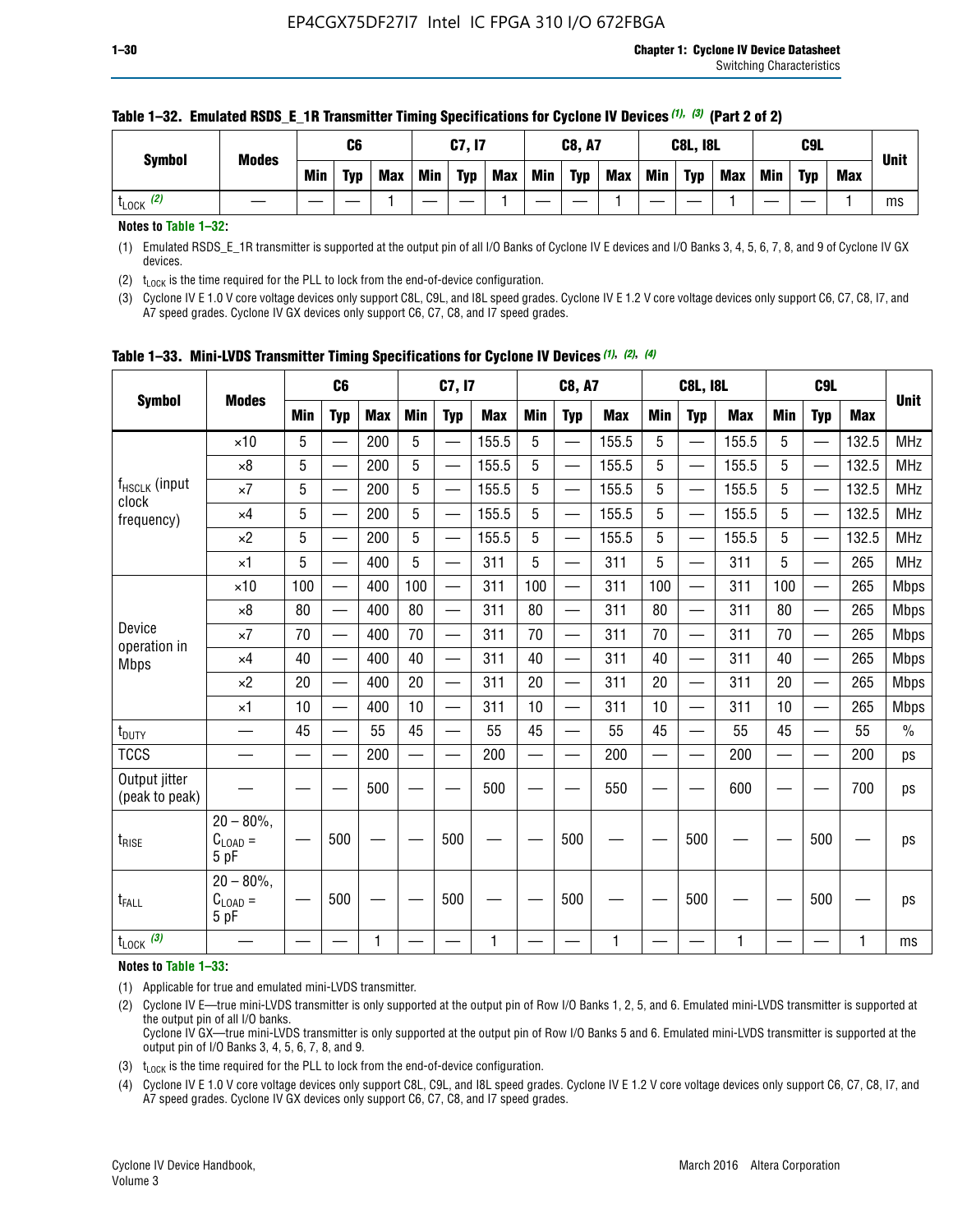|                                 |              |     | C <sub>6</sub> |     | C7, I7     |            | <b>C8, A7</b> |     | <b>C8L, I8L</b> |            | C <sub>9</sub> L | <b>Unit</b>   |
|---------------------------------|--------------|-----|----------------|-----|------------|------------|---------------|-----|-----------------|------------|------------------|---------------|
| <b>Symbol</b>                   | <b>Modes</b> | Min | <b>Max</b>     | Min | <b>Max</b> | <b>Min</b> | <b>Max</b>    | Min | <b>Max</b>      | <b>Min</b> | <b>Max</b>       |               |
|                                 | $\times$ 10  | 5   | 420            | 5   | 370        | 5          | 320           | 5   | 320             | 5          | 250              | <b>MHz</b>    |
|                                 | $\times 8$   | 5   | 420            | 5   | 370        | 5          | 320           | 5   | 320             | 5          | 250              | <b>MHz</b>    |
| f <sub>HSCLK</sub> (input       | $\times 7$   | 5   | 420            | 5   | 370        | 5          | 320           | 5   | 320             | 5          | 250              | <b>MHz</b>    |
| clock<br>frequency)             | $\times$ 4   | 5   | 420            | 5   | 370        | 5          | 320           | 5   | 320             | 5          | 250              | <b>MHz</b>    |
|                                 | $\times 2$   | 5   | 420            | 5   | 370        | 5          | 320           | 5   | 320             | 5          | 250              | <b>MHz</b>    |
|                                 | $\times$ 1   | 5   | 420            | 5   | 402.5      | 5          | 402.5         | 5   | 362             | 5          | 265              | <b>MHz</b>    |
|                                 | $\times$ 10  | 100 | 840            | 100 | 740        | 100        | 640           | 100 | 640             | 100        | 500              | <b>Mbps</b>   |
|                                 | $\times 8$   | 80  | 840            | 80  | 740        | 80         | 640           | 80  | 640             | 80         | 500              | <b>Mbps</b>   |
| <b>HSIODR</b>                   | $\times 7$   | 70  | 840            | 70  | 740        | 70         | 640           | 70  | 640             | 70         | 500              | <b>Mbps</b>   |
|                                 | $\times$ 4   | 40  | 840            | 40  | 740        | 40         | 640           | 40  | 640             | 40         | 500              | <b>Mbps</b>   |
|                                 | $\times 2$   | 20  | 840            | 20  | 740        | 20         | 640           | 20  | 640             | 20         | 500              | <b>Mbps</b>   |
|                                 | $\times$ 1   | 10  | 420            | 10  | 402.5      | 10         | 402.5         | 10  | 362             | 10         | 265              | <b>Mbps</b>   |
| t <sub>DUTY</sub>               |              | 45  | 55             | 45  | 55         | 45         | 55            | 45  | 55              | 45         | 55               | $\frac{0}{0}$ |
| <b>TCCS</b>                     |              |     | 200            |     | 200        |            | 200           |     | 200             |            | 200              | ps            |
| Output jitter<br>(peak to peak) |              |     | 500            |     | 500        |            | 550           |     | 600             |            | 700              | ps            |
| $t_{\text{LOCK}}$ (2)           |              |     | 1              |     | 1          |            | 1             |     | 1               |            | 1                | ms            |

**Table 1–34. True LVDS Transmitter Timing Specifications for Cyclone IV Devices** *(1)***,** *(3)*

**Notes to Table 1–34:**

(1) Cyclone IV E—true LVDS transmitter is only supported at the output pin of Row I/O Banks 1, 2, 5, and 6. Cyclone IV GX—true LVDS transmitter is only supported at the output pin of Row I/O Banks 5 and 6.

(2)  $t_{\text{LOCK}}$  is the time required for the PLL to lock from the end-of-device configuration.

(3) Cyclone IV E 1.0 V core voltage devices only support C8L, C9L, and I8L speed grades. Cyclone IV E 1.2 V core voltage devices only support C6, C7, C8, I7, and A7 speed grades. Cyclone IV GX devices only support C6, C7, C8, and I7 speed grades.

|  |  |  |  | Table 1–35. Emulated LVDS Transmitter Timing Specifications for Cyclone IV Devices <sup>(1), (3)</sup> (Part 1 of 2) |  |  |
|--|--|--|--|----------------------------------------------------------------------------------------------------------------------|--|--|
|--|--|--|--|----------------------------------------------------------------------------------------------------------------------|--|--|

|                             |              | C <sub>6</sub> |            | C7, I7     |            | <b>C8, A7</b> |            | <b>C8L, I8L</b> |            |            | C <sub>9</sub> L |             |
|-----------------------------|--------------|----------------|------------|------------|------------|---------------|------------|-----------------|------------|------------|------------------|-------------|
| <b>Symbol</b>               | <b>Modes</b> | Min            | <b>Max</b> | <b>Min</b> | <b>Max</b> | <b>Min</b>    | <b>Max</b> | <b>Min</b>      | <b>Max</b> | <b>Min</b> | <b>Max</b>       | <b>Unit</b> |
|                             | $\times$ 10  | 5              | 320        | 5          | 320        | 5             | 275        | 5               | 275        | 5          | 250              | <b>MHz</b>  |
|                             | $\times 8$   | 5              | 320        | 5          | 320        | 5             | 275        | 5               | 275        | 5          | 250              | <b>MHz</b>  |
| $f_{HSCLK}$ (input<br>clock | $\times 7$   | 5              | 320        | 5          | 320        | 5             | 275        | 5               | 275        | 5          | 250              | <b>MHz</b>  |
| frequency)                  | $\times$ 4   | 5              | 320        | 5          | 320        | 5             | 275        | 5               | 275        | 5          | 250              | <b>MHz</b>  |
|                             | $\times 2$   | 5              | 320        | 5          | 320        | 5             | 275        | 5               | 275        | 5          | 250              | <b>MHz</b>  |
|                             | $\times$ 1   | 5              | 402.5      | 5          | 402.5      | 5             | 402.5      | 5               | 362        | 5          | 265              | <b>MHz</b>  |
|                             | $\times$ 10  | 100            | 640        | 100        | 640        | 100           | 550        | 100             | 550        | 100        | 500              | <b>Mbps</b> |
|                             | $\times 8$   | 80             | 640        | 80         | 640        | 80            | 550        | 80              | 550        | 80         | 500              | <b>Mbps</b> |
| <b>HSIODR</b>               | $\times 7$   | 70             | 640        | 70         | 640        | 70            | 550        | 70              | 550        | 70         | 500              | <b>Mbps</b> |
|                             | $\times$ 4   | 40             | 640        | 40         | 640        | 40            | 550        | 40              | 550        | 40         | 500              | <b>Mbps</b> |
|                             | $\times 2$   | 20             | 640        | 20         | 640        | 20            | 550        | 20              | 550        | 20         | 500              | <b>Mbps</b> |
|                             | $\times$ 1   | 10             | 402.5      | 10         | 402.5      | 10            | 402.5      | 10              | 362        | 10         | 265              | <b>Mbps</b> |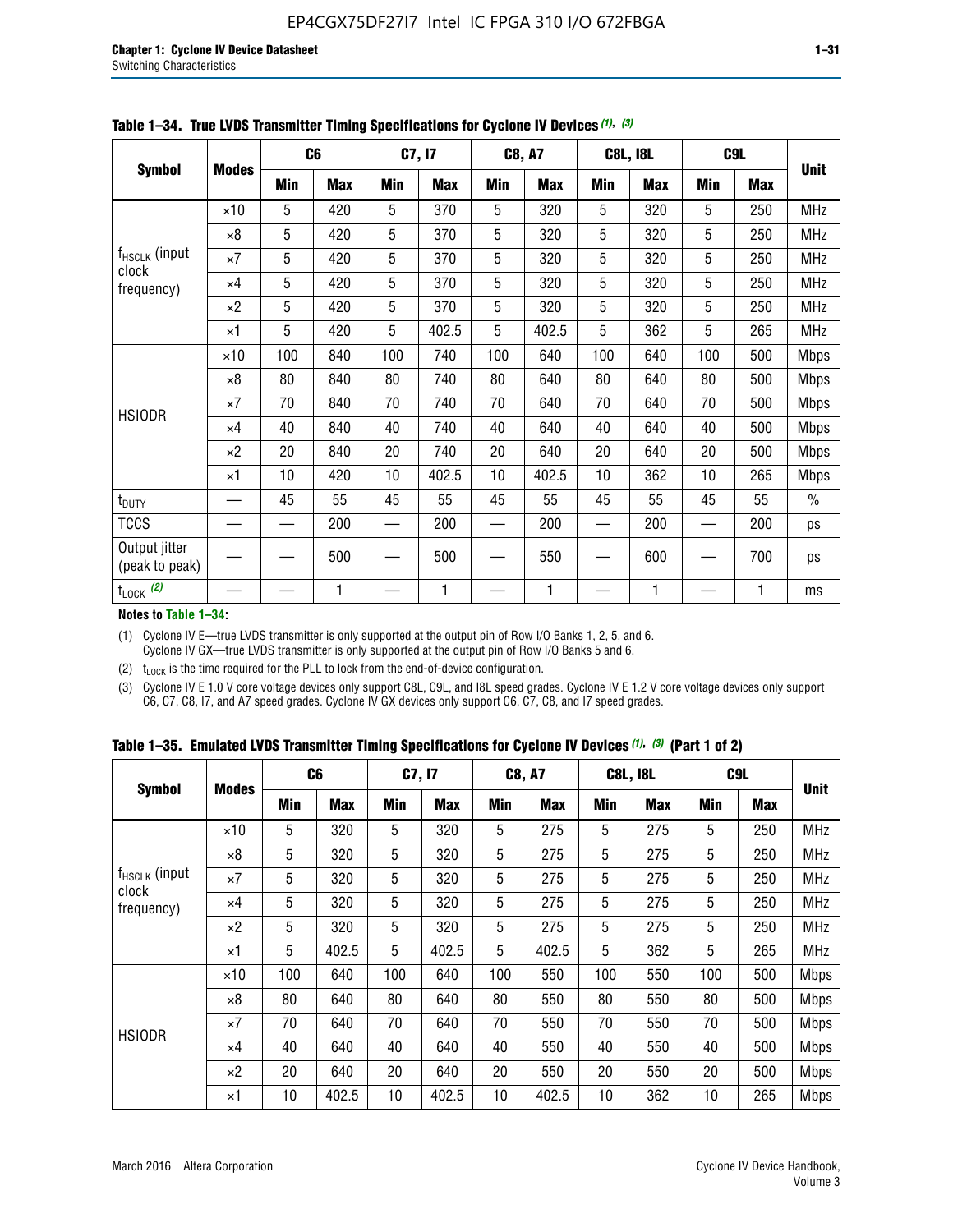| <b>Symbol</b>                   |              | C <sub>6</sub> |            | C7, I7 |            | <b>C8, A7</b> |            | <b>C8L, I8L</b> |            |     | C <sub>9</sub> L |               |
|---------------------------------|--------------|----------------|------------|--------|------------|---------------|------------|-----------------|------------|-----|------------------|---------------|
|                                 | <b>Modes</b> | Min            | <b>Max</b> | Min    | <b>Max</b> | <b>Min</b>    | <b>Max</b> | <b>Min</b>      | <b>Max</b> | Min | <b>Max</b>       | <b>Unit</b>   |
| t <sub>DUTY</sub>               |              | 45             | 55         | 45     | 55         | 45            | 55         | 45              | 55         | 45  | 55               | $\frac{0}{0}$ |
| <b>TCCS</b>                     |              |                | 200        |        | 200        |               | 200        |                 | 200        |     | 200              | ps            |
| Output jitter<br>(peak to peak) |              |                | 500        |        | 500        |               | 550        |                 | 600        | —   | 700              | ps            |
| $t_{\text{LOCK}}$ (2)           |              |                |            |        |            |               |            |                 |            |     |                  | ms            |

#### **Table 1–35. Emulated LVDS Transmitter Timing Specifications for Cyclone IV Devices** *(1)***,** *(3)* **(Part 2 of 2)**

#### **Notes to Table 1–35:**

(1) Cyclone IV E—emulated LVDS transmitter is supported at the output pin of all I/O Banks.

Cyclone IV GX—emulated LVDS transmitter is supported at the output pin of I/O Banks 3, 4, 5, 6, 7, 8, and 9.

(2)  $t_{\text{LOCK}}$  is the time required for the PLL to lock from the end-of-device configuration.

(3) Cyclone IV E 1.0 V core voltage devices only support C8L, C9L, and I8L speed grades. Cyclone IV E 1.2 V core voltage devices only support C6, C7, C8, I7, and A7 speed grades. Cyclone IV GX devices only support C6, C7, C8, and I7 speed grades.

| <b>Symbol</b>                      |              | C <sub>6</sub> |            | C7, I7     |            | <b>C8, A7</b> |            |            | <b>C8L, I8L</b> | C <sub>9</sub> L         |            |             |
|------------------------------------|--------------|----------------|------------|------------|------------|---------------|------------|------------|-----------------|--------------------------|------------|-------------|
|                                    | <b>Modes</b> | <b>Min</b>     | <b>Max</b> | <b>Min</b> | <b>Max</b> | Min           | <b>Max</b> | <b>Min</b> | <b>Max</b>      | <b>Min</b>               | <b>Max</b> | <b>Unit</b> |
|                                    | $\times 10$  | 10             | 437.5      | 10         | 370        | 10            | 320        | 10         | 320             | 10                       | 250        | <b>MHz</b>  |
|                                    | $\times 8$   | 10             | 437.5      | 10         | 370        | 10            | 320        | 10         | 320             | 10                       | 250        | <b>MHz</b>  |
| f <sub>HSCLK</sub> (input<br>clock | $\times 7$   | 10             | 437.5      | 10         | 370        | 10            | 320        | 10         | 320             | 10                       | 250        | <b>MHz</b>  |
| frequency)                         | ×4           | 10             | 437.5      | 10         | 370        | 10            | 320        | 10         | 320             | 10                       | 250        | <b>MHz</b>  |
|                                    | $\times 2$   | 10             | 437.5      | 10         | 370        | 10            | 320        | 10         | 320             | 10                       | 250        | <b>MHz</b>  |
|                                    | ×1           | 10             | 437.5      | 10         | 402.5      | 10            | 402.5      | 10         | 362             | 10                       | 265        | <b>MHz</b>  |
|                                    | $\times$ 10  | 100            | 875        | 100        | 740        | 100           | 640        | 100        | 640             | 100                      | 500        | <b>Mbps</b> |
|                                    | $\times 8$   | 80             | 875        | 80         | 740        | 80            | 640        | 80         | 640             | 80                       | 500        | <b>Mbps</b> |
| <b>HSIODR</b>                      | $\times 7$   | 70             | 875        | 70         | 740        | 70            | 640        | 70         | 640             | 70                       | 500        | <b>Mbps</b> |
|                                    | $\times 4$   | 40             | 875        | 40         | 740        | 40            | 640        | 40         | 640             | 40                       | 500        | Mbps        |
|                                    | $\times 2$   | 20             | 875        | 20         | 740        | 20            | 640        | 20         | 640             | 20                       | 500        | Mbps        |
|                                    | ×1           | 10             | 437.5      | 10         | 402.5      | 10            | 402.5      | 10         | 362             | 10                       | 265        | <b>Mbps</b> |
| SW                                 |              |                | 400        |            | 400        |               | 400        |            | 550             | $\overline{\phantom{0}}$ | 640        | ps          |
| Input jitter<br>tolerance          |              |                | 500        |            | 500        |               | 550        |            | 600             | —                        | 700        | ps          |
| $t_{\text{LOCK}}$ (2)              |              |                | 1          |            | 1          |               | 1          |            | 1               |                          |            | ms          |

**Table 1–36. LVDS Receiver Timing Specifications for Cyclone IV Devices** *(1)***,** *(3)*

#### **Notes to Table 1–36:**

(1) Cyclone IV E—LVDS receiver is supported at all I/O Banks.

Cyclone IV GX—LVDS receiver is supported at I/O Banks 3, 4, 5, 6, 7, 8, and 9.

(2)  $t_{\text{LOCK}}$  is the time required for the PLL to lock from the end-of-device configuration.

(3) Cyclone IV E 1.0 V core voltage devices only support C8L, C9L, and I8L speed grades. Cyclone IV E 1.2 V core voltage devices only support C6, C7, C8, I7, and A7 speed grades. Cyclone IV GX devices only support C6, C7, C8, and I7 speed grades.

### **External Memory Interface Specifications**

The external memory interfaces for Cyclone IV devices are auto-calibrating and easy to implement.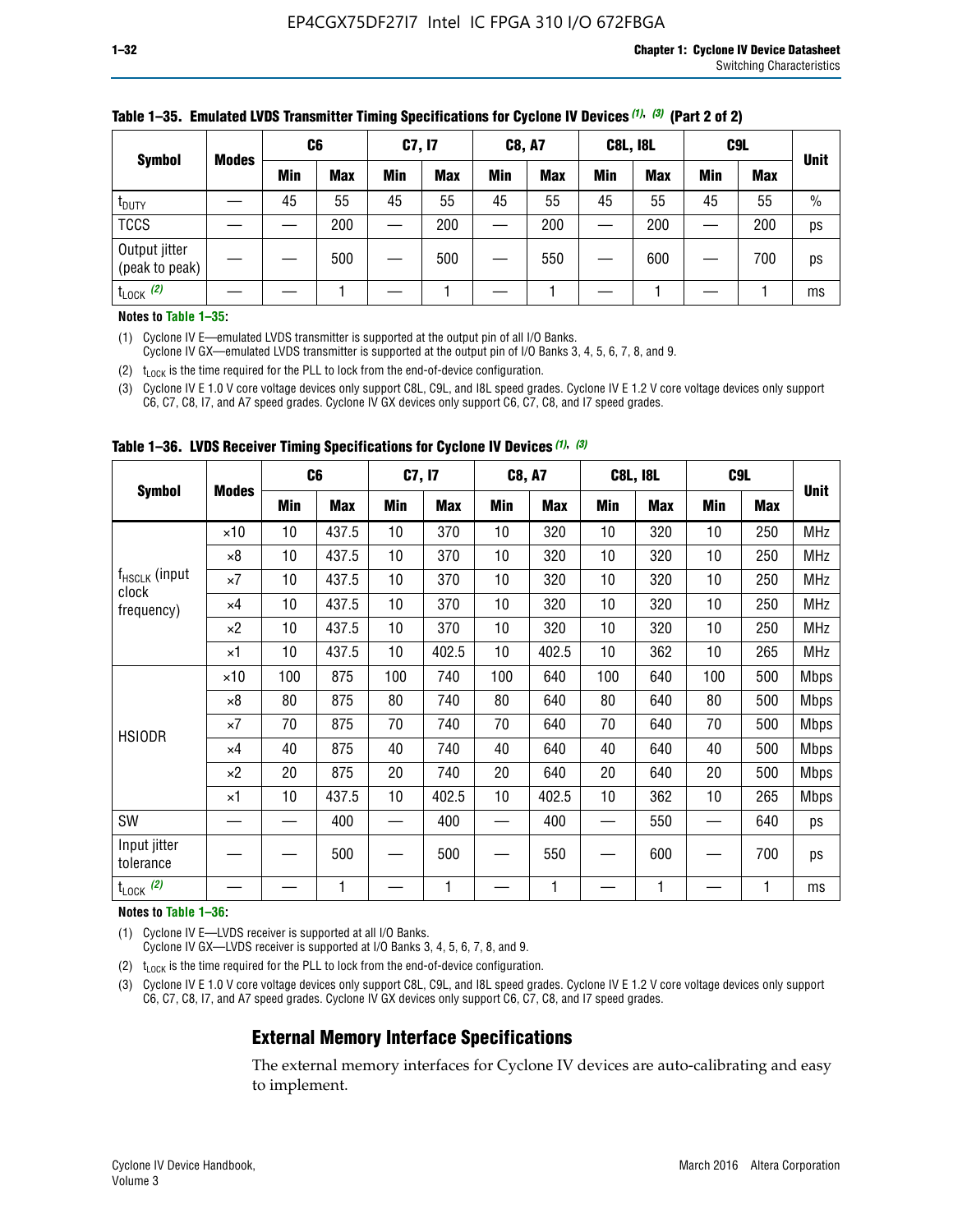**for more information about the supported maximum clock rate, device and pin** planning, IP implementation, and device termination, refer to *[Section III: System](http://www.altera.com/literature/hb/external-memory/emi_intro_specs.pdf)  [Performance Specifications](http://www.altera.com/literature/hb/external-memory/emi_intro_specs.pdf)* of the *External Memory Interface Handbook*.

Table 1–37 lists the memory output clock jitter specifications for Cyclone IV devices.

**Table 1–37. Memory Output Clock Jitter Specifications for Cyclone IV Devices** *(1)***,** *(2)*

| <b>Parameter</b>             | <b>Symbol</b>  | Min    | Max | <b>Unit</b> |
|------------------------------|----------------|--------|-----|-------------|
| Clock period jitter          | $L$ JIT(per)   | $-125$ | 125 | ps          |
| Cycle-to-cycle period jitter | $L$ JIT $(cc)$ | $-200$ | 200 | ps          |
| Duty cycle jitter            | LJIT(duty)     | $-150$ | 150 | ps          |

**Notes to Table 1–37:**

(1) Memory output clock jitter measurements are for 200 consecutive clock cycles, as specified in the JEDEC DDR2 standard.

## **Duty Cycle Distortion Specifications**

Table 1–38 lists the worst case duty cycle distortion for Cyclone IV devices.

**Table 1–38. Duty Cycle Distortion on Cyclone IV Devices I/O Pins** *(1)***,** *(2), (3)*

| <b>Symbol</b>     | C6  |            | C7, I7     |            | <b>C8, I8L, A7</b> |            |            | C9L        | <b>Unit</b>   |
|-------------------|-----|------------|------------|------------|--------------------|------------|------------|------------|---------------|
|                   | Min | <b>Max</b> | <b>Min</b> | <b>Max</b> | Min                | <b>Max</b> | <b>Min</b> | <b>Max</b> |               |
| Output Duty Cycle | 45  | 55         | 45         | 55         | 45                 | 55         | 45         | 55         | $\frac{0}{0}$ |

**Notes to Table 1–38:**

(1) The duty cycle distortion specification applies to clock outputs from the PLLs, global clock tree, and IOE driving the dedicated and general purpose I/O pins.

(2) Cyclone IV devices meet the specified duty cycle distortion at the maximum output toggle rate for each combination of I/O standard and current strength.

(3) Cyclone IV E 1.0 V core voltage devices only support C8L, C9L, and I8L speed grades. Cyclone IV E 1.2 V core voltage devices only support C6, C7, C8, I7, and A7 speed grades. Cyclone IV GX devices only support C6, C7, C8, and I7 speed grades.

## **OCT Calibration Timing Specification**

Table 1–39 lists the duration of calibration for series OCT with calibration at device power-up for Cyclone IV devices.

#### **Table 1–39. Timing Specification for Series OCT with Calibration at Device Power-Up for Cyclone IV Devices** *(1)*

| Symbol  | <b>Description</b>                                            | <b>Maximum</b> | <b>Units</b> |
|---------|---------------------------------------------------------------|----------------|--------------|
| LOCTCAL | Duration of series OCT with<br>calibration at device power-up | 20             | μs           |

#### **Note to Table 1–39***:*

(1) OCT calibration takes place after device configuration and before entering user mode.

<sup>(2)</sup> The clock jitter specification applies to memory output clock pins generated using DDIO circuits clocked by a PLL output routed on a global clock (GCLK) network.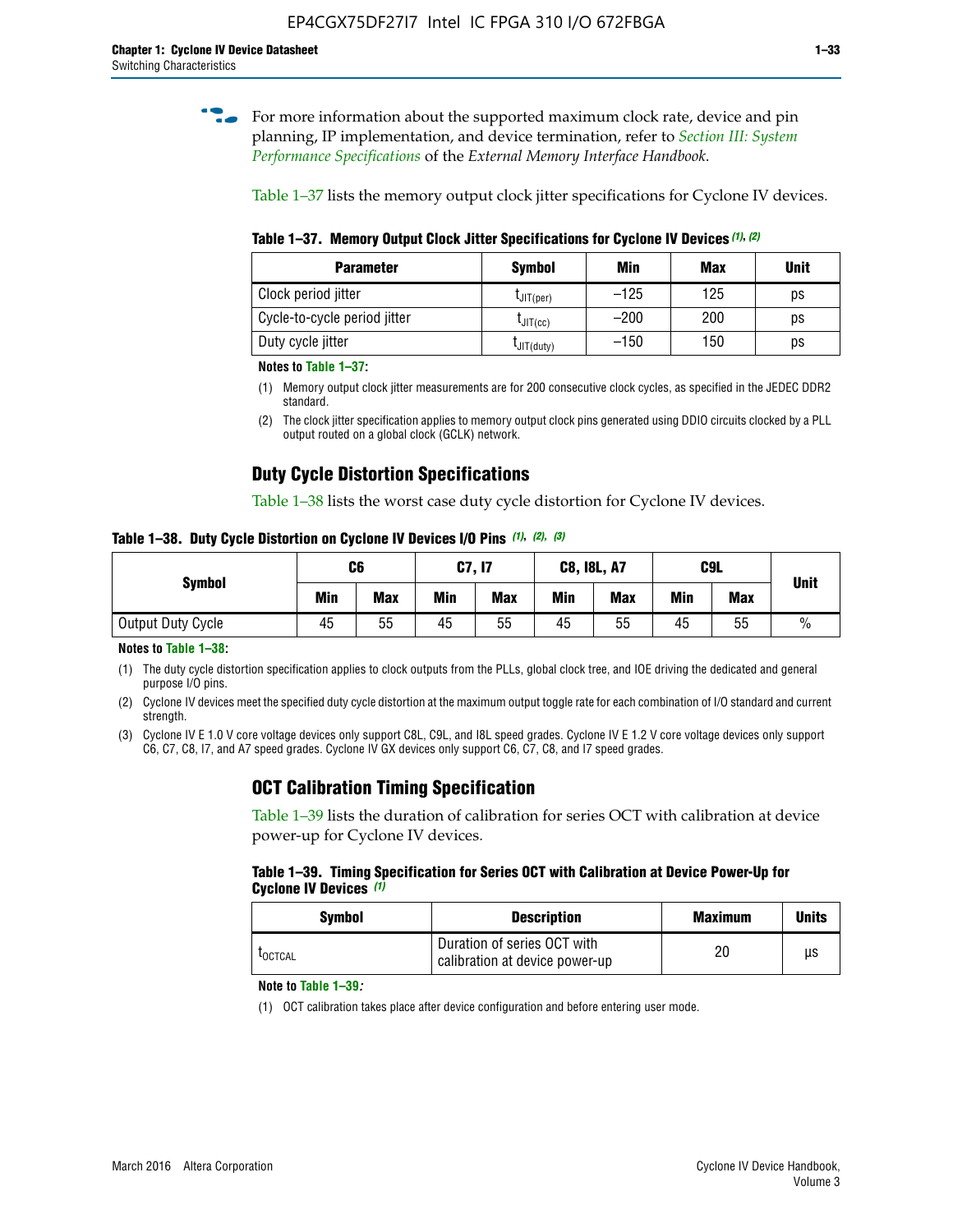### **IOE Programmable Delay**

Table 1–40 and Table 1–41 list the IOE programmable delay for Cyclone IV E 1.0 V core voltage devices.

#### **Table 1–40. IOE Programmable Delay on Column Pins for Cyclone IV E 1.0 V Core Voltage Devices** *(1)***,** *(2)*

|                                                                       |                                | <b>Number</b>  |                      |                    |            | <b>Max Offset</b>  |       |       |                      |  |  |
|-----------------------------------------------------------------------|--------------------------------|----------------|----------------------|--------------------|------------|--------------------|-------|-------|----------------------|--|--|
| <b>Parameter</b>                                                      | <b>Paths Affected</b>          | 0f             | Min<br><b>Offset</b> | <b>Fast Corner</b> |            | <b>Slow Corner</b> |       |       | <b>Unit</b>          |  |  |
|                                                                       |                                | <b>Setting</b> |                      | C8L                | <b>18L</b> | C8L                | C9L   | 18L   | ns<br>ns<br>ns<br>ns |  |  |
| Input delay from pin to<br>internal cells                             | Pad to I/O<br>dataout to core  |                | 0                    | 2.054              | 1.924      | 3.387              | 4.017 | 3.411 |                      |  |  |
| Input delay from pin to<br>input register                             | Pad to I/O input<br>register   | 8              | 0                    | 2.010              | 1.875      | 3.341              | 4.252 | 3.367 |                      |  |  |
| Delay from output register<br>to output pin                           | I/O output<br>register to pad  | 2              | 0                    | 0.641              | 0.631      | 1.111              | 1.377 | 1.124 |                      |  |  |
| Input delay from<br>dual-purpose clock pin to<br>fan-out destinations | Pad to global<br>clock network | 12             | 0                    | 0.971              | 0.931      | 1.684              | 2.298 | 1.684 |                      |  |  |

#### **Notes to Table 1–40:**

(1) The incremental values for the settings are generally linear. For the exact values for each setting, use the latest version of the Quartus II software.

(2) The minimum and maximum offset timing numbers are in reference to setting **0** as available in the Quartus II software.

| Table 1–41. IOE Programmable Delay on Row Pins for Cyclone IV E 1.0 V Core Voltage Devices (1), (2) |  |  |
|-----------------------------------------------------------------------------------------------------|--|--|
|-----------------------------------------------------------------------------------------------------|--|--|

|                                                                       |                                | <b>Number</b>  |                      |       |                    | <b>Max Offset</b> |                    |       |                      |
|-----------------------------------------------------------------------|--------------------------------|----------------|----------------------|-------|--------------------|-------------------|--------------------|-------|----------------------|
| <b>Parameter</b>                                                      | <b>Paths Affected</b>          | 0f             | Min<br><b>Offset</b> |       | <b>Fast Corner</b> |                   | <b>Slow Corner</b> |       | <b>Unit</b>          |
|                                                                       |                                | <b>Setting</b> |                      | C8L   | <b>18L</b>         | C8L               | C9L                | 18L   | ns<br>ns<br>ns<br>ns |
| Input delay from pin to<br>internal cells                             | Pad to I/O<br>dataout to core  |                | 0                    | 2.057 | 1.921              | 3.389             | 4.146              | 3.412 |                      |
| Input delay from pin to<br>input register                             | Pad to I/O input<br>register   | 8              | 0                    | 2.059 | 1.919              | 3.420             | 4.374              | 3.441 |                      |
| Delay from output register<br>to output pin                           | I/O output<br>register to pad  | 2              | 0                    | 0.670 | 0.623              | 1.160             | 1.420              | 1.168 |                      |
| Input delay from<br>dual-purpose clock pin to<br>fan-out destinations | Pad to global<br>clock network | 12             | 0                    | 0.960 | 0.919              | 1.656             | 2.258              | 1.656 |                      |

#### **Notes to Table 1–41:**

(1) The incremental values for the settings are generally linear. For the exact values for each setting, use the latest version of the Quartus II software.

(2) The minimum and maximum offset timing numbers are in reference to setting **0** as available in the Quartus II software.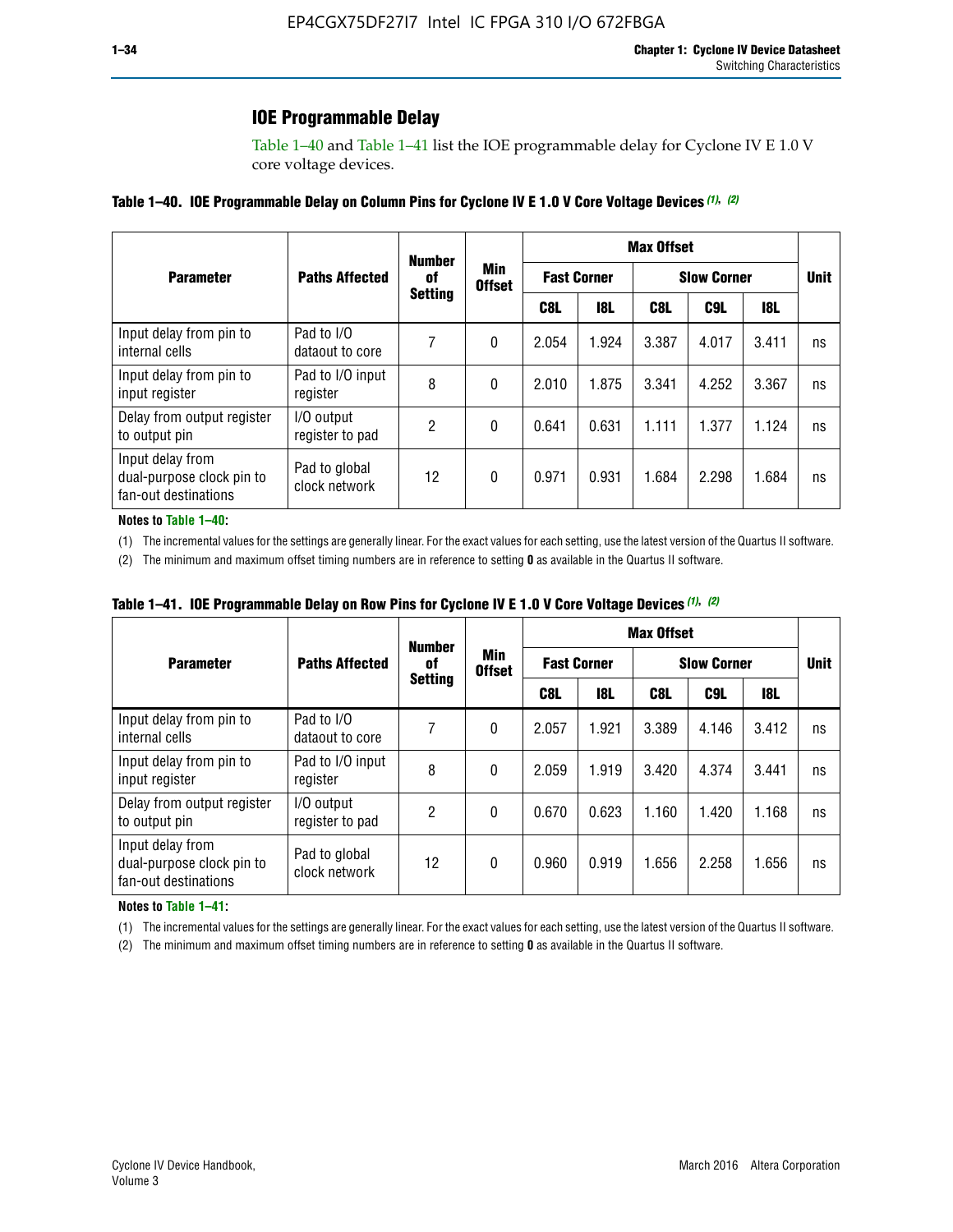Table 1–42 and Table 1–43 list the IOE programmable delay for Cyclone IV E 1.2 V core voltage devices.

|                                                                       |                                   | <b>Number</b>  |                             |       |                    |           |                    | <b>Max Offset</b> |                |               |       |             |
|-----------------------------------------------------------------------|-----------------------------------|----------------|-----------------------------|-------|--------------------|-----------|--------------------|-------------------|----------------|---------------|-------|-------------|
| <b>Parameter</b>                                                      | <b>Paths</b><br><b>Affected</b>   | of             | <b>Min</b><br><b>Offset</b> |       | <b>Fast Corner</b> |           | <b>Slow Corner</b> |                   |                |               |       | <b>Unit</b> |
|                                                                       |                                   | <b>Setting</b> |                             | C6    | $\overline{17}$    | <b>A7</b> | C6                 | C7                | C <sub>8</sub> | $\mathsf{I}7$ | A7    |             |
| Input delay from pin to<br>internal cells                             | Pad to I/O<br>dataout to<br>core  | 7              | $\mathbf{0}$                | 1.314 | 1.211              | 1.211     | 2.177              | 2.340             | 2.433          | 2.388         | 2.508 | ns          |
| Input delay from pin to<br>input register                             | Pad to I/O<br>input register      | 8              | $\theta$                    | 1.307 | 1.203              | 1.203     | 2.19               | 2.387             | 2.540          | 2.430         | 2.545 | ns          |
| Delay from output<br>register to output pin                           | I/O output<br>register to<br>pad  | 2              | 0                           | 0.437 | 0.402              | 0.402     | 0.747              | 0.820             | 0.880          | 0.834         | 0.873 | ns          |
| Input delay from<br>dual-purpose clock pin<br>to fan-out destinations | Pad to global<br>clock<br>network | 12             | 0                           | 0.693 | 0.665              | 0.665     | 1.200              | 1.379             | 1.532          | 1.393         | 1.441 | ns          |

| Table 1-42. IOE Programmable Delay on Column Pins for Cyclone IV E 1.2 V Core Voltage Devices (1), (2) |
|--------------------------------------------------------------------------------------------------------|
|--------------------------------------------------------------------------------------------------------|

**Notes to Table 1–42:**

(1) The incremental values for the settings are generally linear. For the exact values for each setting, use the latest version of the Quartus II software.

(2) The minimum and maximum offset timing numbers are in reference to setting **0** as available in the Quartus II software.

|                                                                       |                                   | <b>Number</b>  |                             |                    |       |           |                    | <b>Max Offset</b> |       |               |       |             |
|-----------------------------------------------------------------------|-----------------------------------|----------------|-----------------------------|--------------------|-------|-----------|--------------------|-------------------|-------|---------------|-------|-------------|
| <b>Parameter</b>                                                      | <b>Paths</b><br><b>Affected</b>   | of             | <b>Min</b><br><b>Offset</b> | <b>Fast Corner</b> |       |           | <b>Slow Corner</b> |                   |       |               |       | <b>Unit</b> |
|                                                                       |                                   | <b>Setting</b> |                             | C6                 | 17    | <b>A7</b> | C6                 | C7                | C8    | $\mathsf{I}7$ | A7    |             |
| Input delay from pin to<br>internal cells                             | Pad to I/O<br>dataout to<br>core  | 7              | 0                           | 1.314              | 1.209 | 1.209     | 2.201              | 2.386             | 2.510 | 2.429         | 2.548 | ns          |
| Input delay from pin to<br>input register                             | Pad to I/O<br>input register      | 8              | $\Omega$                    | 1.312              | 1.207 | 1.207     | 2.202              | 2.402             | 2.558 | 2.447         | 2.557 | ns          |
| Delay from output<br>register to output pin                           | I/O output<br>register to<br>pad  | 2              | $\Omega$                    | 0.458              | 0.419 | 0.419     | 0.783              | 0.861             | 0.924 | 0.875         | 0.915 | ns          |
| Input delay from<br>dual-purpose clock pin<br>to fan-out destinations | Pad to global<br>clock<br>network | 12             | 0                           | 0.686              | 0.657 | 0.657     | 1.185              | 1.360             | 1.506 | 1.376         | 1.422 | ns          |

**Table 1–43. IOE Programmable Delay on Row Pins for Cyclone IV E 1.2 V Core Voltage Devices** *(1)***,** *(2)*

#### **Notes to Table 1–43:**

(1) The incremental values for the settings are generally linear. For the exact values for each setting, use the latest version of the Quartus II software.

(2) The minimum and maximum offset timing numbers are in reference to setting **0** as available in the Quartus II software.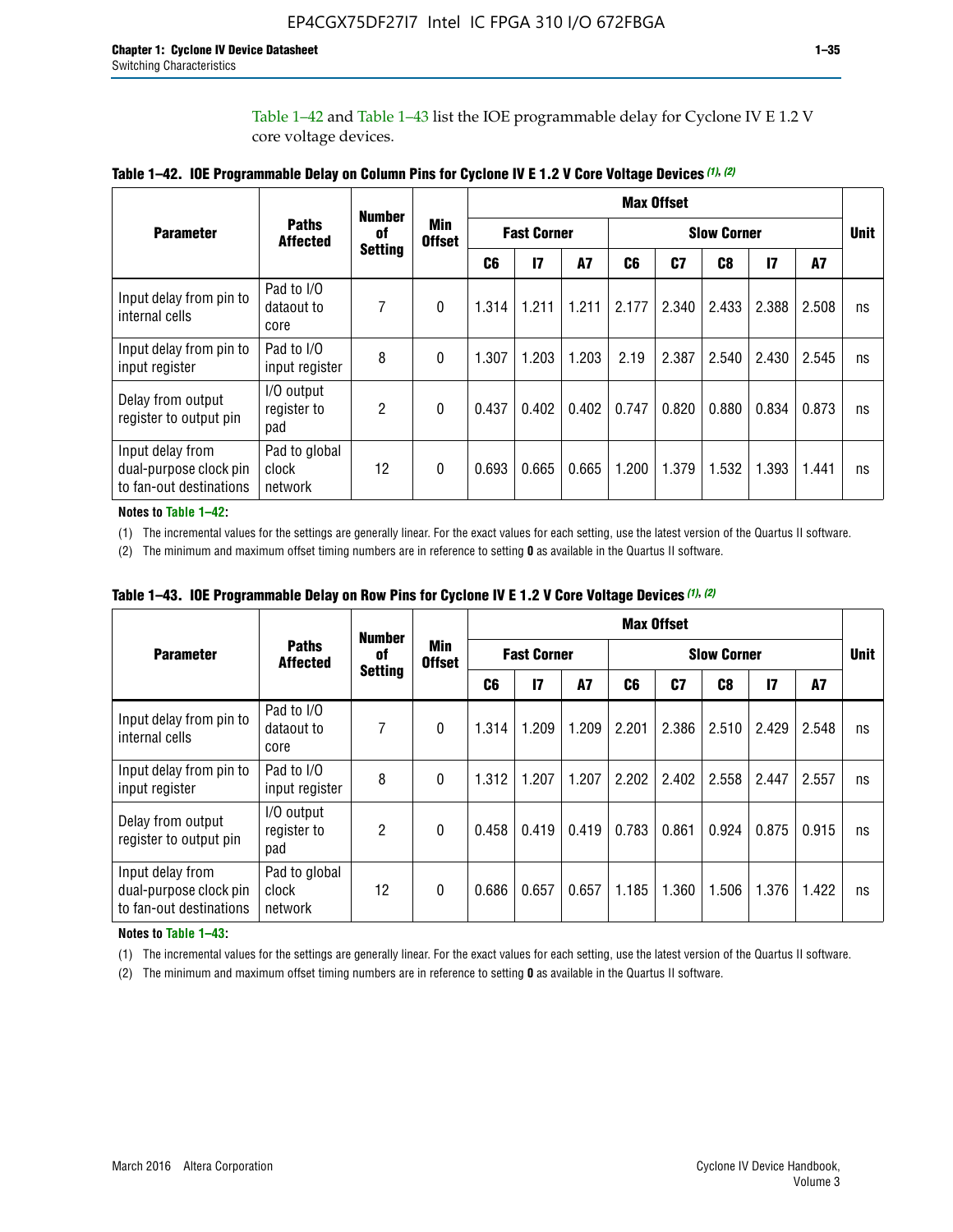Table 1–44 and Table 1–45 list the IOE programmable delay for Cyclone IV GX devices.

|                                                                       |                                   | <b>Number</b>   |                             |                    |              |                    | <b>Max Offset</b> |       |               |             |
|-----------------------------------------------------------------------|-----------------------------------|-----------------|-----------------------------|--------------------|--------------|--------------------|-------------------|-------|---------------|-------------|
| <b>Parameter</b>                                                      | <b>Paths</b><br><b>Affected</b>   | 0f              | <b>Min</b><br><b>Offset</b> | <b>Fast Corner</b> |              | <b>Slow Corner</b> |                   |       |               | <b>Unit</b> |
|                                                                       |                                   | <b>Settings</b> |                             | C6                 | $\mathbf{I}$ | C6                 | C7                | C8    | $\mathsf{I}7$ |             |
| Input delay from pin to<br>internal cells                             | Pad to I/O<br>dataout to<br>core  | 7               | $\mathbf{0}$                | 1.313              | 1.209        | 2.184              | 2.336             | 2.451 | 2.387         | ns          |
| Input delay from pin to<br>input register                             | Pad to I/O<br>input register      | 8               | $\theta$                    | 1.312              | 1.208        | 2.200              | 2.399             | 2.554 | 2.446         | ns          |
| Delay from output<br>register to output pin                           | I/O output<br>register to<br>pad  | 2               | $\mathbf 0$                 | 0.438              | 0.404        | 0.751              | 0.825             | 0.886 | 0.839         | ns          |
| Input delay from<br>dual-purpose clock pin<br>to fan-out destinations | Pad to global<br>clock<br>network | 12              | 0                           | 0.713              | 0.682        | 1.228              | 1.41              | 1.566 | 1.424         | ns          |

**Table 1–44. IOE Programmable Delay on Column Pins for Cyclone IV GX Devices** *(1)***,** *(2)*

**Notes to Table 1–44:**

(1) The incremental values for the settings are generally linear. For exact values of each setting, use the latest version of the Quartus II software.

(2) The minimum and maximum offset timing numbers are in reference to setting **0** as available in the Quartus II software.

|                                                                       |                                  | <b>Number</b>   |                             |                    |       |       | <b>Max Offset</b> |       |               |    |  |
|-----------------------------------------------------------------------|----------------------------------|-----------------|-----------------------------|--------------------|-------|-------|-------------------|-------|---------------|----|--|
| <b>Parameter</b>                                                      | <b>Paths</b><br><b>Affected</b>  | 0f              | <b>Min</b><br><b>Offset</b> | <b>Fast Corner</b> |       |       | <b>Unit</b>       |       |               |    |  |
|                                                                       |                                  | <b>Settings</b> |                             | C6                 | 17    | C6    | C7                | C8    | $\mathsf{I}7$ |    |  |
| Input delay from pin to<br>internal cells                             | Pad to I/O<br>dataout to<br>core | 7               | $\mathbf{0}$                | 1.314              | 1.210 | 2.209 | 2.398             | 2.526 | 2.443         | ns |  |
| Input delay from pin to<br>input register                             | Pad to I/O<br>input register     | 8               | $\mathbf{0}$                | 1.313              | 1.208 | 2.205 | 2.406             | 2.563 | 2.450         | ns |  |
| Delay from output<br>register to output pin                           | I/O output<br>register to<br>pad | $\overline{2}$  | $\mathbf{0}$                | 0.461              | 0.421 | 0.789 | 0.869             | 0.933 | 0.884         | ns |  |
| Input delay from<br>dual-purpose clock pin<br>to fan-out destinations | Pad to global<br>clock network   | 12              | 0                           | 0.712              | 0.682 | 1.225 | 1.407             | 1.562 | 1.421         | ns |  |

**Table 1–45. IOE Programmable Delay on Row Pins for Cyclone IV GX Devices** *(1)***,** *(2)*

#### **Notes to Table 1–45:**

(1) The incremental values for the settings are generally linear. For exact values of each setting, use the latest version of Quartus II software.

(2) The minimum and maximum offset timing numbers are in reference to setting **0** as available in the Quartus II software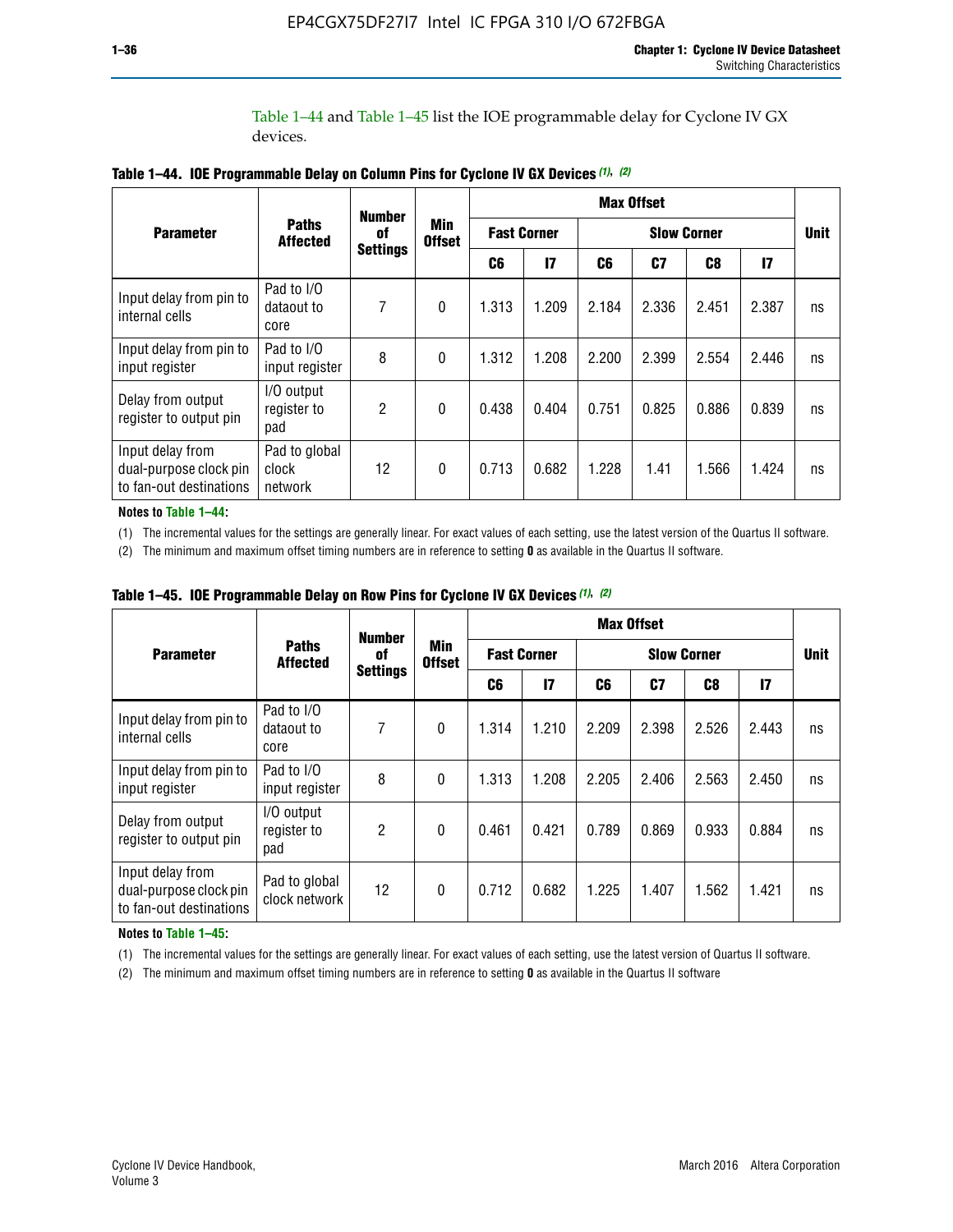## **I/O Timing**

Use the following methods to determine I/O timing:

- the Excel-based I/O Timing
- the Quartus II timing analyzer

The Excel-based I/O timing provides pin timing performance for each device density and speed grade. The data is typically used prior to designing the FPGA to get a timing budget estimation as part of the link timing analysis. The Quartus II timing analyzer provides a more accurate and precise I/O timing data based on the specifics of the design after place-and-route is complete.

**For The Excel-based I/O Timing spreadsheet is downloadable from Cyclone IV Devices** [Literature](http://www.altera.com/literature/lit-cyclone-iv.jsp) website.

## **Glossary**

Table 1–46 lists the glossary for this chapter.

| <b>Letter</b> | <b>Term</b>                                                     | <b>Definitions</b>                                                                                                                               |  |  |  |  |  |  |  |  |
|---------------|-----------------------------------------------------------------|--------------------------------------------------------------------------------------------------------------------------------------------------|--|--|--|--|--|--|--|--|
| A             |                                                                 |                                                                                                                                                  |  |  |  |  |  |  |  |  |
| B             |                                                                 |                                                                                                                                                  |  |  |  |  |  |  |  |  |
| C             |                                                                 |                                                                                                                                                  |  |  |  |  |  |  |  |  |
| D             |                                                                 |                                                                                                                                                  |  |  |  |  |  |  |  |  |
| E             |                                                                 |                                                                                                                                                  |  |  |  |  |  |  |  |  |
| F             | $f_{\sf HSCLK}$                                                 | High-speed I/O block: High-speed receiver/transmitter input and output clock frequency.                                                          |  |  |  |  |  |  |  |  |
| G             | <b>GCLK</b>                                                     | Input pin directly to Global Clock network.                                                                                                      |  |  |  |  |  |  |  |  |
|               | <b>GCLK PLL</b>                                                 | Input pin to Global Clock network through the PLL.                                                                                               |  |  |  |  |  |  |  |  |
| н             | <b>HSIODR</b>                                                   | High-speed I/O block: Maximum/minimum LVDS data transfer rate (HSIODR = 1/TUI).                                                                  |  |  |  |  |  |  |  |  |
|               | Input Waveforms<br>for the SSTL<br>Differential I/O<br>Standard | $\frac{1}{\sqrt{1+\frac{1}{2}}}\left\{ \frac{1}{\sqrt{1+\frac{1}{2}}}\right\}$<br><b>V</b> swing<br>$\cdots$ $V_{REF}$<br>\<br>$\sim V_{\rm IL}$ |  |  |  |  |  |  |  |  |

#### **Table 1–46. Glossary (Part 1 of 5)**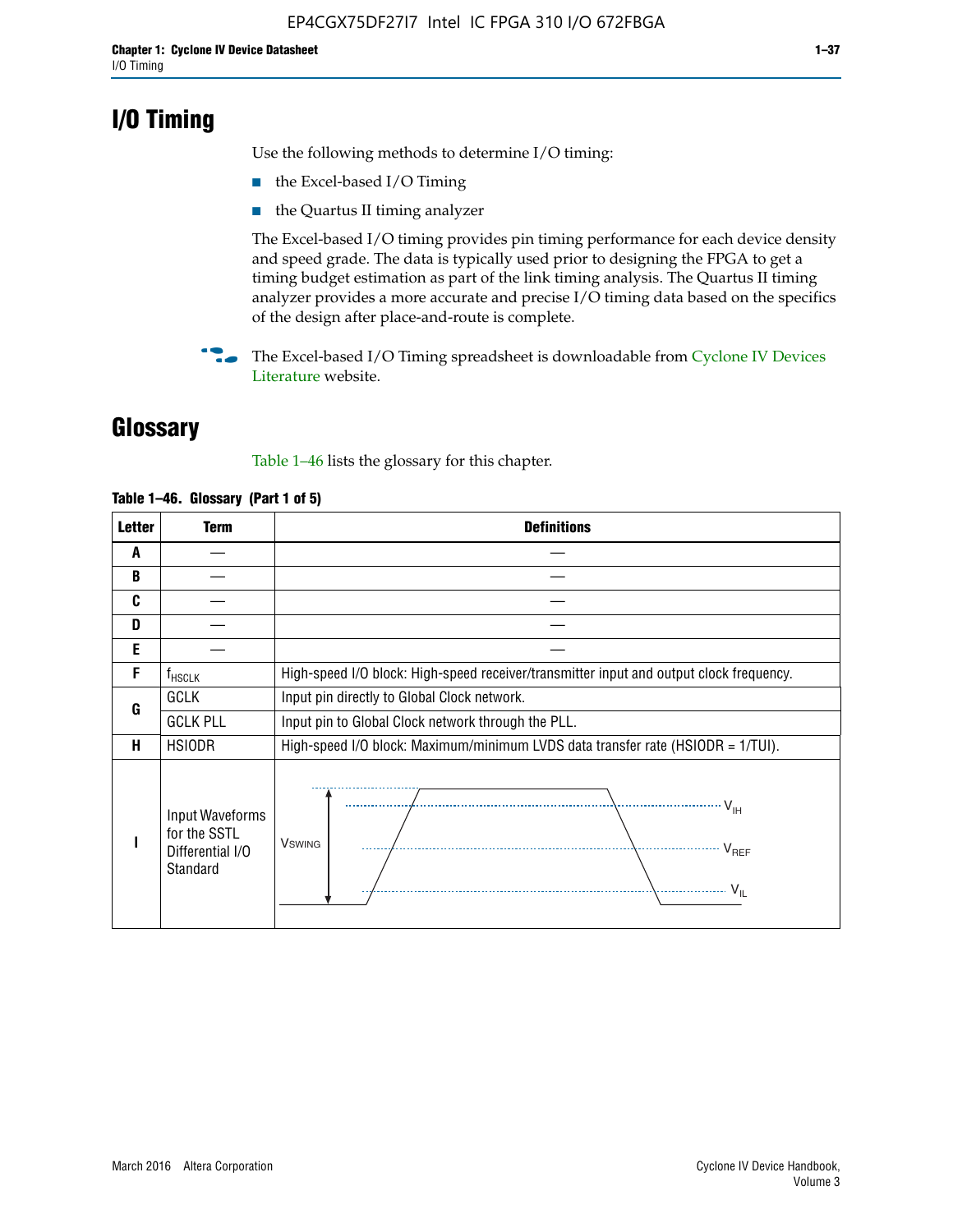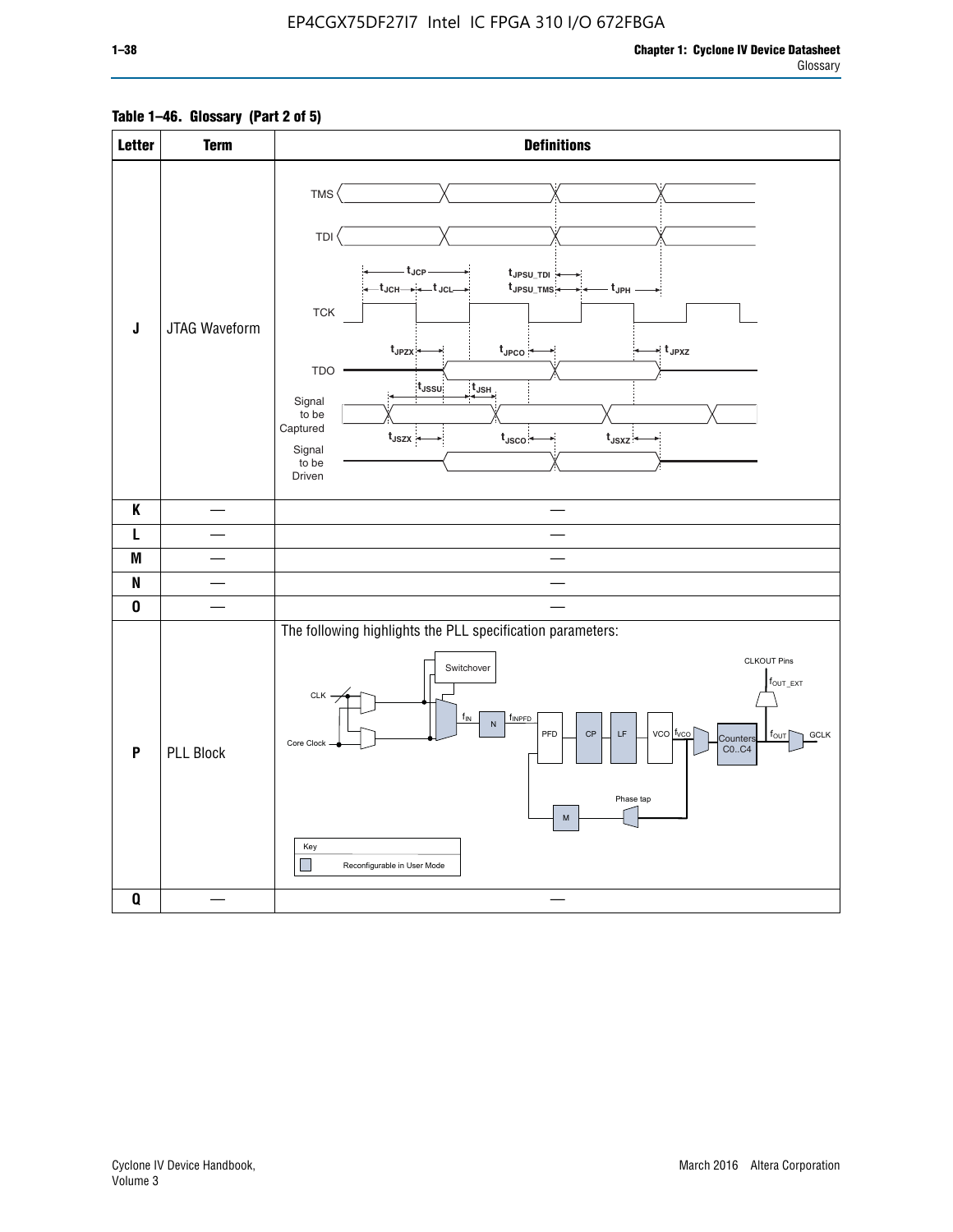#### **Table 1–46. Glossary (Part 3 of 5)**

| <b>Letter</b> | <b>Term</b>                                                            | <b>Definitions</b>                                                                                                                                                                                                                                                                                                                                                                                                                                                                                                                                                                                                                                                                                                                                                                                                                                                                                                      |
|---------------|------------------------------------------------------------------------|-------------------------------------------------------------------------------------------------------------------------------------------------------------------------------------------------------------------------------------------------------------------------------------------------------------------------------------------------------------------------------------------------------------------------------------------------------------------------------------------------------------------------------------------------------------------------------------------------------------------------------------------------------------------------------------------------------------------------------------------------------------------------------------------------------------------------------------------------------------------------------------------------------------------------|
|               | $R_L$                                                                  | Receiver differential input discrete resistor (external to Cyclone IV devices).                                                                                                                                                                                                                                                                                                                                                                                                                                                                                                                                                                                                                                                                                                                                                                                                                                         |
|               |                                                                        | Receiver input waveform for LVDS and LVPECL differential standards:                                                                                                                                                                                                                                                                                                                                                                                                                                                                                                                                                                                                                                                                                                                                                                                                                                                     |
|               |                                                                        | <b>Single-Ended Waveform</b>                                                                                                                                                                                                                                                                                                                                                                                                                                                                                                                                                                                                                                                                                                                                                                                                                                                                                            |
|               |                                                                        | Positive Channel (p) = $V_{\text{H}}$                                                                                                                                                                                                                                                                                                                                                                                                                                                                                                                                                                                                                                                                                                                                                                                                                                                                                   |
|               |                                                                        | $V_{ID}$                                                                                                                                                                                                                                                                                                                                                                                                                                                                                                                                                                                                                                                                                                                                                                                                                                                                                                                |
|               |                                                                        | Negative Channel (n) = $V_{\parallel}$<br>$V_{CM}$                                                                                                                                                                                                                                                                                                                                                                                                                                                                                                                                                                                                                                                                                                                                                                                                                                                                      |
|               | Receiver Input                                                         | Ground                                                                                                                                                                                                                                                                                                                                                                                                                                                                                                                                                                                                                                                                                                                                                                                                                                                                                                                  |
| $\mathbf{R}$  | Waveform                                                               |                                                                                                                                                                                                                                                                                                                                                                                                                                                                                                                                                                                                                                                                                                                                                                                                                                                                                                                         |
|               |                                                                        | Differential Waveform (Mathematical Function of Positive & Negative Channel)                                                                                                                                                                                                                                                                                                                                                                                                                                                                                                                                                                                                                                                                                                                                                                                                                                            |
|               |                                                                        |                                                                                                                                                                                                                                                                                                                                                                                                                                                                                                                                                                                                                                                                                                                                                                                                                                                                                                                         |
|               |                                                                        | $V_{ID}$<br>0 <sup>V</sup>                                                                                                                                                                                                                                                                                                                                                                                                                                                                                                                                                                                                                                                                                                                                                                                                                                                                                              |
|               |                                                                        | $V_{ID}$                                                                                                                                                                                                                                                                                                                                                                                                                                                                                                                                                                                                                                                                                                                                                                                                                                                                                                                |
|               |                                                                        | $p - n$                                                                                                                                                                                                                                                                                                                                                                                                                                                                                                                                                                                                                                                                                                                                                                                                                                                                                                                 |
|               | Receiver input<br>skew margin                                          | High-speed I/O block: The total margin left after accounting for the sampling window and TCCS.                                                                                                                                                                                                                                                                                                                                                                                                                                                                                                                                                                                                                                                                                                                                                                                                                          |
|               | (RSKM)                                                                 | $RSKM = (TUI - SW - TCCS) / 2.$                                                                                                                                                                                                                                                                                                                                                                                                                                                                                                                                                                                                                                                                                                                                                                                                                                                                                         |
| S             | Single-ended<br>voltage-<br>referenced I/O<br>Standard<br>SW (Sampling | $V_{CCIO}$<br>$V_{\text{\tiny OH}}^-$<br>V <sub>IH</sub> (AC)<br>$V_{IH(DC)}$<br>V <sub>REF</sub><br>$V_{I L (DC)}$<br>$\overline{V}_{IL(AC)}$<br>$V_{OL}$<br>$V_{ss}$<br>The JEDEC standard for SSTI and HSTL I/O standards defines both the AC and DC input signal<br>values. The AC values indicate the voltage levels at which the receiver must meet its timing<br>specifications. The DC values indicate the voltage levels at which the final logic state of the<br>receiver is unambiguously defined. After the receiver input crosses the AC value, the receiver<br>changes to the new logic state. The new logic state is then maintained as long as the input stays<br>beyond the DC threshold. This approach is intended to provide predictable receiver timing in the<br>presence of input waveform ringing.<br>High-speed I/O block: The period of time during which the data must be valid to capture it |
|               | Window)                                                                | correctly. The setup and hold times determine the ideal strobe position in the sampling window.                                                                                                                                                                                                                                                                                                                                                                                                                                                                                                                                                                                                                                                                                                                                                                                                                         |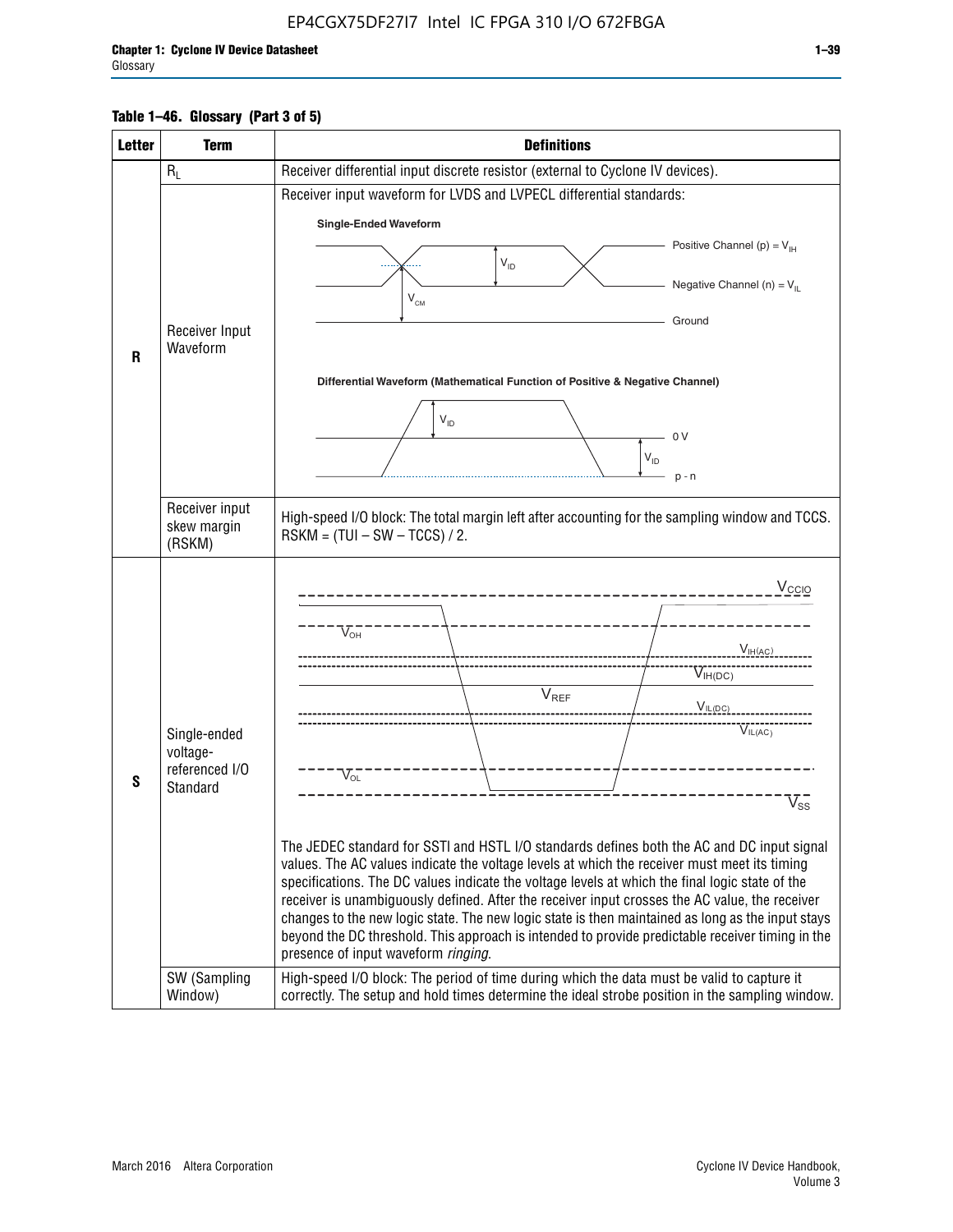| <b>Letter</b> | <b>Term</b>                           | <b>Definitions</b>                                                                                                                                                                                                                                                                                                                                              |
|---------------|---------------------------------------|-----------------------------------------------------------------------------------------------------------------------------------------------------------------------------------------------------------------------------------------------------------------------------------------------------------------------------------------------------------------|
|               | $t_{C}$                               | High-speed receiver and transmitter input and output clock period.                                                                                                                                                                                                                                                                                              |
|               | Channel-to-<br>channel-skew<br>(TCCS) | High-speed I/O block: The timing difference between the fastest and slowest output edges,<br>including t <sub>co</sub> variation and clock skew. The clock is included in the TCCS measurement.                                                                                                                                                                 |
|               | $t_{\text{cin}}$                      | Delay from the clock pad to the I/O input register.                                                                                                                                                                                                                                                                                                             |
|               | $t_{CO}$                              | Delay from the clock pad to the I/O output.                                                                                                                                                                                                                                                                                                                     |
|               | $t_{\text{cout}}$                     | Delay from the clock pad to the I/O output register.                                                                                                                                                                                                                                                                                                            |
|               | t <sub>DUTY</sub>                     | High-speed I/O block: Duty cycle on high-speed transmitter output clock.                                                                                                                                                                                                                                                                                        |
|               | $t_{FALL}$                            | Signal high-to-low transition time (80-20%).                                                                                                                                                                                                                                                                                                                    |
|               | $t_H$                                 | Input register hold time.                                                                                                                                                                                                                                                                                                                                       |
|               | <b>Timing Unit</b><br>Interval (TUI)  | High-speed I/O block: The timing budget allowed for skew, propagation delays, and data<br>sampling window. (TUI = $1/($ Receiver Input Clock Frequency Multiplication Factor) = $tC/w$ ).                                                                                                                                                                       |
|               | t <sub>INJITTER</sub>                 | Period jitter on the PLL clock input.                                                                                                                                                                                                                                                                                                                           |
|               | t <sub>outjitter_dedclk</sub>         | Period jitter on the dedicated clock output driven by a PLL.                                                                                                                                                                                                                                                                                                    |
|               | t <sub>outjitter_io</sub>             | Period jitter on the general purpose I/O driven by a PLL.                                                                                                                                                                                                                                                                                                       |
|               | $t_{\text{pllcin}}$                   | Delay from the PLL inclk pad to the I/O input register.                                                                                                                                                                                                                                                                                                         |
| т             | $t_{\text{pll}$ cout                  | Delay from the PLL inclk pad to the I/O output register.                                                                                                                                                                                                                                                                                                        |
|               | Transmitter<br>Output<br>Waveform     | Transmitter output waveforms for the LVDS, mini-LVDS, PPDS and RSDS Differential I/O<br>Standards:<br><b>Single-Ended Waveform</b><br>Positive Channel (p) = $V_{OH}$<br>VOD<br>Negative Channel (n) = $V_{OL}$<br>$V_{OS}$<br>Ground<br>Differential Waveform (Mathematical Function of Positive & Negative Channel)<br>$V_{OD}$<br>0 V<br>$V_{OD}$<br>$p - n$ |
|               | $t_{\text{RISE}}$                     | Signal low-to-high transition time (20-80%).                                                                                                                                                                                                                                                                                                                    |
|               | $t_{\scriptstyle\text{SU}}$           | Input register setup time.                                                                                                                                                                                                                                                                                                                                      |
| U             |                                       |                                                                                                                                                                                                                                                                                                                                                                 |

#### **Table 1–46. Glossary (Part 4 of 5)**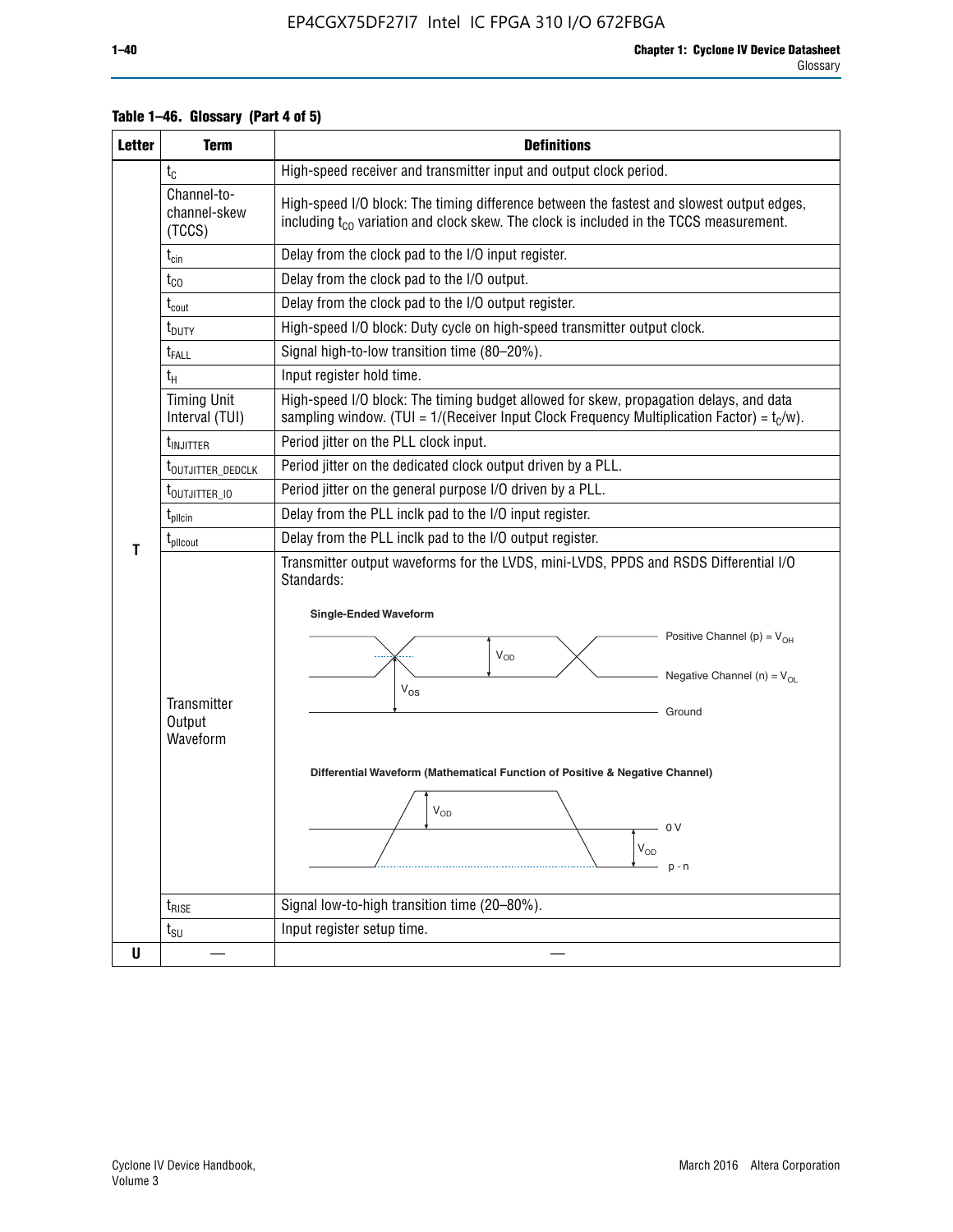#### **Table 1–46. Glossary (Part 5 of 5)**

| <b>Letter</b> | <b>Term</b>               | <b>Definitions</b>                                                                                                                                                                                |
|---------------|---------------------------|---------------------------------------------------------------------------------------------------------------------------------------------------------------------------------------------------|
|               | $V_{CM(DC)}$              | DC common mode input voltage.                                                                                                                                                                     |
|               | $V_{DIF(AC)}$             | AC differential input voltage: The minimum AC input differential voltage required for switching.                                                                                                  |
|               | $V_{DIF(DC)}$             | DC differential input voltage: The minimum DC input differential voltage required for switching.                                                                                                  |
|               | V <sub>ICM</sub>          | Input common mode voltage: The common mode of the differential signal at the receiver.                                                                                                            |
|               | $V_{ID}$                  | Input differential voltage swing: The difference in voltage between the positive and<br>complementary conductors of a differential transmission at the receiver.                                  |
|               | $V_{\text{IH}}$           | Voltage input high: The minimum positive voltage applied to the input that is accepted by the<br>device as a logic high.                                                                          |
|               | $V_{IH(AC)}$              | High-level AC input voltage.                                                                                                                                                                      |
|               | $V_{IH(DC)}$              | High-level DC input voltage.                                                                                                                                                                      |
|               | $V_{IL}$                  | Voltage input low: The maximum positive voltage applied to the input that is accepted by the<br>device as a logic low.                                                                            |
|               | $V_{IL(AC)}$              | Low-level AC input voltage.                                                                                                                                                                       |
|               | $V_{IL(DC)}$              | Low-level DC input voltage.                                                                                                                                                                       |
|               | $V_{\text{IN}}$           | DC input voltage.                                                                                                                                                                                 |
|               | $V_{OCM}$                 | Output common mode voltage: The common mode of the differential signal at the transmitter.                                                                                                        |
| $\mathbf{V}$  | $V_{OD}$                  | Output differential voltage swing: The difference in voltage between the positive and<br>complementary conductors of a differential transmission at the transmitter. $V_{OD} = V_{OH} - V_{OL}$ . |
|               | $V_{OH}$                  | Voltage output high: The maximum positive voltage from an output that the device considers is<br>accepted as the minimum positive high level.                                                     |
|               | $V_{OL}$                  | Voltage output low: The maximum positive voltage from an output that the device considers is<br>accepted as the maximum positive low level.                                                       |
|               | $V_{OS}$                  | Output offset voltage: $V_{OS} = (V_{OH} + V_{OL}) / 2$ .                                                                                                                                         |
|               | $V_{OX (AC)}$             | AC differential output cross point voltage: the voltage at which the differential output signals<br>must cross.                                                                                   |
|               | V <sub>REF</sub>          | Reference voltage for the SSTL and HSTL I/O standards.                                                                                                                                            |
|               | $V_{REF\,(AC)}$           | AC input reference voltage for the SSTL and HSTL I/O standards. $V_{REF(AC)} = V_{REF(DC)} +$ noise. The<br>peak-to-peak AC noise on $V_{REF}$ must not exceed 2% of $V_{REF(DC)}$ .              |
|               | $V_{REF(DC)}$             | DC input reference voltage for the SSTL and HSTL I/O standards.                                                                                                                                   |
|               | $V_{\textrm{SWING (AC)}}$ | AC differential input voltage: AC input differential voltage required for switching. For the SSTL<br>differential I/O standard, refer to Input Waveforms.                                         |
|               | $V_{SWING (DC)}$          | DC differential input voltage: DC input differential voltage required for switching. For the SSTL<br>differential I/O standard, refer to Input Waveforms.                                         |
|               | $V_{TT}$                  | Termination voltage for the SSTL and HSTL I/O standards.                                                                                                                                          |
|               | $V_{X(AC)}$               | AC differential input cross point voltage: The voltage at which the differential input signals must<br>cross.                                                                                     |
| W             |                           |                                                                                                                                                                                                   |
| X             |                           |                                                                                                                                                                                                   |
| Υ             |                           |                                                                                                                                                                                                   |
| Z             |                           |                                                                                                                                                                                                   |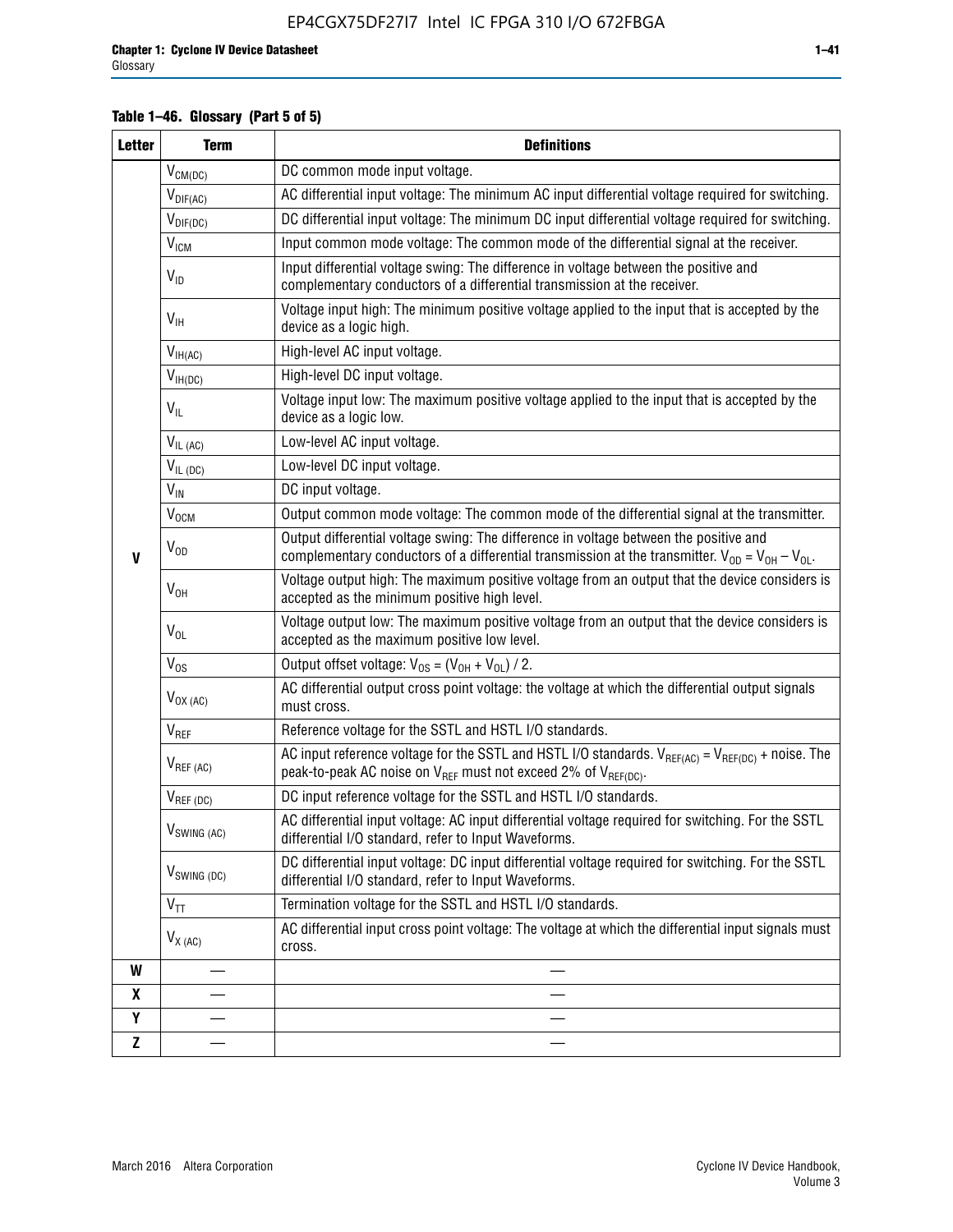## **Document Revision History**

Table 1–47 lists the revision history for this chapter.

| <b>Date</b>      | <b>Version</b> | <b>Changes</b>                                                                                                                                                                                                                            |
|------------------|----------------|-------------------------------------------------------------------------------------------------------------------------------------------------------------------------------------------------------------------------------------------|
| March 2016       | 2.0            | Updated note (5) in Table $1-21$ to remove support for the N148 package.                                                                                                                                                                  |
| October 2014     | 1.9            | Updated maximum value for $V_{CCD, PL}$ in Table 1-1.                                                                                                                                                                                     |
|                  |                | Removed extended temperature note in Table 1-3.                                                                                                                                                                                           |
| December 2013    | 1.8            | Updated Table 1-21 by adding Note (15).                                                                                                                                                                                                   |
| May 2013         | 1.7            | Updated Table 1-15 by adding Note (4).                                                                                                                                                                                                    |
| October 2012     | 1.6            | <b>D</b> Updated the maximum value for $V_1$ , $V_{CCD}$ <sub>PLL</sub> , $V_{CC10}$ , $V_{CC_1CLKIN}$ , $V_{CCH_GXB}$ , and $V_{CCA_GXB}$<br>Table $1-1$ .                                                                               |
|                  |                | $\blacksquare$ Updated Table 1-11 and Table 1-22.                                                                                                                                                                                         |
|                  |                | $\blacksquare$ Updated Table 1-21 to include peak-to-peak differential input voltage for the<br>Cyclone IV GX transceiver input reference clock.                                                                                          |
|                  |                | $\blacksquare$ Updated Table 1-29 to include the typical DCLK value.                                                                                                                                                                      |
|                  |                | <b>Updated the minimum f<sub>HSCLK</sub></b> value in Table 1-31, Table 1-32, Table 1-33,<br>Table 1-34, and Table 1-35.                                                                                                                  |
| November 2011    | 1.5            | ■ Updated "Maximum Allowed Overshoot or Undershoot Voltage", "Operating<br>Conditions", and "PLL Specifications" sections.                                                                                                                |
|                  |                | Updated Table 1-2, Table 1-3, Table 1-4, Table 1-5, Table 1-8, Table 1-9,<br>Table 1-15, Table 1-18, Table 1-19, and Table 1-21.                                                                                                          |
|                  |                | ■ Updated Figure $1-1$ .                                                                                                                                                                                                                  |
|                  | 1.4            | • Updated for the Quartus II software version 10.1 release.                                                                                                                                                                               |
| December 2010    |                | $\blacksquare$ Updated Table 1-21 and Table 1-25.                                                                                                                                                                                         |
|                  |                | $\blacksquare$ Minor text edits.                                                                                                                                                                                                          |
|                  | 1.3            | Updated for the Quartus II software version 10.0 release:                                                                                                                                                                                 |
| <b>July 2010</b> |                | Updated Table 1-3, Table 1-4, Table 1-21, Table 1-25, Table 1-28, Table 1-30,<br>Table 1-40, Table 1-41, Table 1-42, Table 1-43, Table 1-44, and Table 1-45.                                                                              |
|                  |                | ■ Updated Figure $1-2$ and Figure $1-3$ .                                                                                                                                                                                                 |
|                  |                | Removed SW Requirement and TCCS for Cyclone IV Devices tables.                                                                                                                                                                            |
|                  |                | $\blacksquare$ Minor text edits.                                                                                                                                                                                                          |
|                  | 1.2            | Updated to include automotive devices:                                                                                                                                                                                                    |
| March 2010       |                | • Updated the "Operating Conditions" and "PLL Specifications" sections.                                                                                                                                                                   |
|                  |                | $\blacksquare$ Updated Table 1-1, Table 1-8, Table 1-9, Table 1-21, Table 1-26, Table 1-27,<br>Table 1-31, Table 1-32, Table 1-33, Table 1-34, Table 1-35, Table 1-36,<br>Table 1-37, Table 1-38, Table 1-40, Table 1-42, and Table 1-43. |
|                  |                | Added Table 1-5 to include ESD for Cyclone IV devices GPIOs and HSSI I/Os.                                                                                                                                                                |
|                  |                | Added Table 1-44 and Table 1-45 to include IOE programmable delay for<br>Cyclone IV E 1.2 V core voltage devices.                                                                                                                         |
|                  |                | Minor text edits.                                                                                                                                                                                                                         |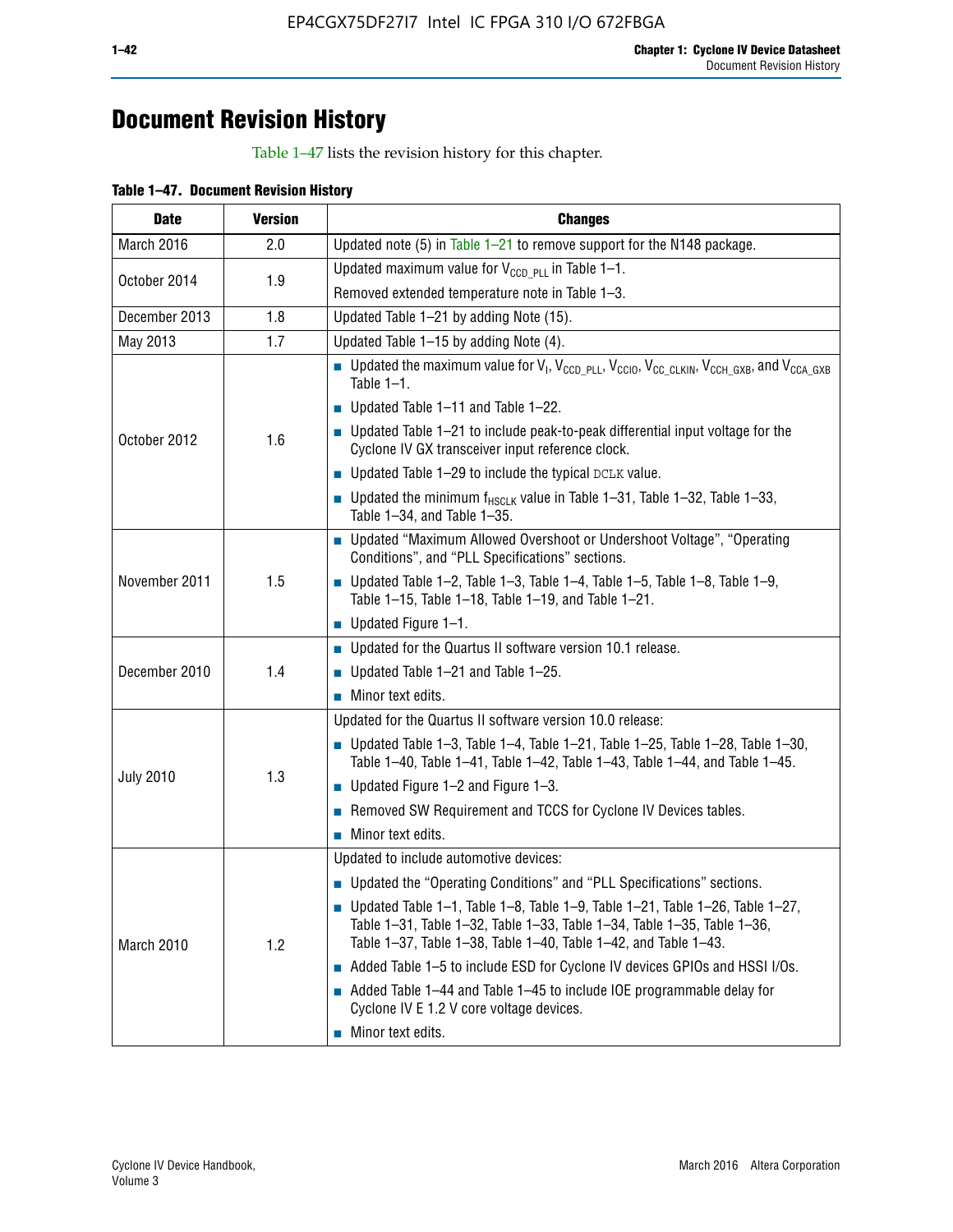#### **Table 1–47. Document Revision History**

| <b>Date</b>   | <b>Version</b> | <b>Changes</b>                                                                                                                                                                          |
|---------------|----------------|-----------------------------------------------------------------------------------------------------------------------------------------------------------------------------------------|
| February 2010 | 1.1            | Updated Table 1-3 through Table 1-44 to include information for Cyclone IV E<br>devices and Cyclone IV GX devices for Quartus II software version 9.1 SP1 release.<br>Minor text edits. |
| November 2009 | 1.0            | Initial release.                                                                                                                                                                        |